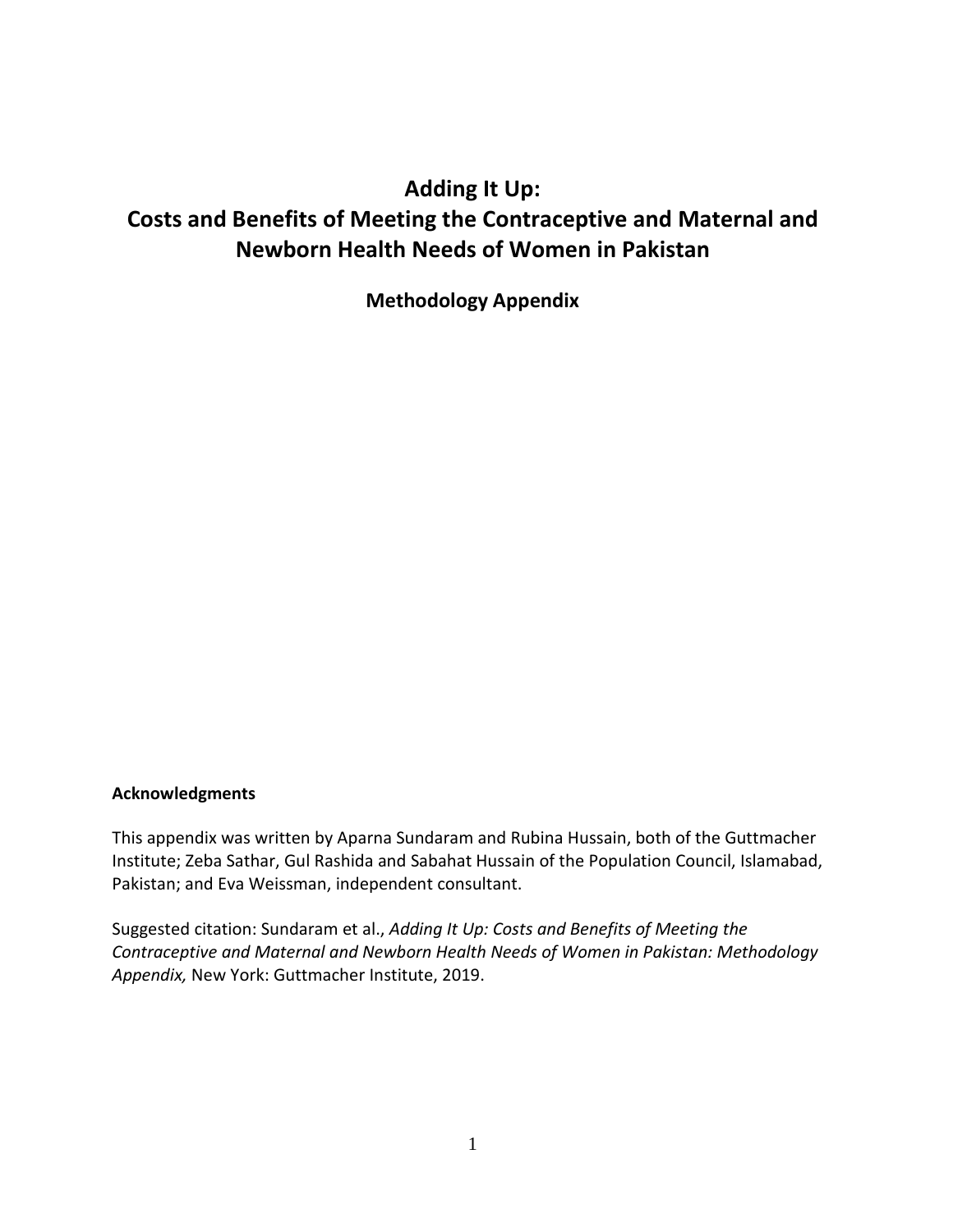# **Costs and Benefits of Meeting the Contraceptive and Maternal and Newborn Health Needs of Women in Pakistan**

# **Methodology Appendix**

# **Introduction**

This document provides the methodology used to estimate the values presented in the report *Adding It Up: Costs and Benefits of Meeting the Contraceptive and Maternal and Newborn Health Needs of Women in Pakistan,* 2019.<sup>1</sup> The report adds to the ongoing Guttmacher Institute effort to estimate the costs and benefits of expanding contraceptive use in specific developing countries. Similar reports have been produced for the Philippines, Uganda, Ethiopia, Burkina Faso, Malawi, Cameroon and Nepal.<sup>1-7</sup>

Country-level Adding It Up reports have estimated the costs of meeting all women's needs for modern contraceptives, and they have estimated the benefits of expanded contraceptive services in terms of the number of pregnancies, births, abortions, and maternal and infant deaths averted and disability-adjusted life years (DALYs) saved.

The country-level reports have drawn heavily on the methods and approaches used in the global Adding It Up series of reports, which have estimated the need for and the use, costs and impacts of various sexual and reproductive health services for the major regions and subregions of the developing world. While the basic approach for the Adding It Up analysis has remained unchanged over the years, some country-specific changes to the methodology have been made based on data availability in each country.

This document describes the analytic framework, sources and calculations underlying the Adding It Up estimates for Pakistan. Our objective is to enable users to better understand the results and limitations of the estimates.

We estimated the **health impacts** for three scenarios:

**1)** *Zero modern contraceptive use***.** This scenario assumes that none of the women wanting to avoid pregnancy[\\*](#page-1-0) use a modern contraceptive method. In other words, all current modern method users become nonusers, and the only users of contraception are the current traditional method users. In this scenario, all nonusers and current modern method users are

<span id="page-1-0"></span> <sup>\*</sup> We consider the terms "wanting to avoid pregnancy" and "at risk of unintended pregnancy" to be equivalent and use them interchangeably; we abbreviate this term to "@risk" and "not@risk" in our equations.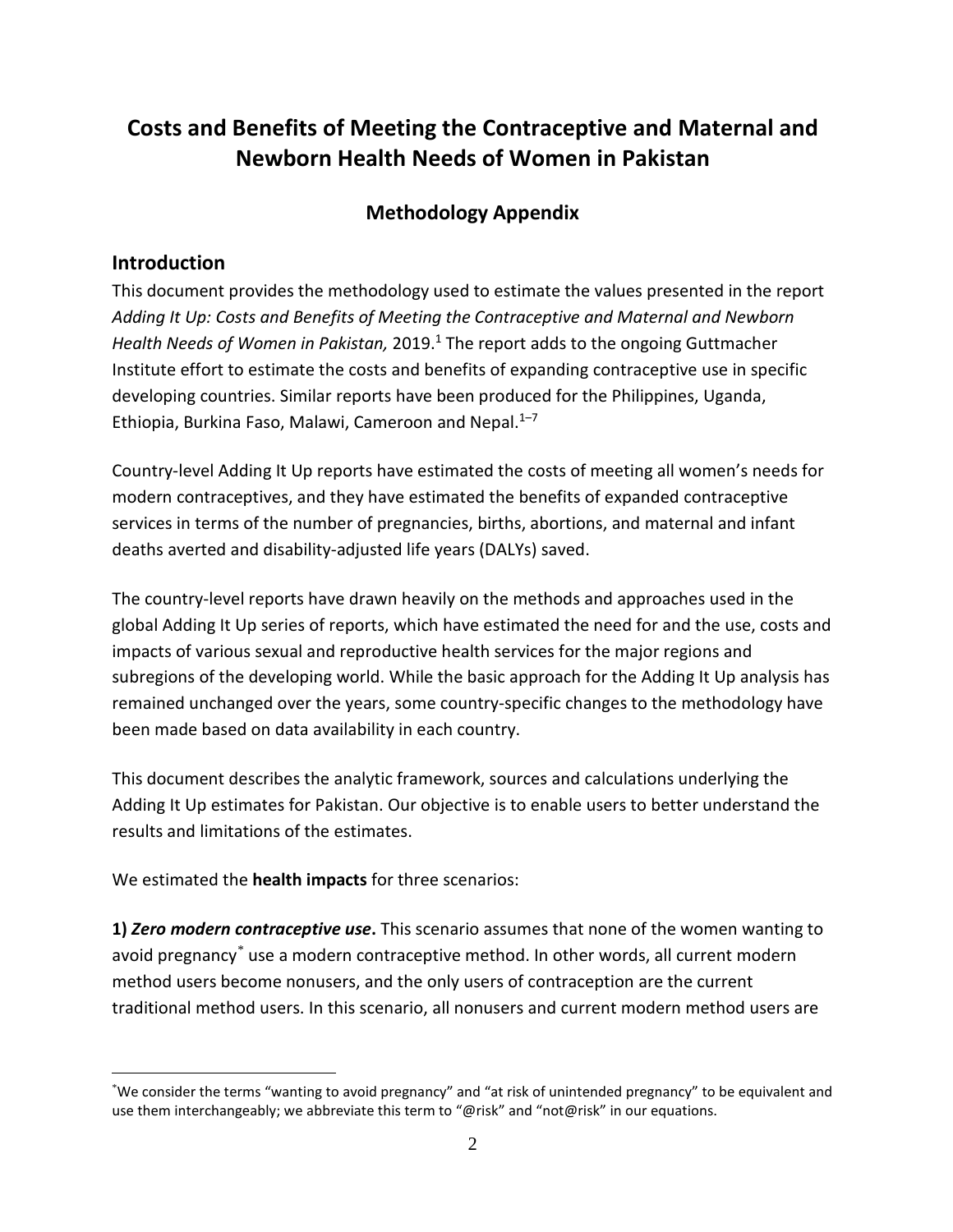assumed to have an unmet need, meaning they want to avoid becoming pregnant for at least two years but are not using a modern contraceptive method.

**2)** *Current contraceptive use***.** This scenario represents actual levels of contraceptive use in Pakistan as obtained from the 2017–2018 Pakistan Demographic and Health Survey (PDHS). $8$ 

**3)** *All unmet need for modern methods met***.** In this scenario, all women wanting to avoid pregnancy—including current nonusers and those who currently use traditional methods become users of modern methods. The proportions of women using each type of modern method are based on the mix of modern methods used currently. Unmet need for modern contraception is reduced to zero in this scenario.

In all three scenarios, we assumed that the level of use of maternal and newborn health (MNH) care would remain constant at current levels.

In addition, in this report, we estimated the **financial costs and savings** for three scenarios, where we assumed that MNH coverage would be extended to all women in need:

1) Coverage of MNH care and of modern contraception is at current levels (this is the baseline scenario).

2) MNH care is provided to all women who need it, while current levels of modern contraceptive services are maintained.

3) Both MNH care and modern contraceptive services are provided to all women who need them (that is, all unmet need for modern contraception is met).

We recognize that the necessary increases in coverage cannot be achieved immediately, especially because many of them depend on improvements in health service infrastructure. However, we use the same year for all scenarios to demonstrate the changes needed, compared with the current situation.

We conducted all analyses on the costs of care in the public sector under the assumption that it is the government's mandate to provide these services. In reality, the costs could be higher if a large proportion of women sought these services in the private sector, where costs are quite variable. The costs presented in this report could therefore be considered to be at the lower end or a minimum; they represent what it would cost the government to provide the additional services.

### **Data Sources**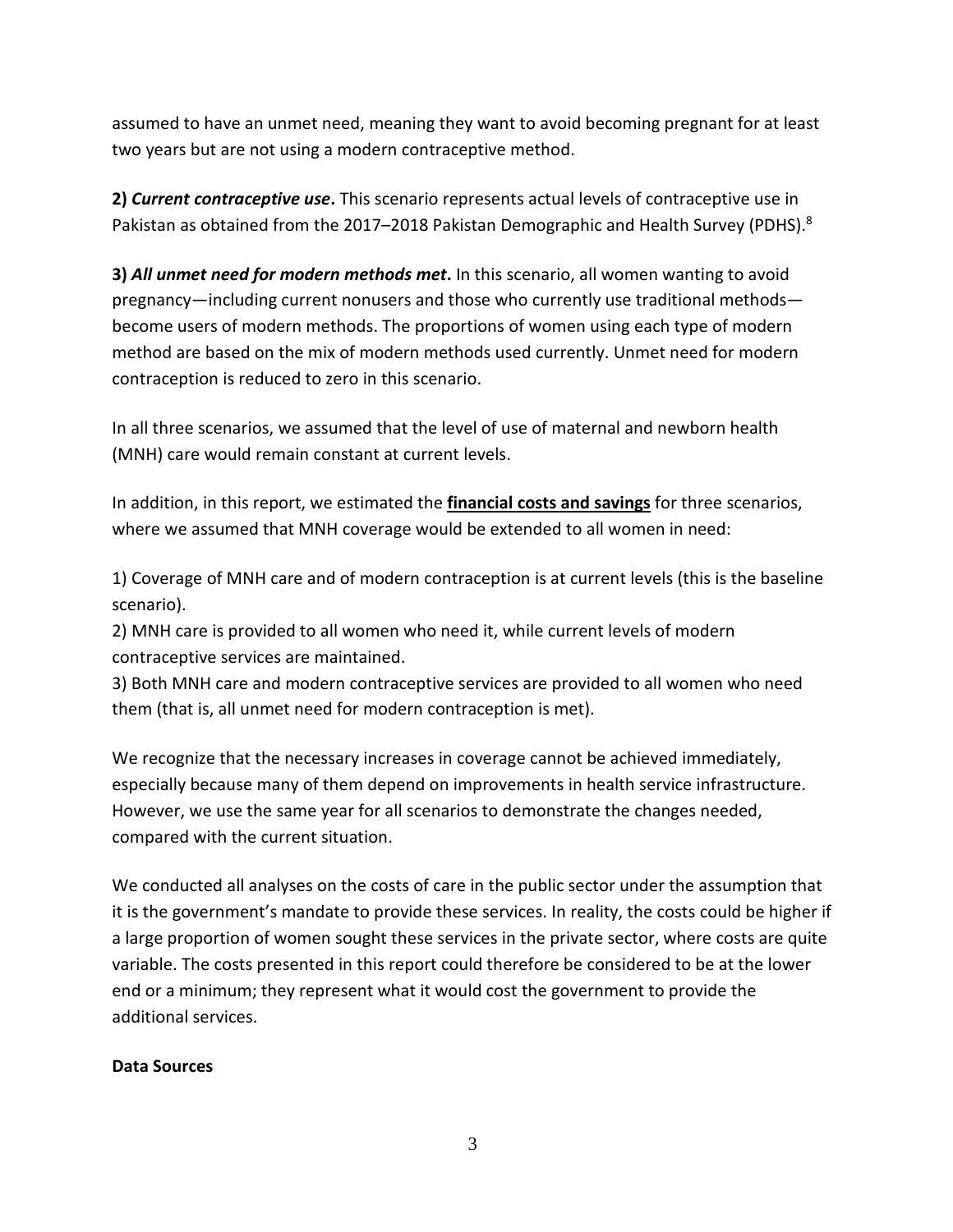The estimates of the costs and benefits of contraceptive use in Pakistan draw from multiple data sources. Numbers of women in each region in 2017 by marital status, desire to avoid pregnancy and contraceptive use were calculated using data from the 2017–2018 PDHS.<sup>[†](#page-3-0)8</sup> The estimates of women aged 15–49 in 2017 were obtained from the 2017 Pakistan National Population and Housing Census.<sup>9</sup>

We calculated numbers of unintended pregnancies at current levels of contraceptive use, as well as for the other scenarios, using contraceptive use failure rates and pregnancy rates for nonusers from the 2017–2018 PDHS and other sources, $8,10-14$  adjusted to the estimated number of unintended pregnancies in each region in 2017. Pregnancy intendedness and pregnancy outcomes were estimated from regional data on the planning status of recent births from the 2017–2018 PDHS, estimates of unsafe induced abortion rates in 2012<sup>8,15</sup> and estimates of the number of miscarriages. We calculated the number of pregnancy-related deaths using a projected estimate of the maternal mortality ratio (MMR) estimated in the 2006-2007 PDHS using a World Health Organization (WHO) regression model.<sup>16,17</sup>

Estimates of unsafe abortions are based on regional estimates of the abortion rate published jointly by researchers at the Pakistan Population Council and the Guttmacher Institute.<sup>15</sup>

National-level estimates of 2017 pregnancy-related deaths and DALYs among women were obtained from the Institute for Health Metrics and Evaluation.18

We estimated the costs of contraceptive and maternal and newborn care using an ingredientsbased costing method as follows: For each contraceptive method or health care intervention, we combined the direct costs (in 2017 U.S. dollars) of drugs, supplies, materials, labor and hospitalization with the indirect costs associated with programs and systems to arrive at an annual cost of protection against unintended pregnancy for each woman receiving pregnancyrelated medical care. Indirect costs (e.g., overhead and capital expenditure) were based on estimates provided by the United Nations Population Fund (UNFPA).<sup>19</sup> Indirect costs of contraceptives came from UNFPA's Reproductive Health Interchange database.<sup>20</sup>

We obtained the direct costs of drugs, supplies, materials and labor used for family planning and MNH care interventions from the following sources:

- Drugs and supplies: United Nations Children's Fund (UNICEF) Supply Catalogue<sup>21</sup>
- Cost of labor (salaries for different categories of medical professionals): Based on derivations from the estimates used in the Essential Package of Health Services for

<span id="page-3-0"></span> $\overline{a}$ † Information on sexual activity, contraceptive use and pregnancy desires among unmarried women in Pakistan is not available; our analyses of contraceptive use and needs were based on the behaviors of married women as measured in the PDHS, and all married women were assumed to be sexually active.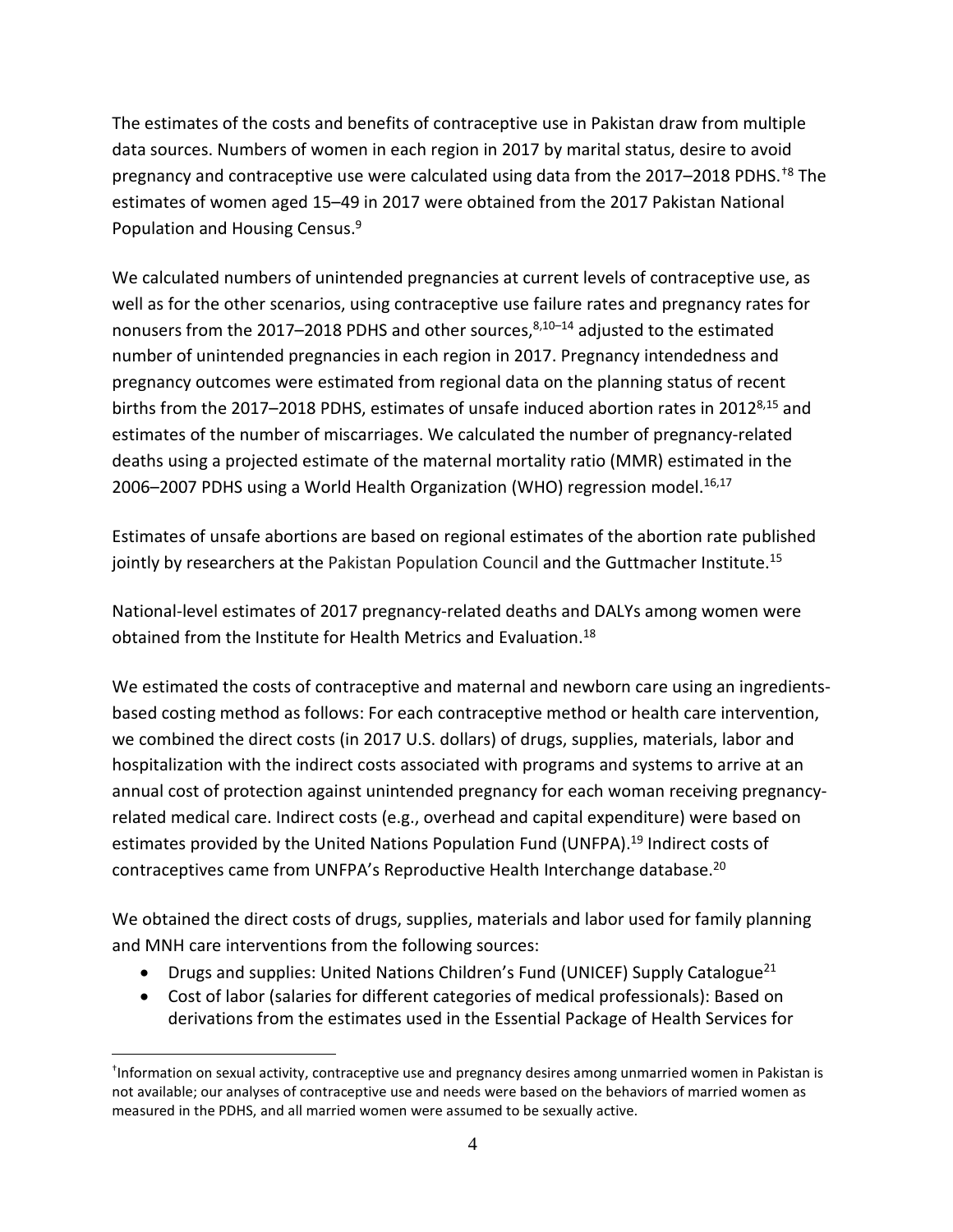Primary Health Care accepted by most of the regions. 22-26

We used the most recently available data, either for 2017, which is the reference year for the analysis, or from the most recently available year projected to 2017. Cost figures are expressed in 2017 U.S. dollars, and all scenarios are calculated as of 2017.

All data used in this project came from publicly available sources and did not contain any individual's identifying information. Consent was therefore not required for these analyses.

# **Demographic Estimates**

# **1. Population Size and Composition**

# **a. Total population for Pakistan and for each region, 2017**

The total population numbers for each region were obtained from the 2017 Pakistan Population and Housing Census.<sup>9</sup>

All provinces (Balochistan, Khyber Pakhtunkwha, Punjab and Sindh) and four other regions and administrative areas (Azad Jammu and Kashmir, Federally Administrated Tribal Areas, Gilgit-Baltistan and Islamabad Capital Territory) were included in the analysis. For the purpose of this report, the areas described above will be referred to as regions. In this and subsequent calculations, when regional data or estimates were available, we computed the national number as the sum of the regional numbers.

# **b. Women aged 15–49 by region, 2017**

**1b1.** The proportions aged 15–49 among all women were applied to the total female population by region.8,9

#  $9(15-49)_{region(i)}^{2017}$  = # women (total)<sub>2017 region(i)</sub>\*% women (15–49)<sub>2017 region(i)</sub>

**1b2.** National numbers were computed as the sum of regional numbers.

$$
\#\mathcal{Q}(15-49)_{Pakistan}^{2017}=\sum_{\#\mathcal{Q}(15-49)_{region(i)}}^{2017}
$$

# **c. Women aged 15–49 in each region, by marital and household wealth status, 2017**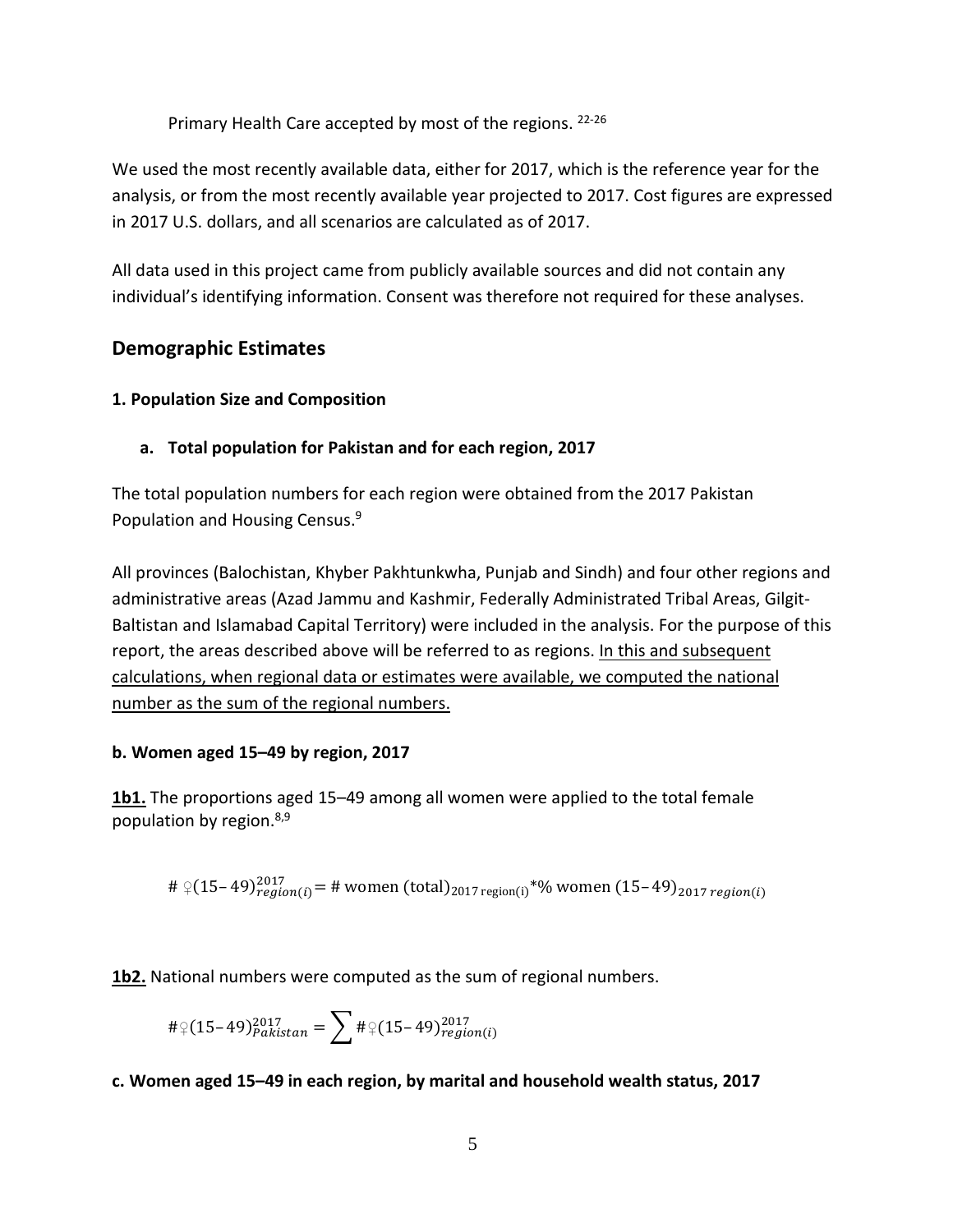**1c1.** We obtained the numbers of women of reproductive age by marital status in each region using the following calculation:

# women  $(15-49)$ <sub>marital status, region(i)</sub> = # women  $(15-49)$ <sub>region(i)</sub><sup>\*%</sup> women<sub>marital status, region(i)</sub>

**Data:**

- 1. The percentages married and unmarried among all women for each region were obtained from the 2017-2018 PDHS.<sup>8</sup>
- 2. The number of women of reproductive age in each region for 2017 was obtained from the 2017–2018 PDHS and the Pakistan Population and Housing Census, as described in **1b1**. 9

**1c2.** The sum of the region numbers was the total number of women for the country:

$$
\#\ \text{\textcircled{\tiny{15-49}}}_{\text{marital status, Pakistan}} = \sum \left(\#\ \text{\textcircled{\tiny{15-49}}}_{\text{region (i)}}\right.^*\!\!\textcircled{\tiny{10}} \ \text{\textcircled{\tiny{1}}}_{\text{marital status, region (i)}})
$$

**1c3.** In the PDHS, women are categorized according to the wealth of their household relative to other households in the country. Wealth quintiles divide the total household population into fifths (Table 1).

| <b>Wealth status</b><br>(quintile) | % of women aged 15-<br>49 |
|------------------------------------|---------------------------|
| First (poorest)                    | 18.9                      |
| Second                             | 21.8                      |
| Third                              | 20.6                      |
| Fourth                             | 19.7                      |
| Fifth (wealthiest)                 | 19.0                      |

**Table 1**. Distribution of women in Pakistan aged 15–49 by wealth status

*Source:* 2017–2018 PDHS, Reference 8.

We obtained the numbers of women by wealth status, using the following calculation:

# $\frac{1}{2}(15-49)$ <sub>wealth status(i)</sub> = # $\frac{1}{2}(15-49)$ <sub>Pakistan</sub> \*% $\frac{1}{2}$ <sub>wealth status(i)</sub>

### **Data:**

- 1. We obtained the percentages of women by wealth status from the 2017-2018 PDHS. $8$
- 2. The number of women for all of Pakistan was obtained from the calculations outlined in **1c2**.
- 3. Formulas were applied for each region to obtain the distribution of women by wealth status in each region.

# **2. Risk for unintended pregnancy and contraceptive use status**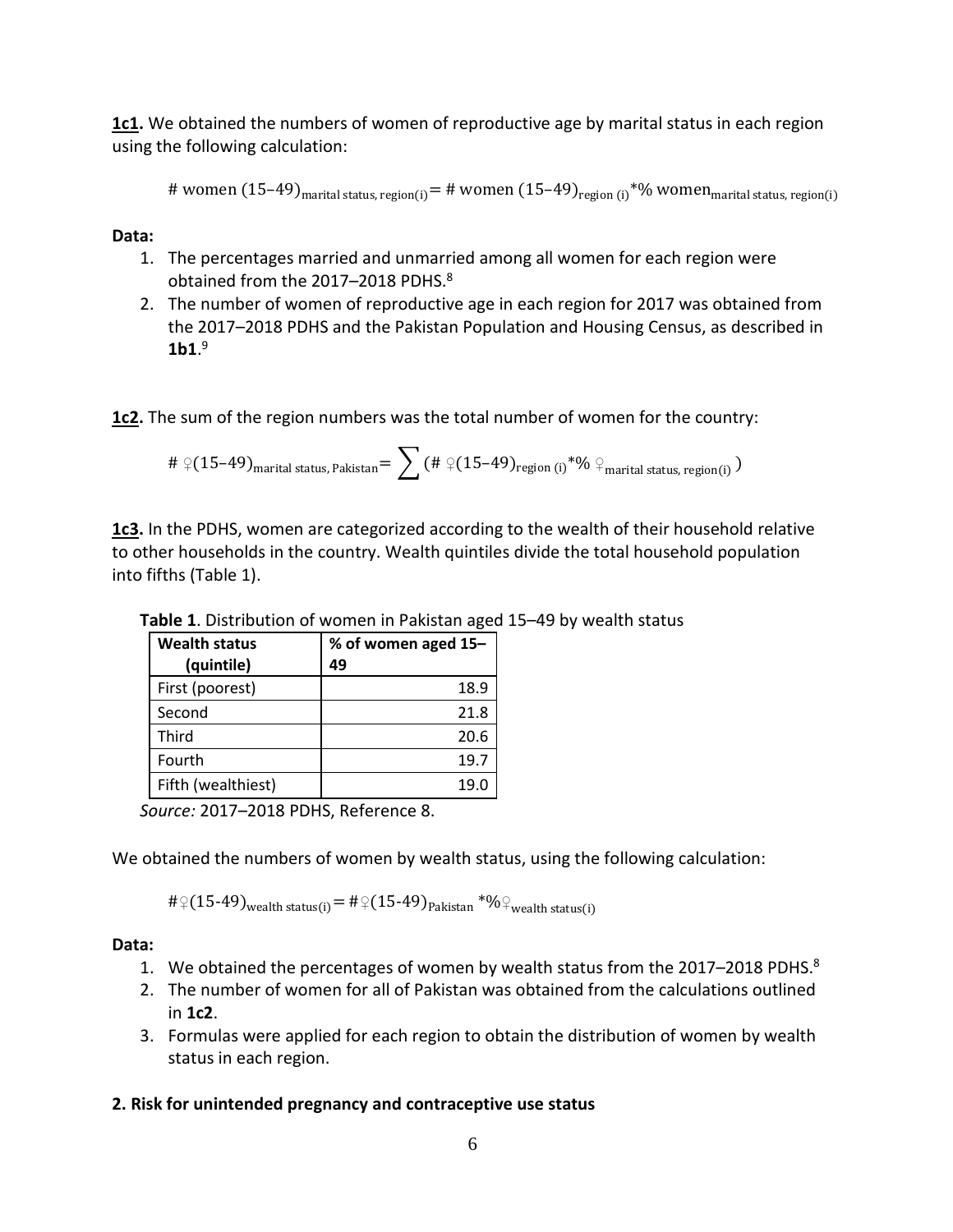# **a. Definition of key concepts**

**Risk for unintended pregnancy was defined as follows:** 

**1) Women not at risk for unintended pregnancy:** Those who were not sexually active (or unmarried, for Pakistan), who were infecund or who wanted a child within the next two years.

**2) Women at risk for unintended pregnancy and seeking to** *space* **future births:** Those who were fecund and married, and who did not want a child or another child within the next two years. For the purposes of this analysis, we call these women **spacers**.

**3) Women at risk for unintended pregnancy and seeking to** *limit* **future births:** Those who were married, who were fecund and who did not want another child. For the purposes of this analysis, we call these women **limiters**.

**4) Risk status of women who were pregnant or amenorrheic**[‡](#page-6-0) **:** Women were considered to be **at risk** for unintended pregnancy if their current pregnancy or most recent birth was mistimed (i.e., women seeking to **space** births) or unwanted (i.e., women seeking to **limit** births).

# **The concepts used to determine risk for unintended pregnancy were defined as follows:**

**1) Sexual activity:** All currently married women were assumed to be or potentially to be sexually active. Women who were not married were classified as not sexually active per the information available in the PDHS.<sup>8</sup> Because of stigma attached to nonmarital sex, the level of sexual activity—and therefore risk for unintended pregnancy—is likely to be underestimated among unmarried women.

**2) Fecundity:** Married women were classified as infecund if they reported being so at the time of the survey, had had a hysterectomy or were menopausal. We also considered to be infecund those women who were neither pregnant nor in postpartum amenorrhea but who had not had a menstrual period for six or more months, as well as those who were married and not using a contraceptive method during the past five years, but had not had a birth and were not currently pregnant.

**3) Childbearing intentions:** Intention for future childbearing was defined according to women's desire for a child (or another child). Among pregnant women, intention was based on whether their current pregnancy was wanted at that time or earlier, mistimed or unwanted. **4) Amenorrhea:** Women who were amenorrheic were classified according to the intention status of their last birth.

### **Contraceptive use status for women at risk was defined as follows:**

<span id="page-6-0"></span> <sup>‡</sup> This refers to the number of months after childbirth in which women are protected against pregnancy. In Pakistan, the median number of months for postpartum amenorrhea is 3.3 months.<sup>8</sup>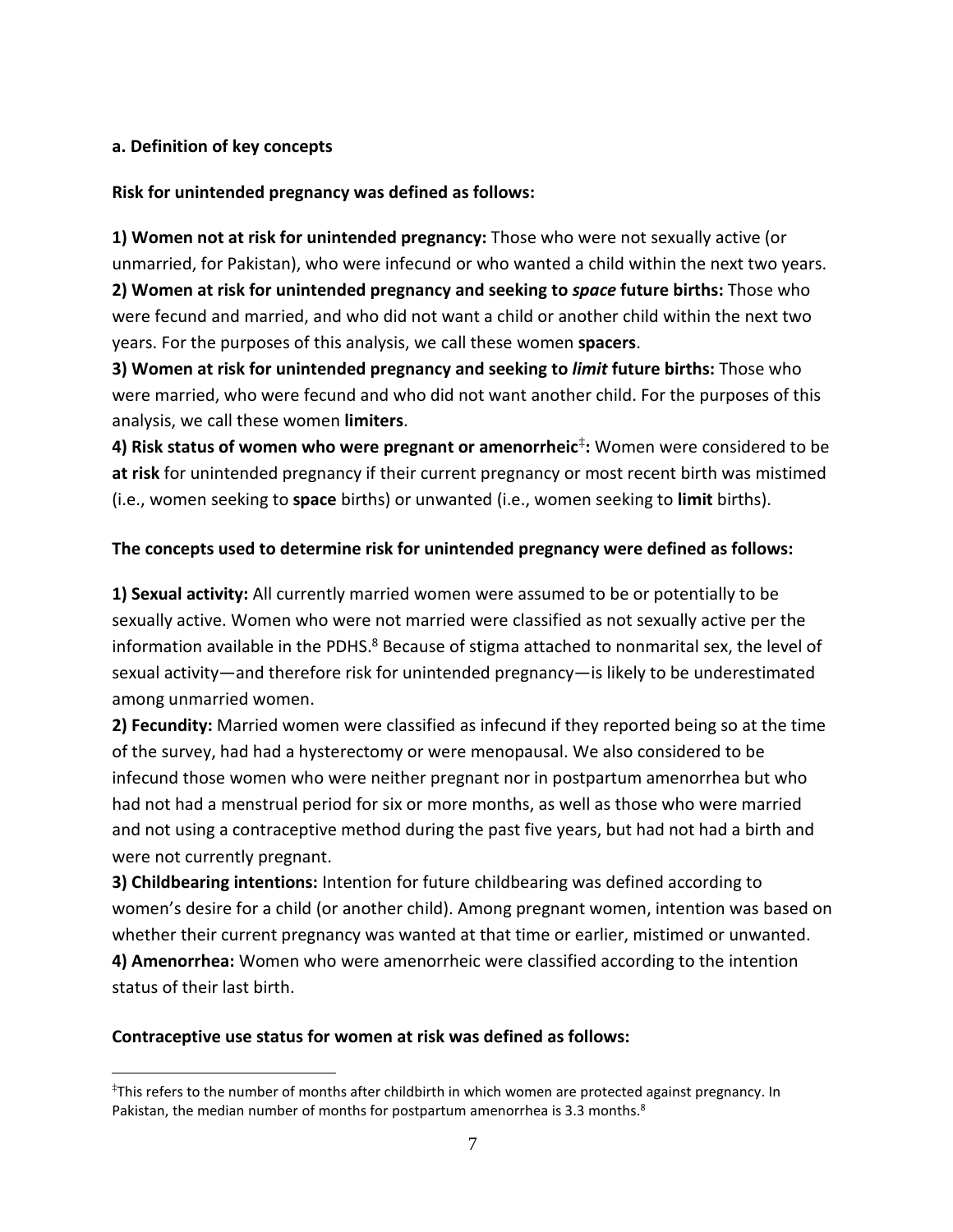**1) Modern method users:** This included women who reported using tubal ligation, vasectomy, IUD, injectable, implant, pill, condom, standard days methods and other supply methods. Modern method users could be **spacers** or **limiters**. If they were using tubal ligation or vasectomy, they were always considered limiters.

**2) Traditional method users:** This included women who reported using periodic abstinence, withdrawal and other non-supply methods. Traditional method users could be **spacers** or **limiters**.

**3) Nonusers:** Those women who were at risk but using no contraceptive method. Such women were considered to have an unmet need for **spacing** or for **limiting**, depending on their childbearing intentions.

# **b. Risk for unintended pregnancy and contraceptive use status by scenario:**

### **1. Current (2017) scenario (scenario 2):**

We grouped married women of reproductive age by risk of unintended pregnancy and contraceptive use. Each subgroup was further categorized according to region and household wealth quintiles.

The calculations to compute the numbers of women by each of these subgroups were set up as follows:

### **2b1a.** Married women **not at risk** by region:

$$
\# \mathop{\triangleright}_{\text{region (i)}}^{\text{not@risk}} = \# \mathop{\triangleright}_{\text{region (i)}}^{\text{not@risk}} \ast \mathop{\mathsf{y_o}^{\text{not@risk}}}
$$

### **Data:**

- 1. The number of married women by region was obtained from the calculations outlined in **1c1**.
- 2. The percentages in each subgroup were obtained from the 2017-2018 PDHS.<sup>8</sup>

**2b1b.** For married women **at risk** by region, we grouped them by whether they were spacers or limiters:

$$
\#\mathop{\mathsf{Q}}\nolimits^{\text{@risk, spaces}}_{\text{region (i)}}\!=\!\#\mathop{\mathsf{Q}}\nolimits^{\text{region (i)}}\!\!\ast\!\mathop{\mathsf{W}}\nolimits^{\text{@risk, spaces}}_{\text{region (i)}}
$$

$$
\#\mathop{\mathsf{Q}}\nolimits^{\text{@risk, limitsers}}_{\text{region (i)}}\!=\!\#\mathop{\mathsf{Q}}\nolimits^{\text{region (i)}}\!\!*\!\mathop{\mathsf{W}}\nolimits^{\text{@risk, limitsers}}_{\text{region (i)}}
$$

**Data:**

1. The number of women by region was obtained from the calculations outlined in **1c1**.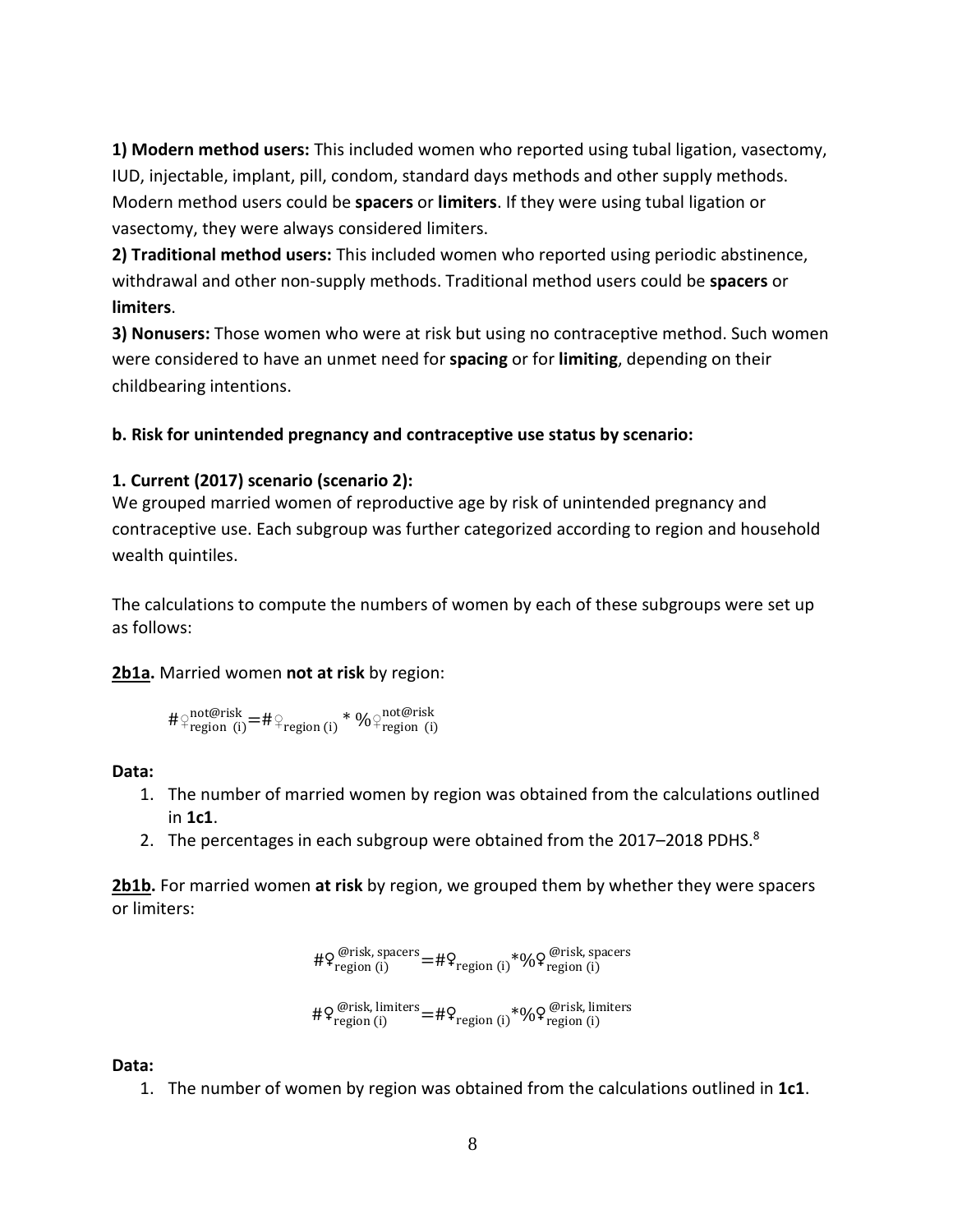2. The percentages in each subgroup were obtained from the  $2017-2018$  PDHS. $8$ 

**2b1b1.** We further grouped women **at risk** as those who have an unmet need for modern contraception, and those who were at risk, but were using modern contraception.

# $\phi$  met need for modern contraception $\frac{\text{sp/lt}}{\text{region (i)}}$  =# $\phi_{\text{region (i)}}$ \* % $\phi$ modern method users $\frac{\text{sp/lt}}{\text{region (i)}}$ 

 $\#\}$  unmet need for modern contraception  $_{\rm region\,(i)}^{\rm sp/lt}$  =  $\#\}$   $_{\rm region\,(i)}^{\rm sp/lt}$  non-user/trad. users  $_{\rm region\,(i)}^{\rm sp/lt}$ 

#### **Data:**

- 1. The number of women by region was obtained from the calculations outlined above in **1c1**.
- 2. The percentages in each subgroup were obtained from the  $2017-2018$  PDHS. $8$

#### **2b1c.** Women **not at risk** by wealth status

 $\#\mathfrak{Q}^{\text{not@risk}}_{\text{weakth status (i)}} = \#\mathfrak{Q}_{\text{wealth status (i)}} * \% \mathfrak{Q}_{\text{wealth status (i)}}$ 

#### **Data:**

- 1. The number of women by wealth status was obtained from the calculations outlined in **1c3**.
- 2. The percentages in each subgroup were obtained from the 2017-2018 PDHS.<sup>8</sup>

**2b1d.** For women **at risk** by wealth status, we grouped them by whether they were spacers or limiters:

 $\#\varphi^{\text{Qrisk, spaces}}_{\text{wealth status (i)}} = \#\varphi_{\text{wealth status (i)}} * \varphi_{\text{}^{\text{Q}}\varphi_{\text{weak}}\text{ status (i)}}$ 

 $\#\varphi_{\text{weak, limiters}}^{(\varphi\text{crisk, limiters})}=\#\varphi_{\text{wealth status (i)}}$  \*0/0 $\varphi_{\text{wealth status (i)}}^{(\varphi\text{crisk, limiters})}$ 

#### **Data:**

- 1. The number of women by wealth status was obtained from the calculations outlined in **1c3**.
- 2. The percentages in each subgroup were obtained from the 2017-2018 PDHS. $8$

**2b1d1.** We further grouped women **at risk** as those who have an unmet need for modern contraception, and those who were at risk, but were using modern contraception.

# $\phi$  met need for modern contraception  $_{\rm WQ\,(i)}^{\rm sp/lt}$  =# $\phi_{\rm WQ\,(i)}$ \* % $\phi$ modern method users $_{\rm WQ\,(i)}^{\rm sp/lt}$ 

 $\#\}$  unmet need for modern contraception $_{\mathsf{WQ}(i)}^{\mathsf{sp}/\mathsf{lt}} = \#\^{\mathbb{Q}}_{\mathsf{WQ}(i)} * \mathcal{H}^{\mathbb{Q}}$  non-user/trad. users $_{\mathsf{WQ}(i)}^{\mathsf{sp}/\mathsf{lt}}$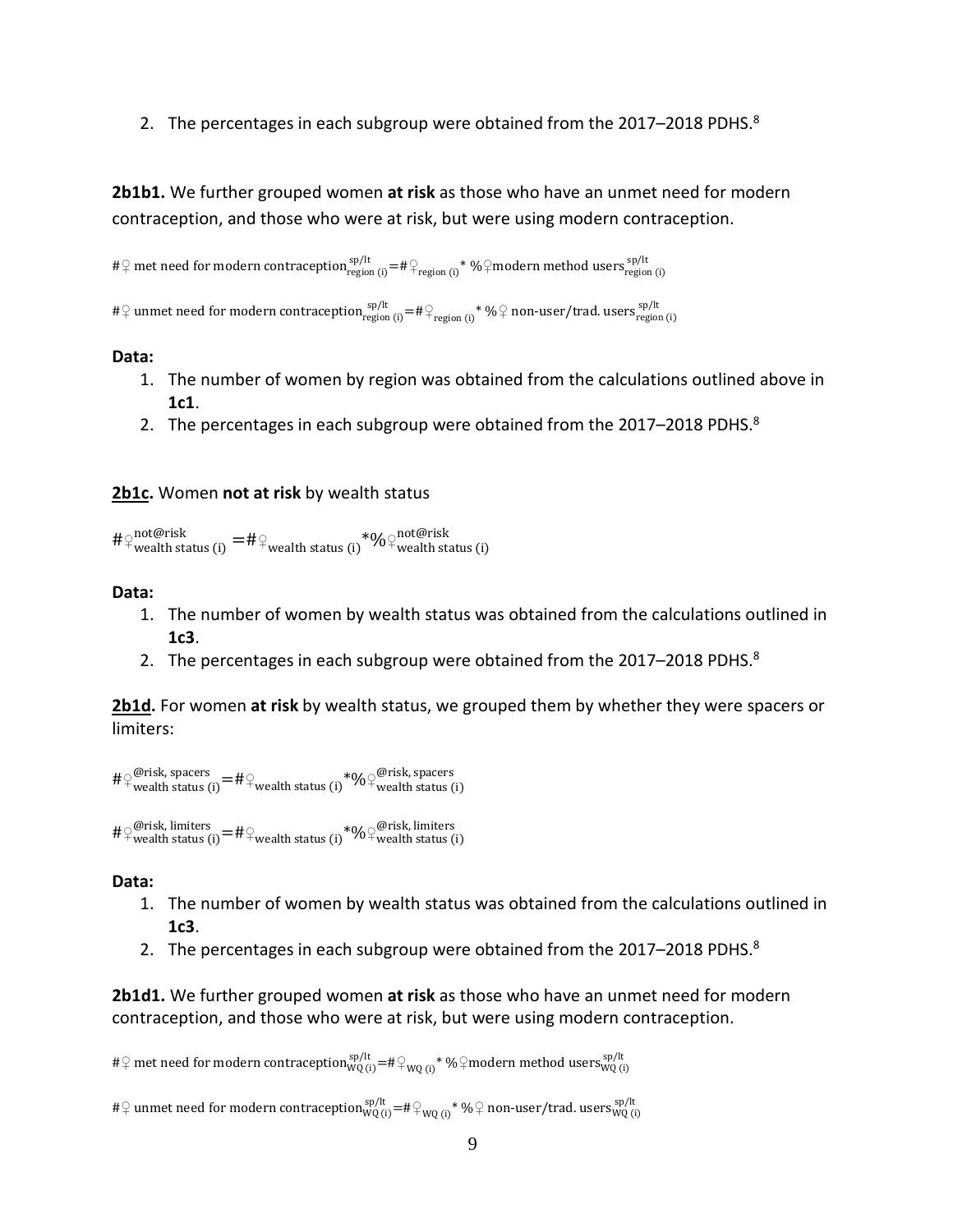### **Data:**

- 1. The number of women by wealth status was obtained from the calculations outlined in **1c3**.
- 2. The percentages in each subgroup were obtained from the 2017-2018 PDHS. $8$

### **Adjustments to values:**

The wealth quintiles totals by risk did not match the totals by risk for the regions, due to differences in data. The differences were less than 0.2%. Therefore, we adjusted the values in the final tables for wealth status to align them with the region totals. In order to do this, we first divided region totals (by risk status) by the wealth quintile totals (also by risk status). The result of this division was multiplied by the result obtained above (**2b1c** and **2b1d**) in each category.

 $\int_0^\infty t^{\rm g} \, dt \, dt = R \, {\rm g} \, {\rm g} \, {\rm h} \, {\rm h} \, {\rm h} \, {\rm h} \, {\rm h} \, {\rm h} \, {\rm h} \, {\rm h} \, {\rm h} \, {\rm h} \, {\rm h} \, {\rm h} \, {\rm h} \, {\rm h} \, {\rm h} \, {\rm h} \, {\rm h} \, {\rm h} \, {\rm h} \, {\rm h} \, {\rm h} \, {\rm h} \, {\rm h} \, {\rm h} \, {\rm h} \, {\rm h} \, {\rm h} \, {\rm h} \, {\rm h} \, {\rm h} \, {\rm h} \$ total #♀<sup>wealth status</sup>

**2b1e.** Contraceptive use status among all women at risk for unintended pregnancy by region:

#  $\varphi$  with met need spacers, method type = # all  $\varphi_{\text{region (i)}}^{\varphi_{\text{risk}}}$  \*% all  $\varphi_{\text{region (i)}}^{\text{spaces, method type}}$ 

# ?with met need  $\lim_{\text{region (i)}}^{\text{limits, method type}} = 4$  all  $\frac{\mathcal{Q}^{\text{(prisk)}}}{\mathcal{G}^{\text{(pisk)}}(\mathbf{i})}$  \* % all  $\frac{\mathcal{Q}^{\text{(limits, method type)}}}{\mathcal{G}^{\text{(norm)}}(\mathbf{i})}$ 

2b1f. Contraceptive use status among women at risk for unintended pregnancy by wealth quintile:

# 9 with met need  $\frac{\text{spaces, method type}}{\text{weak}+ \text{status}(i)} = \# \text{ all } 9\text{weak}+ \text{status}(i) * \% \text{ all } 9\text{weak}+ \text{status}(i)$ 

# 9 with met need imiters, method category = # all  $\varphi_{\text{weak}}^{\text{first}}$  status (i) \* % all  $\varphi_{\text{weak}}^{\text{limiters, method category}}$ 

- 1. The number of women at risk by region was obtained from the calculations outlined in **2b1b**.
- 2. The number of women at risk by region was obtained from the calculations outlined in **2b1d**.
- 3. The percent of women by region and method category who were spacers/limiters was obtained from the 2017-2018 PDHS.<sup>8</sup>
- 4. The method types for spacers were pill, IUD, injectable, implant, condom, other modern methods, periodic abstinence, withdrawal and other traditional methods.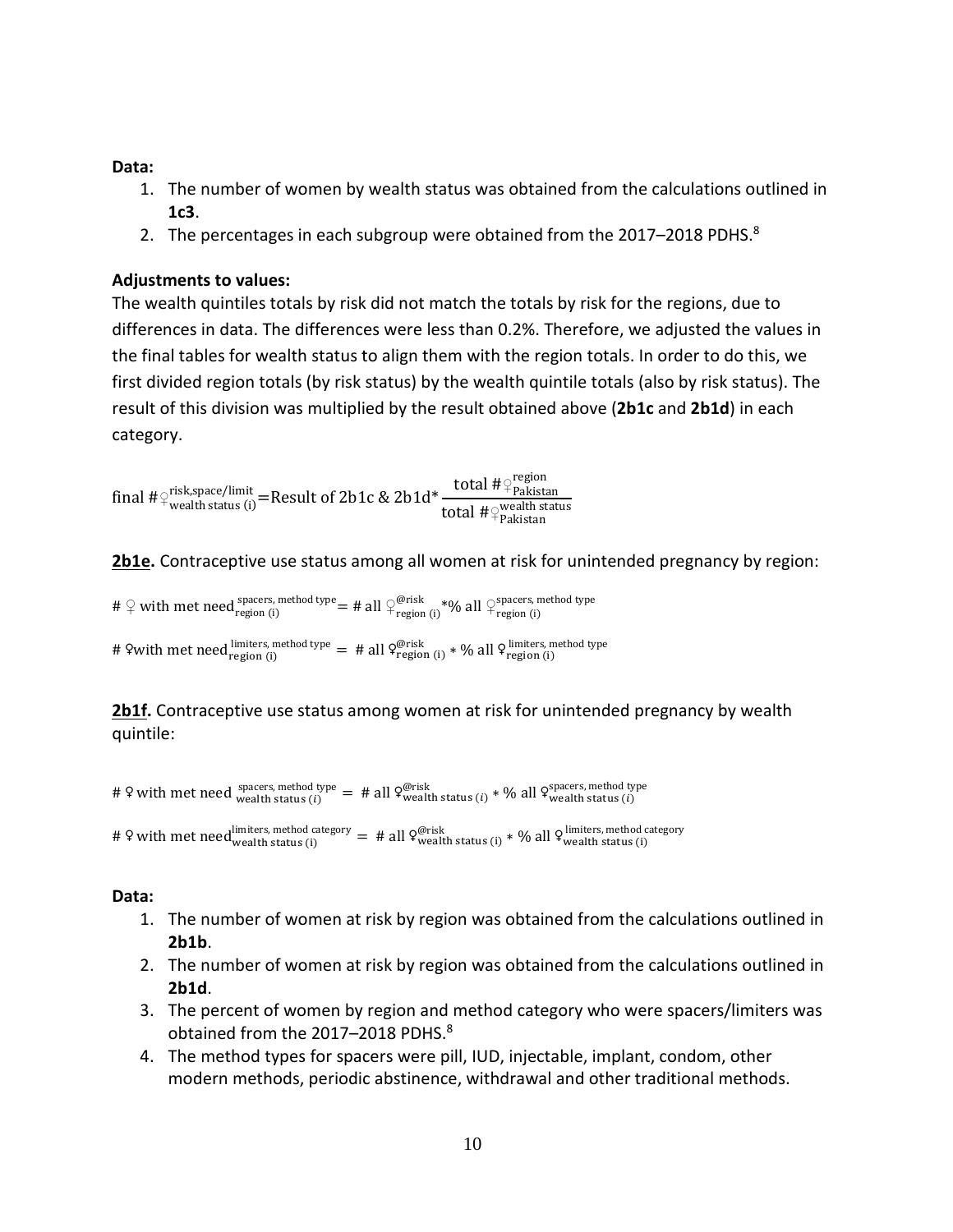5. The method types for limiters included all the methods listed for spacers, plus male and female sterilization.

### **Adjustments to values for wealth quintiles:**

The wealth quintile totals of women at risk by method categories did not match the totals for the regions. Therefore, we adjusted the values in the final tables for wealth status. In order to do this, we first divided region totals for women at risk (by each method category) by the wealth quintile totals for women at risk (also by method categories). The result of this division was multiplied by the result obtained above in **2b1f** in each category.

 $\text{final #} \mathfrak{Q} \text{risk}^\text{space/limit, method}_\text{wealth status (i)} = \text{Result of } 2 \text{b1f} * \frac{\text{total #} \mathfrak{Q} \text{risk}^\text{region,method}_\text{Plkistan}}{\text{total #} \mathfrak{Q} \text{risk}^\text{weak}^\text{total,total}}$ total #♀@risk<sup>wealth status,method</sup>

#### **2. Risk for unintended pregnancy in alternative contraceptive-use scenarios**

The introduction of this report outlined the alternative hypothetical use scenarios. All of them assume that other variables are unchanged, including the number of women aged 15–49 and their distribution by region, household wealth, fecundity and intention to space or limit births.

We computed the contraceptive use status among all women at risk for unintended pregnancy for each of the hypothetical use scenarios. These are discussed below.

#### **Zero modern contraceptive use (scenario 1):**

In this scenario, all women at risk for unintended pregnancy either have an unmet need for modern methods or are traditional method users. To calculate the number of women at risk for unintended pregnancy who had an unmet need for modern methods, we added the number of women in the current scenario who were at risk and had an unmet need for a modern method to the number of women in the current scenario who were using modern methods. The number of women using traditional methods was equal to the number of women using traditional methods in the current scenario.

### **2b2a. By region:**

#º unmet need  $_{\text{region}(i), \text{seen 1}}^{ \text{spacers}} =$  #º unmet need $_{\text{region}(i), \text{seen 2}}^{ \text{spacers}} +$  #º mod. methods $_{\text{region}(i), \text{seen 2}}^{ \text{spacers}}$ #\ unmet need  $\frac{\text{limits}}{\text{region(i),seen 1}}$  = #\ unmet need $\frac{\text{limits}}{\text{region(i),seen 2}}$  + #\ mod. methods $\frac{\text{limits}}{\text{region(i),seen 2}}$ #? unmet need  $\frac{\text{spacers}+\text{limits}}{\text{region(i)}, \text{seen 1}} = #$ ? unmet need $\frac{\text{spacers}}{\text{region(i)}, \text{seen 1}} + #$ ? mod. methods $\frac{\text{limits}}{\text{region(i)}, \text{seen 1}}$ 

#### **2b2b. By wealth status:**

#º unmet need  ${}_{WQ(i),scen\ 1}^{spacers}$  = #º unmet need ${}_{WQ(i),scen2}^{spacers}$  + #º mod. methods ${}_{WQ(i),scen\ 2}^{spacers}$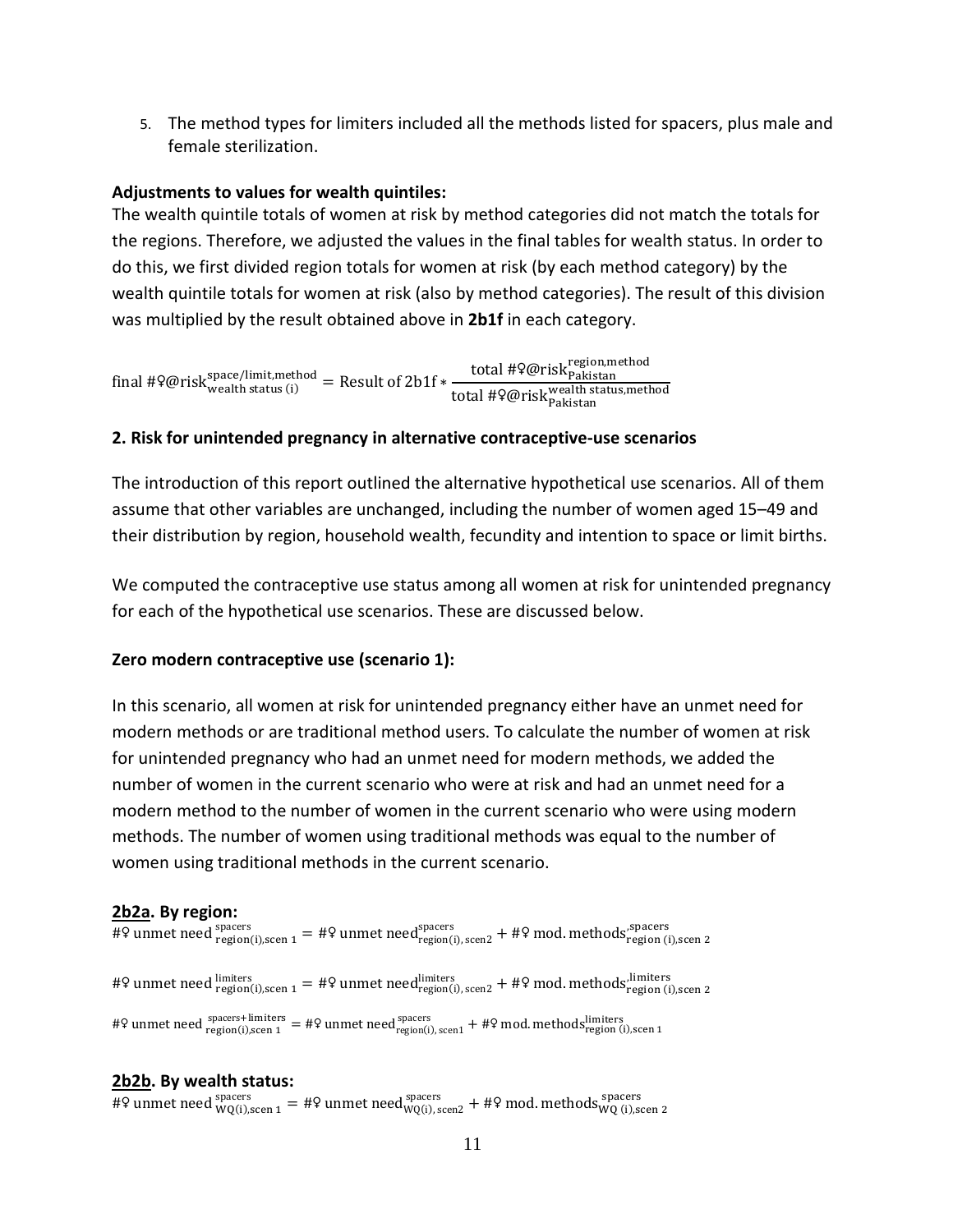#? unmet need  $\frac{\text{limits}}{WQ(i), \text{seen 1}} = #$ ? unmet need $\frac{\text{limits}}{WQ(i), \text{seen 2}} + #$ ? mod. methods $\frac{\text{limits}}{WQ(i), \text{seen 2}}$ 

```
#º unmet need \frac{\text{spacers+limiters}}{\text{WQ(i),seen 1}} = \# unmet need\frac{\text{spacers}}{\text{WQ(i),seen 1}} + \# mod. methods\frac{\text{limiters}}{\text{WQ(i),seen 1}}
```
#### **Data:**

- 1. The data for the region-level calculations come from **2b1b1**.
- 2. The data for the wealth status calculations come from **2b1d1**. Additional adjustments to the wealth status estimates were not required for this scenario.

#### **All unmet need met scenario (scenario 3):**

In this scenario, all women at risk for an unintended pregnancy are using a modern method, including women who were traditional method users in the current scenario. To calculate the number of women who were modern method users, we summed the total number of method users (modern and traditional) in the current scenario with the total number of women with an unmet need for a modern method in the current scenario.

### **2b2c. By region:**

# $\varphi$  modern method users<sub>scen3. region(i)</sub>=#all  $\varphi$  method users(trad+modern)<sub>scen2, region(i)</sub>+all $\varphi$  non-users<sub>scen2, region(i)</sub>

 $\text{#Qmodern method uses} \ \text{method version}(\text{in}) = \text{#Qmodern method uses} \ \text{method users}_{\text{scen3},\text{prov}(\text{in})} \ \text{*} \ \text{``Sens} \ \text{``Sens} \ \text{``Sens} \ \text{``Sens} \ \text{``Sens} \ \text{``Sens} \ \text{``Sens} \ \text{``Sens} \ \text{``Sens} \ \text{``Sens} \ \text{``Sens} \ \text{``Sens} \ \text{``Sens} \ \text{``Sens} \ \text{``Sens} \ \text{``Sens} \ \text{``Sens} \ \text{``Sens} \ \text{``Sens$ %users among all  $9^{method \text{type}}_{\text{seen2,region}(i)}$ Σ%? mod meth users of all  $9$ <sub>scen2, region(i)</sub> all mod meth types

### **2b2d. By wealth status:**

 $\#\}$  modern method users $_{scen3, WQ(i)}=$ #all  $\varphi$  method users(trad+modern) $_{scen2, WQ(i)}$ +all $\varphi$  with unmet need $_{scen2, WQ(i)}$ 

 $#\mathfrak{S}$ modern method users $\mathfrak{F}_{\textrm{seen3,WQ(i)}}^{\textrm{method type}}$  =# $\mathfrak{S}_{\textrm{model}}$ method users $\mathfrak{F}_{\textrm{seen3,WQ(i)}}^{\textrm{method type}}$  , we $\mathfrak{g}_{\textrm{even}}^{\textrm{method type}}$  , we $\mathfrak{g}_{\textrm{even}}^{\textrm{method type}}$  , we $\mathfrak{g}_{\textrm{even}}^{\textrm{method}}$  , we see the # $\sqrt[2]{}$ modern method users $_{\textrm{seen2, WQ(i)}}$ )

### **Adjustments to values for wealth quintiles:**

The wealth quintile totals of women at risk by method categories did not match the totals for the regions. Therefore, we adjusted the values in the final tables for wealth status. In order to do this, we first divided region totals for women at risk (by each method category) by the wealth quintile totals for women at risk (also by method categories). The result of this division was multiplied by the result obtained in **2b2d** in each category. The calculation followed the same template as laid out in **2b1f**.

#### **3. Current numbers of births, intention status of births and pregnancy outcomes**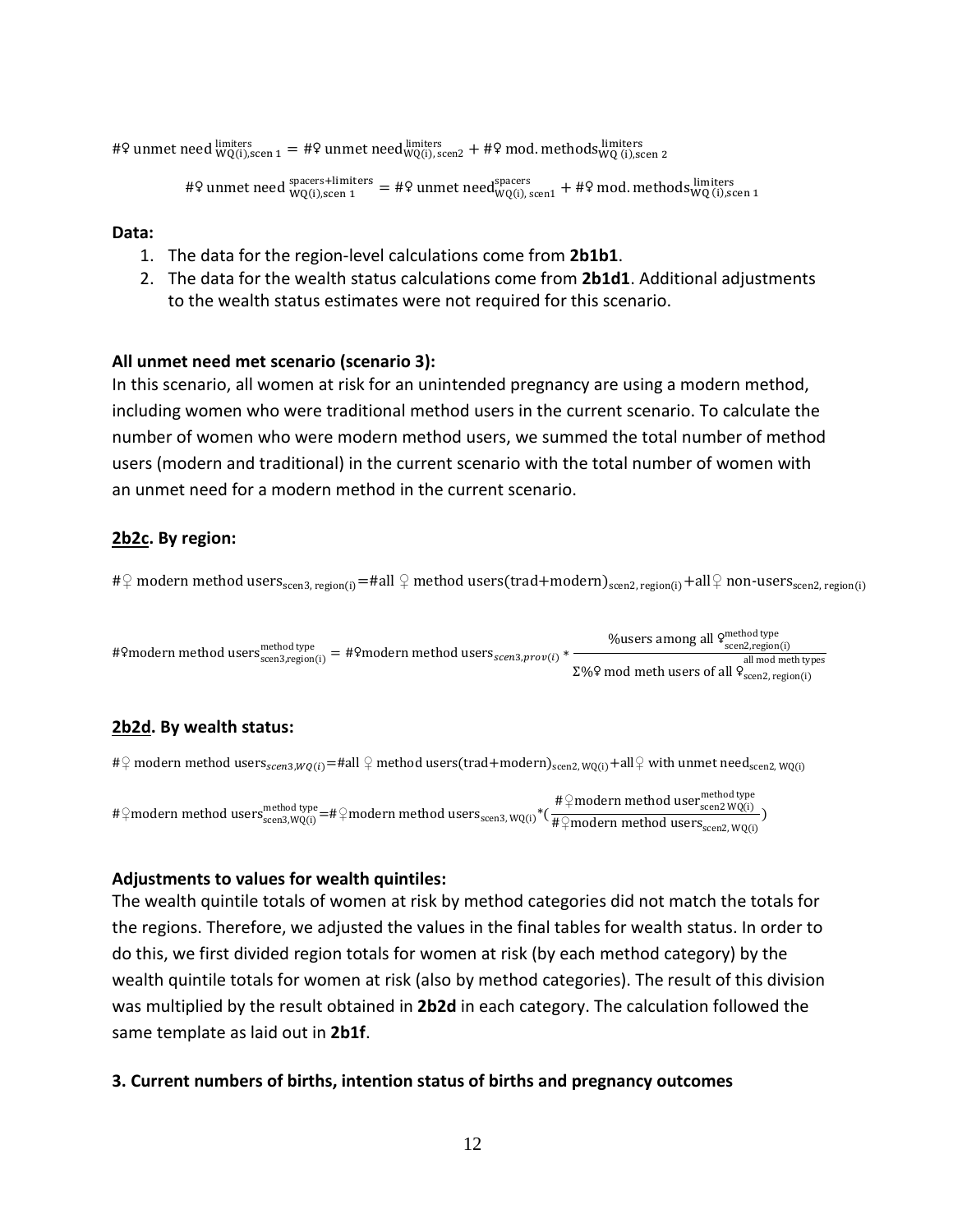#### **a. Total pregnancies**

This is the sum of conceptions ending in birth, induced abortion and miscarriage. The calculations for obtaining the numbers of each are provided below.

### **Scenario 2. Current contraceptive use**

### **b. Numbers of births, by region and wealth, 2017**

We applied regional general fertility rates from the 2017–2018 PDHS to the 2017 numbers of women aged 15–44 in each region to estimate the number of births, by region, in 2017. The general fertility rate (GFR) is the number of births in each region in the three years preceding the 2017–2018 PDHS per 1,000 women aged 15–44.

# **3b1. By region:**

$$
\text{\#Births}_{\text{region}(i)}^{\text{all } \varphi} = \text{\#} \varphi_{\text{region}(i)}^{15-44} * \frac{\text{GFR}_{\text{region}(i)}^{15-44}}{1000}
$$

#### **Data:**

- 1. The data on the number of women aged 15–44 by region was obtained from the Pakistan Population and Housing Census and the 2017–2018 PDHS.<sup>8,9</sup>
- 2. The general fertility rate was obtained from the 2017–2018 PDHS.

### **3b2. By wealth status:**

$$
\# \text{Births}_{\text{WQ}(i)}^{\text{all } \varphi} = \# \varphi_{\text{WQ}(i)}^{15-49} * \frac{GFR_{\text{region}(i)}^{15-44}}{1000} * \frac{\# \text{all } \varphi_{\text{Pakistan}}^{15-44}}{\# \text{all } \varphi_{\text{Pakistan}}^{15-49}}
$$

### **Adjustments to values for wealth quintiles:**

The wealth quintile totals of births by wealth quintile categories did not match the birth totals for the regions. Therefore, we adjusted the values in the final tables for wealth status. In order to do this, we first divided region totals by the wealth quintile totals. The result of this division was multiplied by the result obtained in **3b2** in each category. The calculation followed the same template as laid out in **2b1f**.

### **c. Planning status of births by region and wealth**

We distributed the estimated numbers of births in each region in 2017 according to the planning-status distribution of births reported in the 2017-2018 PDHS.<sup>8</sup> To construct this variable, we considered all births in the last three years. This is unlike the PDHS, which considers all births in the last five years.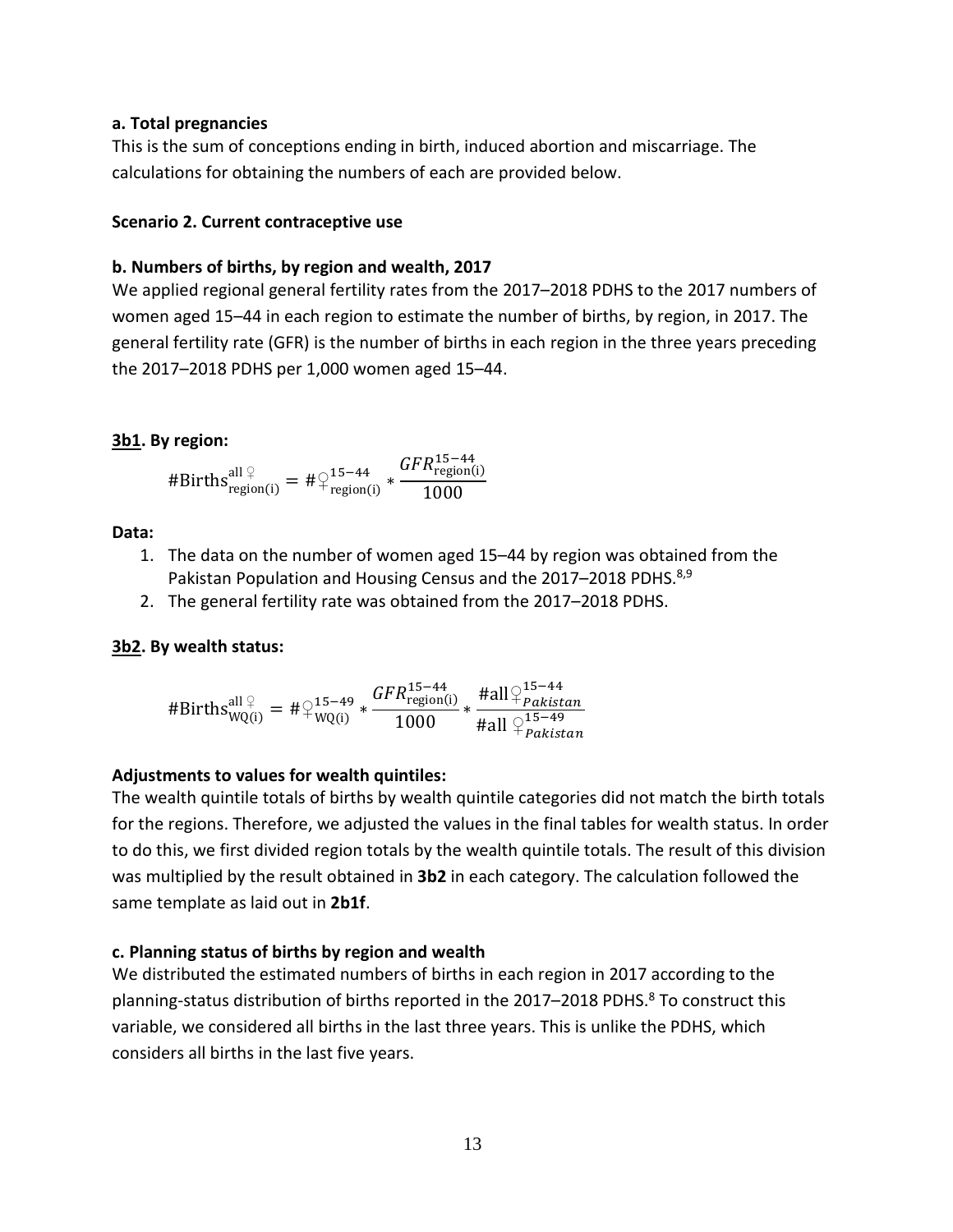The planning status of births variable categorizes births according to whether women reported wanting a pregnancy then, wanting a pregnancy later, or not wanting any (additional) births. Births among women who had wanted the pregnancy later are called "mistimed." Births that resulted from pregnancies that were not wanted at all are called "unwanted." All other births are called "planned" or "wanted."

This variable does not include current pregnancies and pregnancies where there is missing data on intention status. This is a departure from the manner in which the PDHS constructs this variable.

We calculated the number of births by intention status as follows:

# **3c1. By region:**

#Wanted births 
$$
\text{argion}(i)
$$
 = #Births  $\text{argion}(i)$  \* %Wanted births  $\text{argion}(i)$ 

\n#Births mistimed  $\text{argion}(i)$  = #Births  $\text{argion}(i)$  \* %Births mistimed  $\text{argion}(i)$ 

\n#Births unwanted  $\text{argion}(i)$  = #Births  $\text{argion}(i)$  \* %Births unwanted  $\text{argion}(i)$ 

# **Data:**

- 1. The data on the number of births to all women by region was obtained from **3b1**.
- 2. The percentage of births by intention status was obtained from the 2017–2018 PDHS. $^8$

# **d. Number of induced abortions, 2014**

We obtained the annual national and regional rate of induced abortions from Sathar et al. (2014).<sup>15</sup> The rate of abortions was assumed to be constant for all categories of household wealth status. The number of abortions was obtained by multiplying the abortion rate by the number of women of reproductive age obtained from the census projections.

# **3d1. Scenario 2 by region:**

 $\#induced\ abortions_{region(i)}^{all\; \mathcal{Q}} = \frac{\text{induced\ abortion\ rate}_{region(i)}^{all\; \mathcal{Q}}}{1000}$  $\frac{1000 \text{ rad} \cdot \text{region}(i)}{1000} * # \frac{15-49}{\text{region}(i)}$ 

- 1. We obtained the induced abortion rate from Sathar et al. (2014).15
- 2. We obtained the number of women of reproductive age from the Pakistan Population and Housing Census and the 2017–2018 PDHS (specified in 1b1).<sup>8,9</sup>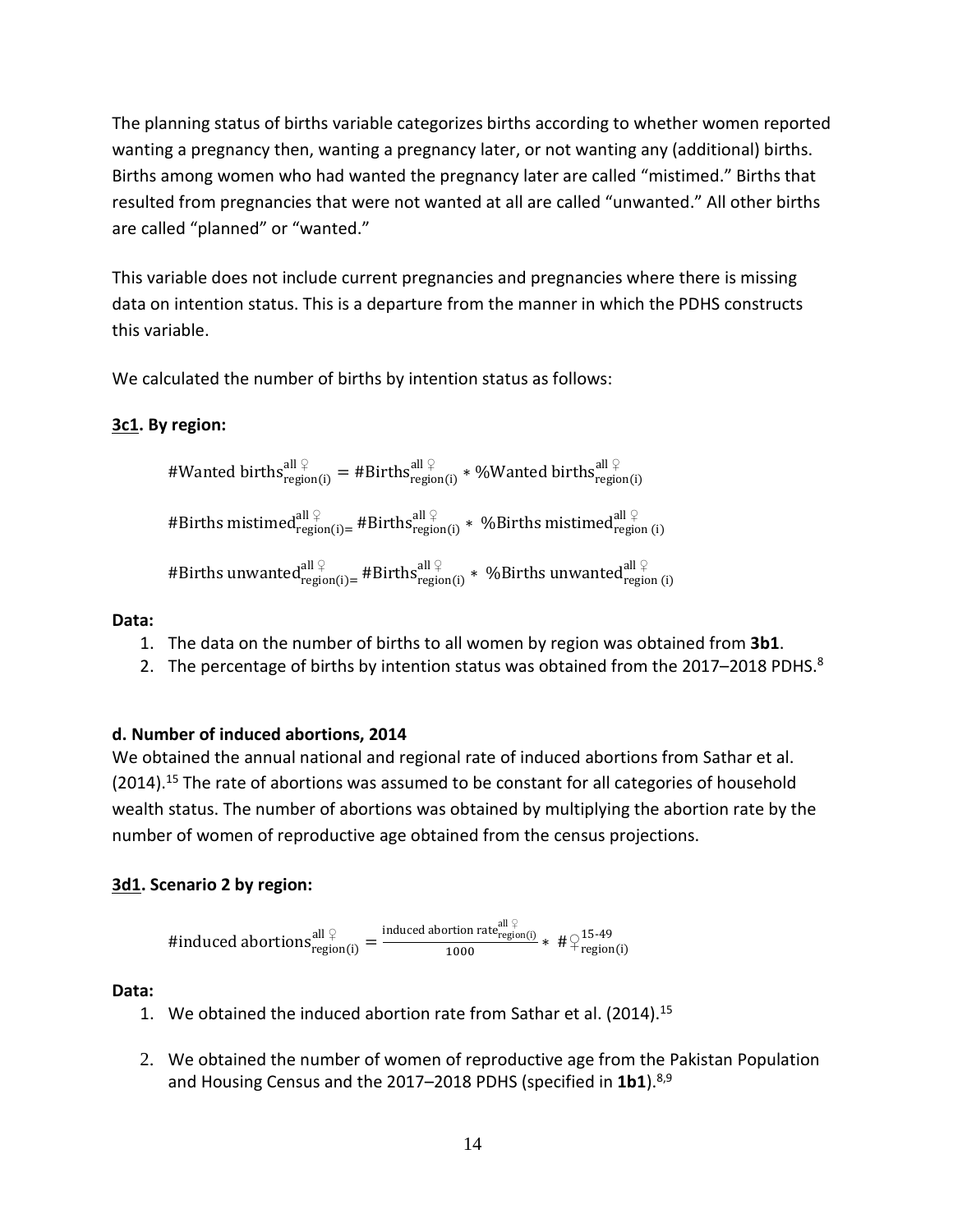### **3d2. Scenario 2 by wealth quintile:**

 $\text{\#induced~abortions}^{\text{all }\text{\c} }_{\text{WQ(i)}} = \frac{\text{\rm induced~abortion rate}^{\text{all }\text{\c} }}{1000}$  $\frac{1000}{1000}$   $\# \varphi^{15-49}$   $\psi^{15-49}$ 

**Data:**

- 1. We obtained the induced abortion rate for all women in Pakistan from Sathar et al.  $(2014).^{15}$
- 2. The number of women of reproductive age by wealth quintile was obtained from calculations shown in **1c3** above.

# **Adjustments to values for wealth quintiles:**

The wealth quintile totals of induced abortion by wealth quintile categories did not match the induced abortion totals for the regions. Therefore, we adjusted the values in the final tables for wealth status. In order to do this, we first divided region totals by the wealth quintile totals. The result of this division was multiplied by the result obtained in **3d2** in each category. The calculation followed the same template as laid out in **2b1f**.

# **e. Number of miscarriages**

Miscarriages resulting from unintended pregnancies are estimated to be equivalent to 20% of pregnancies ending in unintended birth plus 10% of pregnancies ending in induced abortion (all of which are assumed to be unintended).<sup>27</sup> These proportions attempt to account for pregnancies that end in miscarriage late enough to be noted by the woman (6–7 weeks after the last menstrual period).

# **3e1. Miscarriages resulting from unintended pregnancies by region:**

 $\#$ miscarriages $_{\rm reg(i)}^{\rm unwanted\,conceptions}=$ #induced abortions $_{\rm reg(i)}^{\rm all\,}$  \*0.1+(#births mistimed $_{\rm reg(i)}^{\rm all\,}$  + #births unwanted $_{\rm reg(i)}^{\rm all\,}$  )\* 0.2

#### **Data:**

- 1. The numbers of induced abortions are obtained from calculations shown in **3d1**.
- 2. The numbers of births wanted later and never wanted are obtained from calculations shown in **3c1**.

### **3e2. Miscarriages resulting from intended pregnancies by region:**

#miscarriage $\frac{\text{wanted concentrations}}{\text{region(i)}} = \text{\#wanted births}^{\text{all }\n}\% \cdot 0.2$ 

#### **Data:**

1. The numbers of wanted births were obtained from calculations shown in **3c1**.

### **3e3. Miscarriages resulting from unintended pregnancies by wealth quintiles:**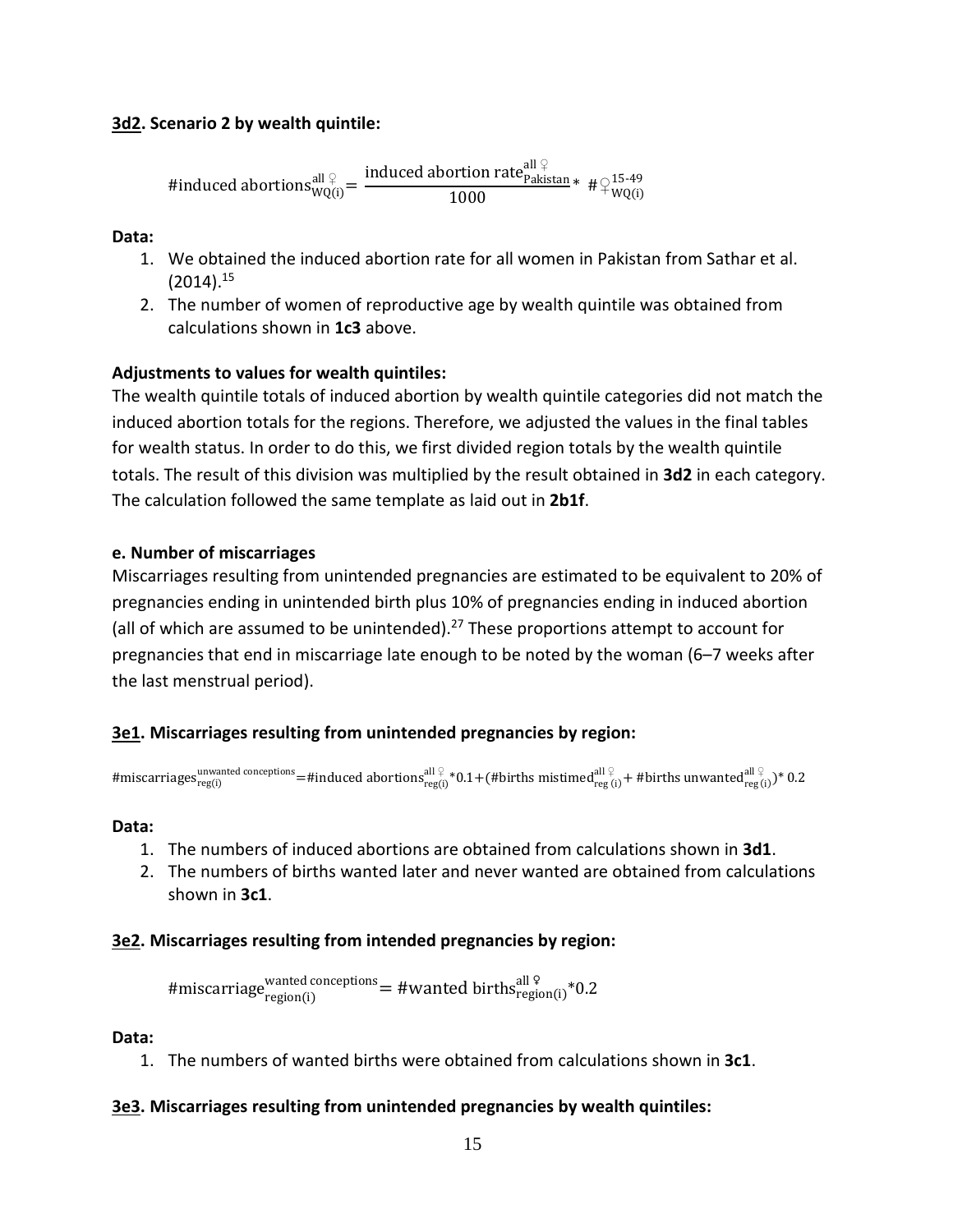```
#miscarriage_{\rm WQ(i)}^{\rm unwanted\ connections} =
#induced abortions{}_{\text{WQ(i)}}^{\text{all }\frac{\mathbb{Q}}{2}}*0.1+(\text{\#births wanted}{}_{\text{WQ (i)}}^{\text{all }\frac{\mathbb{Q}}{2}})+ #births never wanted{}_{\text{WQ (i)}}^{\text{all }\frac{\mathbb{Q}}{2}})* 0.2
```
#### **Data:**

- 1. The number of induced abortions by wealth quintile was obtained from calculations shown in **3d2**.
- 2. The number of births wanted later or never was obtained from calculations shown in **3c3**.

#### **3e4. Miscarriages resulting from intended pregnancies by wealth quintile:**

#miscarriages $_{\rm WQ(i)}^{\rm wanted\,correptions}$  = #wanted births $_{\rm WQ(i)}^{\rm all\, \, \circ}$ \*0.2

#### **Data:**

1. The number of wanted births were obtained from calculations shown in **3c3**.

### **Adjustments to values for wealth quintiles:**

The wealth quintile totals of miscarriages by wealth quintile categories did not match the miscarriage totals for the regions. Therefore, we adjusted the values in the final tables for wealth status. In order to do this, we first divided the region totals by the wealth quintile totals. The result of this division was multiplied by the result obtained in **3e4** in each category. The calculation followed the same template as laid out in **2b1f**.

#### **f. Intended pregnancies**

Intended pregnancies are the sum of intended births and estimated miscarriages of intended conceptions.

#### **3f1: By region:**

#intended pregnancies $_{\rm region(i)}^{\rm all\, \circ}$  = #wanted births $_{\rm region(i)}^{\rm all\, \circ}$  + miscarriages $_{\rm region(i)}^{\rm wanted\, concepts}$ 

#### **Data:**

1. All components on the right-hand side of the equation were obtained from **3c1** and **3e2**.

#### **3f2: By wealth quintile:**

#intended pregnancies $_{\text{WQ(i)}}^{\text{all }\mathfrak{L}}=$  #wanted births $_{\text{WQ(i)}}^{\text{all }\mathfrak{L}}+$  miscarriages $_{\text{WQ(i)}}^{\text{wanted concepts}}$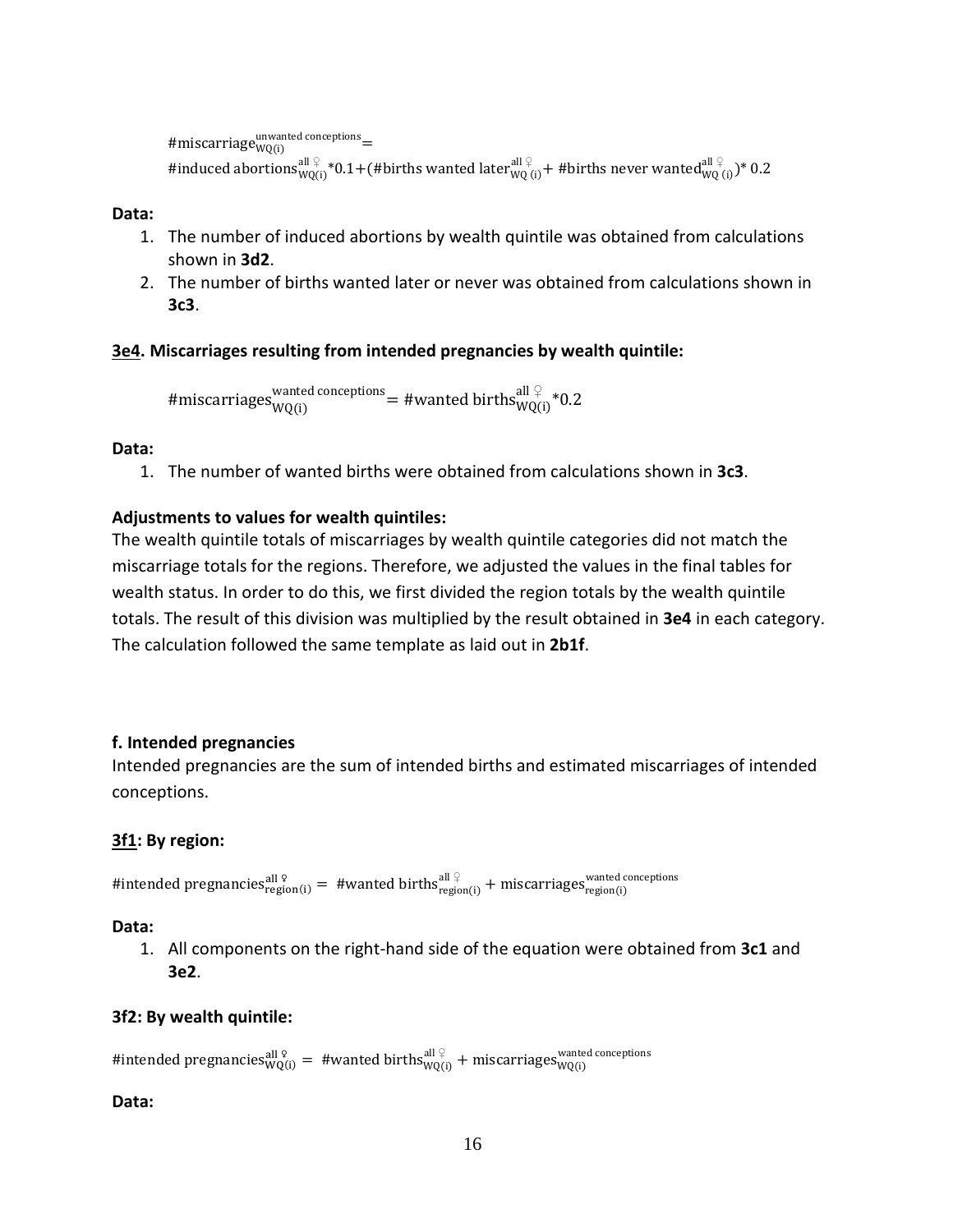1. All components on the right-hand side of the equation were obtained from **3c3** and **3e4**.

# **g. Unintended pregnancies**

Unintended pregnancies are the sum of unplanned births, induced abortions and estimated miscarriages following unintended conceptions. The calculation is set up as follows:

# **3g1. By region:**

```
#unintended pregnancies_{\text{reg (i)}}^{\text{all 9}}=
#induced abortions_{\rm reg(i)}^{\rm all\, \cal Q} +miscarriages_{\rm reg(i)}^{\rm all\, \cal Q} +births wanted later_{\rm reg(i)}^{\rm all\, \cal Q} +births never wanted_{\rm reg(i)}^{\rm all\, \cal Q}
```
# **Data:**

1. The components for the right-hand side of the equation were obtained from **3c1**, **3d1** and **3e1**.

# **3g2. By wealth quintile:**

#unintended pregnancies $_{\mathtt{WQ}\,(\mathrm{i})}^{\mathrm{all}\,\mathfrak{L}}$ #induced abortions ${}_{\rm WQ(i)}^{\rm all~\varphi}$ +miscarriages ${}_{\rm WQ(i)}^{\rm all~\varphi}$ +births wanted later ${}_{\rm WQ(i)}^{\rm all~\varphi}$ +births never wanted ${}_{\rm WQ(i)}^{\rm all~\varphi}$ 

# **Data:**

1. The components for the right-hand side of the equation were obtained from **3c3**, **3d2** and **3e3**.

# **h. Outcomes of unintended pregnancies**

Unintended pregnancies were distributed according to outcome (birth, induced abortion or miscarriage), based on the regional distributions estimated from the 2017–2018 PDHS birth rates and intention status information, 2012 induced abortion rates and model-based miscarriage rates.<sup>8,15,27,28</sup> The calculations are as described above.

**i. Pregnancy intentions and outcomes for alternate scenarios of modern contraceptive use** The estimates of pregnancy intentions and outcomes for scenarios 1 and 3 were calculated using formulas provided in the next section.

# **4. Unintended pregnancies among women at risk by method and unmet need (using contraceptive failure rates)**

In addition to computing the number of unintended pregnancies among women at risk, using a combination of PDHS and census data (see section 3 above), we also computed the numbers of unintended pregnancies among women at risk, using contraceptive failure rates data. The reason for making this alternative estimate is to develop adjusted failure rates (see below),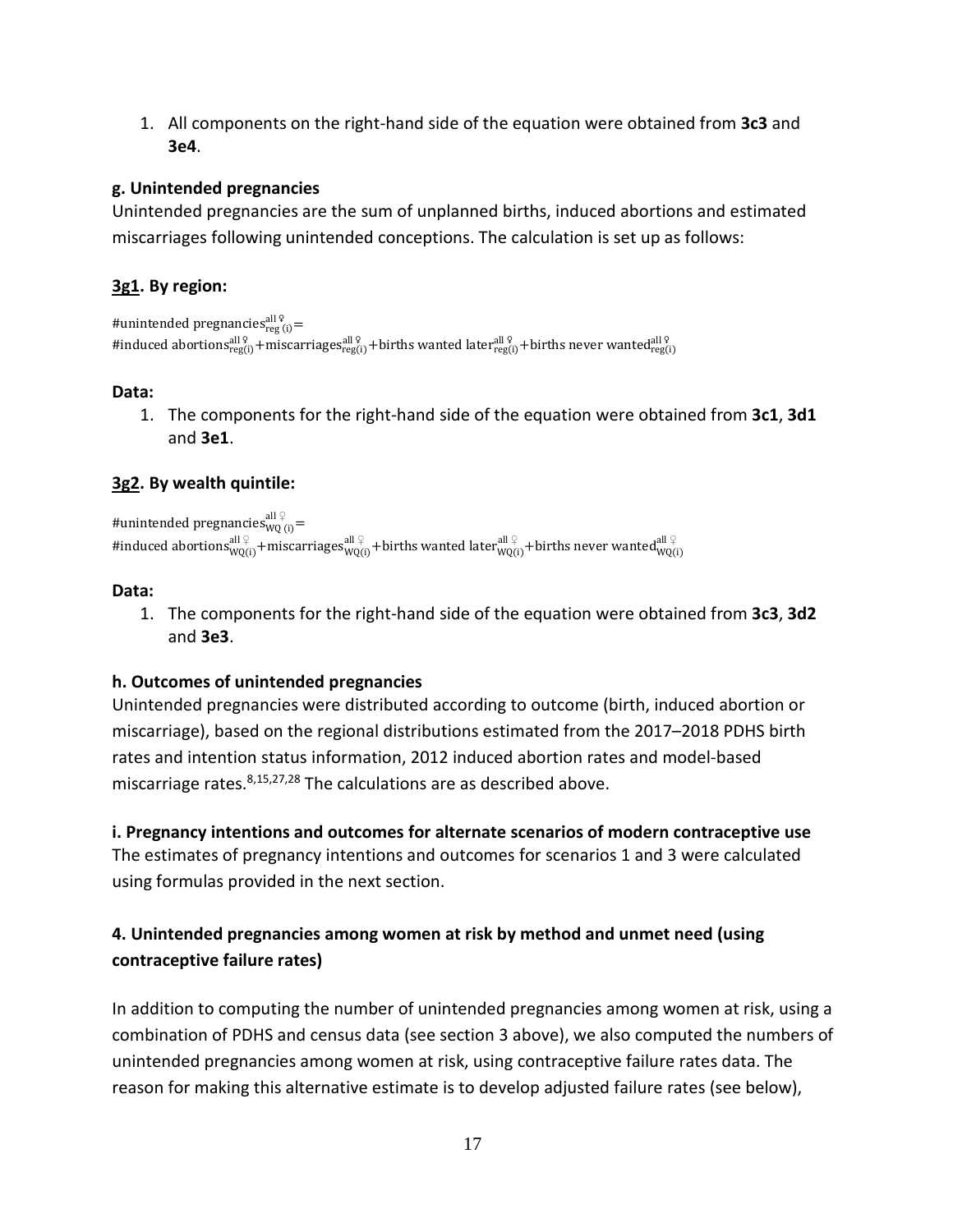which are needed to estimate unintended pregnancies in the scenario in which all of current unmet need is met.

We multiplied the annual pregnancy rates among a) women using contraceptive methods, and b) among women at risk for unintended pregnancy who were using no method, by the estimated numbers of women in Pakistan in 2017–2018, to estimate the current number of unintended pregnancies. The calculations used the current contraceptive mix.

# **a. Initial/unadjusted failure rates**

Table 2 shows the initial or unadjusted failure rates used in the study. These were obtained from special tabulations of data from Darroch (2018).<sup>29</sup>

| <b>Contraceptive method</b>    | <b>Failure rate</b> |
|--------------------------------|---------------------|
|                                |                     |
| Female sterilization           | 0.5                 |
| Male sterilization             | 0.2                 |
| Pill                           | 5.2                 |
| <b>IUD</b>                     | 0.8                 |
| Injectable                     | 1.8                 |
| Implant                        | 0.6                 |
| Condom                         | 6.1                 |
| Other supply                   | 6.6                 |
| Periodic abstinence            | 14.6                |
| Withdrawal                     | 12.9                |
| Other non-supply methods       | 18.2                |
| No protection/nonuse of method | 40.0                |

**Table 2.** Unadjusted contraceptive failure rates, Pakistan, 2017

Note: These are typical use failure rates and refer to the percentage of women experiencing an unintended pregnancy during the first year of typical use of contraception. Source: Reference 29.

For women at risk for unintended pregnancy using no method, we assumed an annual pregnancy rate of 40%.<sup>29</sup> The 40% estimate is much lower than the 85% annual pregnancy rate that Trussell et al. (2018) estimate for couples who are continually sexually active.<sup>12</sup> Some studies have suggested, however, that couples at risk for unintended pregnancy who are using no contraceptive method are not continually sexually active.30

**4a1**. The unadjusted unintended pregnancy numbers from the contraceptive failure rates data were obtained as follows: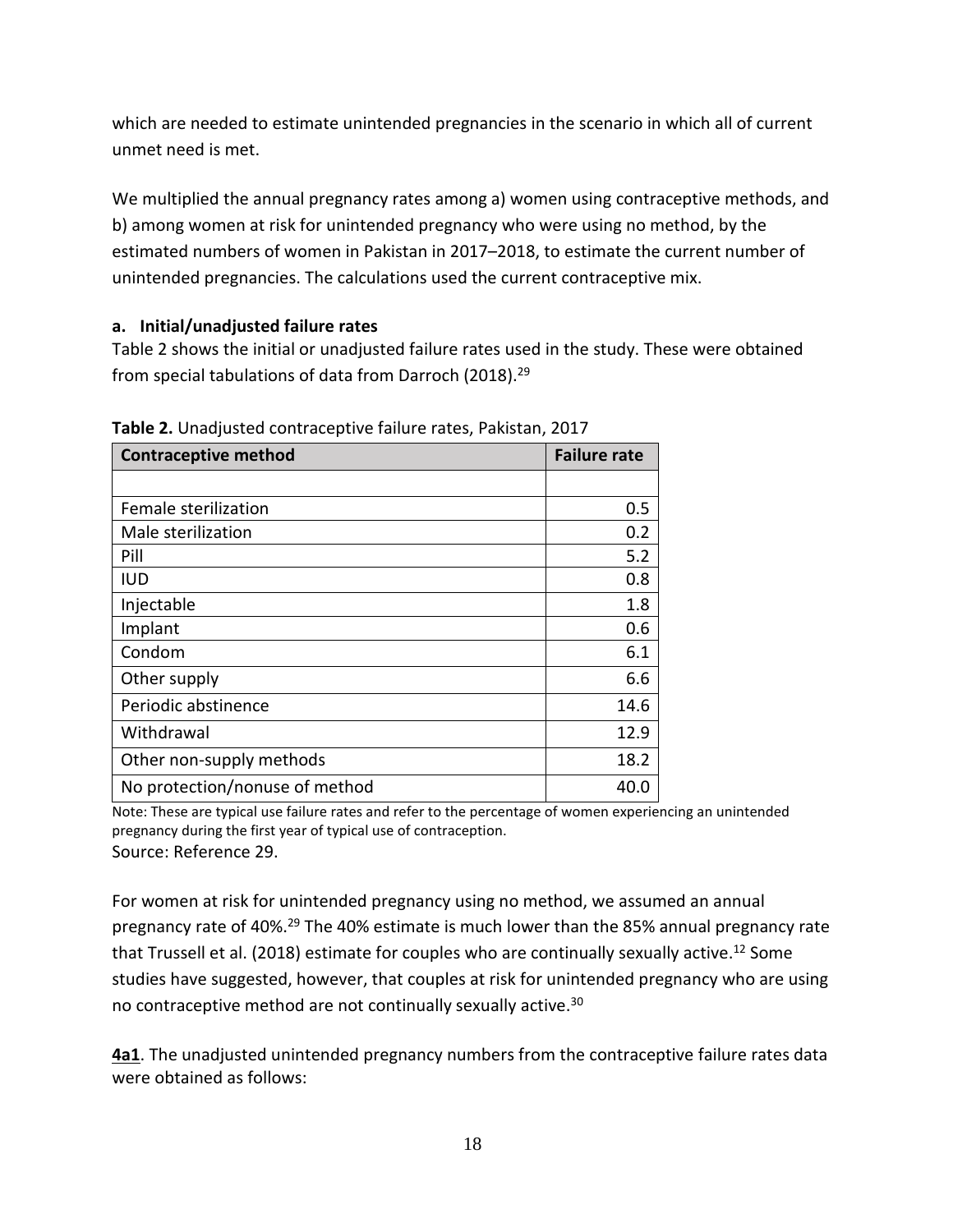#UIP due to cp failure  $_{\rm reg(i)}^{\rm space, limiters. nonuse}=\sum(\#\frac{\text{method type}}{\text{reg}(i)},p=0,1,1,0)$  andj. cp failure rate $_{\rm reg(i)}^{\rm method type}$ 

# **Data:**

- 1. The number of women at risk who are using specific methods/not using any method by region was obtained from calculations shown in **2b1c** and **2b1d**.
- 2. The unadjusted contraceptive failure rate for each method was obtained from the values shown in **table 2**.

# **b. Failure rate adjustment**

The number of pregnancies, based on current contraceptive use among women at risk for unintended pregnancy and the initial failure rates for each method, differed in all regions from the number of unintended pregnancies estimated using the PDHS intention status variable (discussed in section 3 above). This is likely due, in part, to the fact that many unintended pregnancies that end in induced abortion are not reported in the PDHS or other surveys of women. Therefore, the initial failure rates for each method were adjusted so that the number of unintended pregnancies calculated in each region equaled the number estimated from intention status.

The same regional adjustments were applied to the initial typical use failure rates for all methods and the nonuse pregnancy rate used for all women in the same region, regardless of household wealth.

**4b1.** The adjustment factor was calculated as follows:

Adjustment factor<sub>reg(i)</sub> = 
$$
\frac{\text{#UIP (abortions + miscarriages fromUIP + mistimed + unwanted births)}_{\text{reg}(i)}}{\text{#UIP due to method failure}_{\text{reg}(i)}^{\text{sp,lt,non use}}}
$$

# **Data:**

- 1. The number of unintended pregnancies from summing the abortions, unwanted births and miscarriages from unintended pregnancy was obtained from **3g1**.
- 2. The number of unintended pregnancies from failure rates was obtained from **4a1**.

**4b2.** The adjusted contraceptive failure rates were computed as follows:

Adjusted failure rate $_{\rm reg(i)}^{\rm method\, type}$   $=$  Unadjusted cp failure rate $_{\rm reg(i)}^{\rm method\, type}$ \*Adjustment factor

# **Data:**

- 1. The unadjusted contraceptive failure rate was obtained from **table 2**.
- 2. The adjustment factor was obtained from calculations shown in **4b1**.

**4b3**. Revised unintended pregnancy numbers using adjusted failure rates: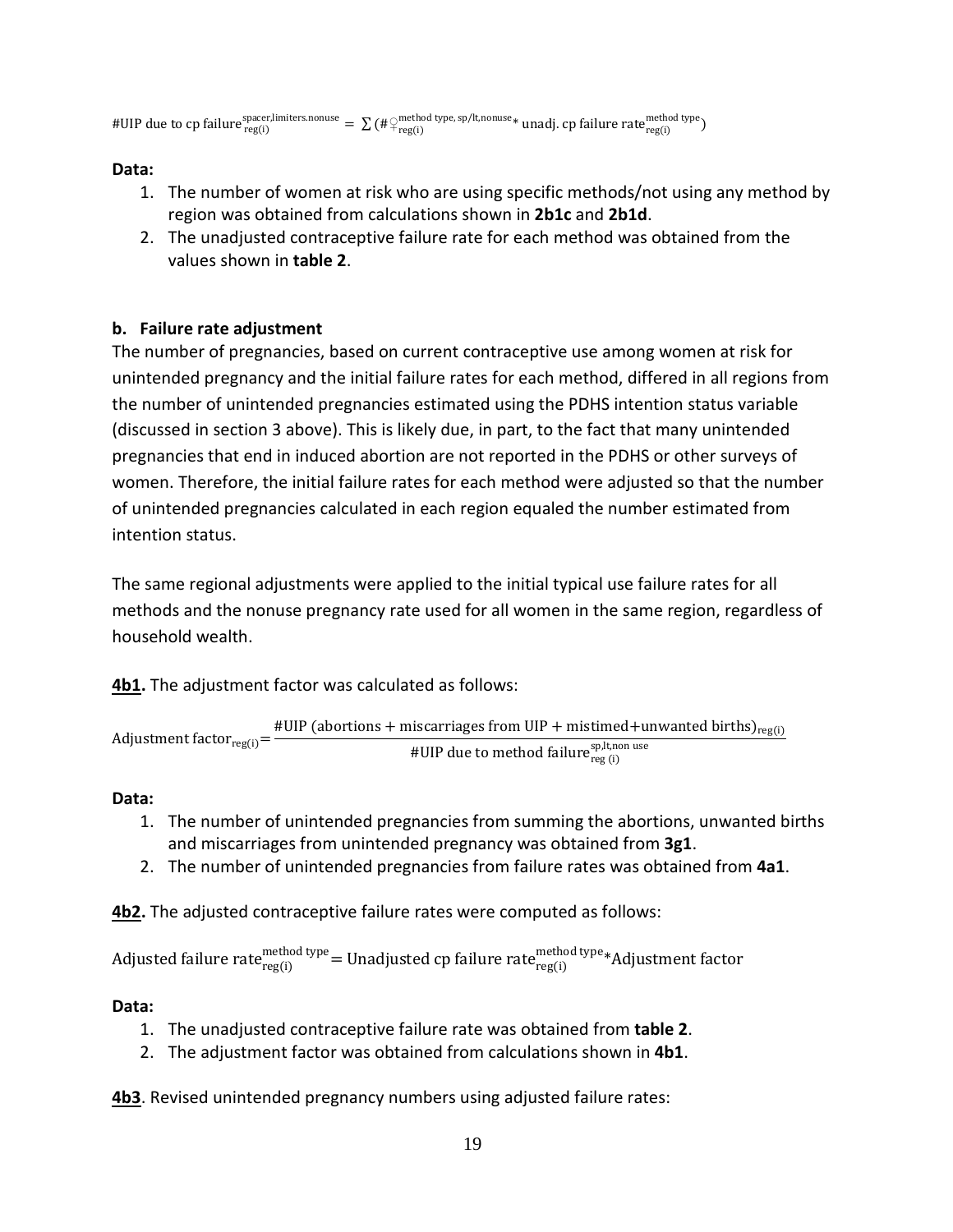#UIP due to cp failur $e^{method \, type}_{reg(i)}$  at risk $^{method \, type, \, sp, It, nonuse}$  adjusted failure rates

### **Data:**

- 1. The number of women at risk using contraceptives or those not using, by method type, and by spacing and limiting was obtained from the calculations shown in **2b1e**.
- 2. The adjusted failure rates for each method were obtained from **4b2**.

# **c. Unintended pregnancies by wealth quintile:**

**4c1.** Unintended pregnancies from unadjusted failure rates by wealth quintile:

#unadj. UIP from method failure ${}^{method \, type \, or \, unmet \, need} = \Sigma$ # $\varphi_{WQ(i)}^{method \, type, \, sp, \, lt, \, unmet \, need *}$ unadj. failure rate

# **Data:**

- 1. The number of women by method type in each wealth quintile was obtained from calculations shown in **2b1f**.
- 2. The unadjusted failure rate for each method was obtained from **table 2**.

# **4c2.** Adjustment factor:

 ${\rm Adjus}$ tment factor $_{\rm WQ(i)}$   $=$   $\frac{\rm \#unadj. UIP$  (abortions+miscarriages from UIP+mistimed+unwanted births) $_{\rm WQ(i)}$ <br> $\Sigma$ #unadj.UIP from method failure $_{\rm WQ(i)}^{\rm method\,type\,or\,unmet\,need}$ 

### **Data:**

- 1. The unadjusted unintended pregnancy numbers computed as a sum of abortions, unintended births and unintended miscarriages was obtained from **3g2**.
- 2. The denominator was obtained from **4c1**.

# **4c3.** Adjusted failure rate:

Adjusted failure rate $_{\rm WQ(i)}^{\rm method\,type\,or\,unmet\,need}$  = Unadjusted failure rate $_{\rm WQ(i)}^{\rm method\,type\,or\,unmet\,need}$   $*$  Adjustment rate

### **Data:**

- 1. The unadjusted failure rate by wealth quintile was obtained from **4c1**.
- 2. The adjustment rate was obtained from **4c2**.

**4c4.** Adjusted number of unintended pregnancies by wealth quintile using adjusted failure rates:

#UIP from method failure $_{\rm WQ(i)}^{\rm method\,type\,or\,nonuse}$   $=\# \c \us$  at risk  $_{\rm WQ(i)}^{\rm method\,type\,or\,nonuse}$   $*$  adj. failure rate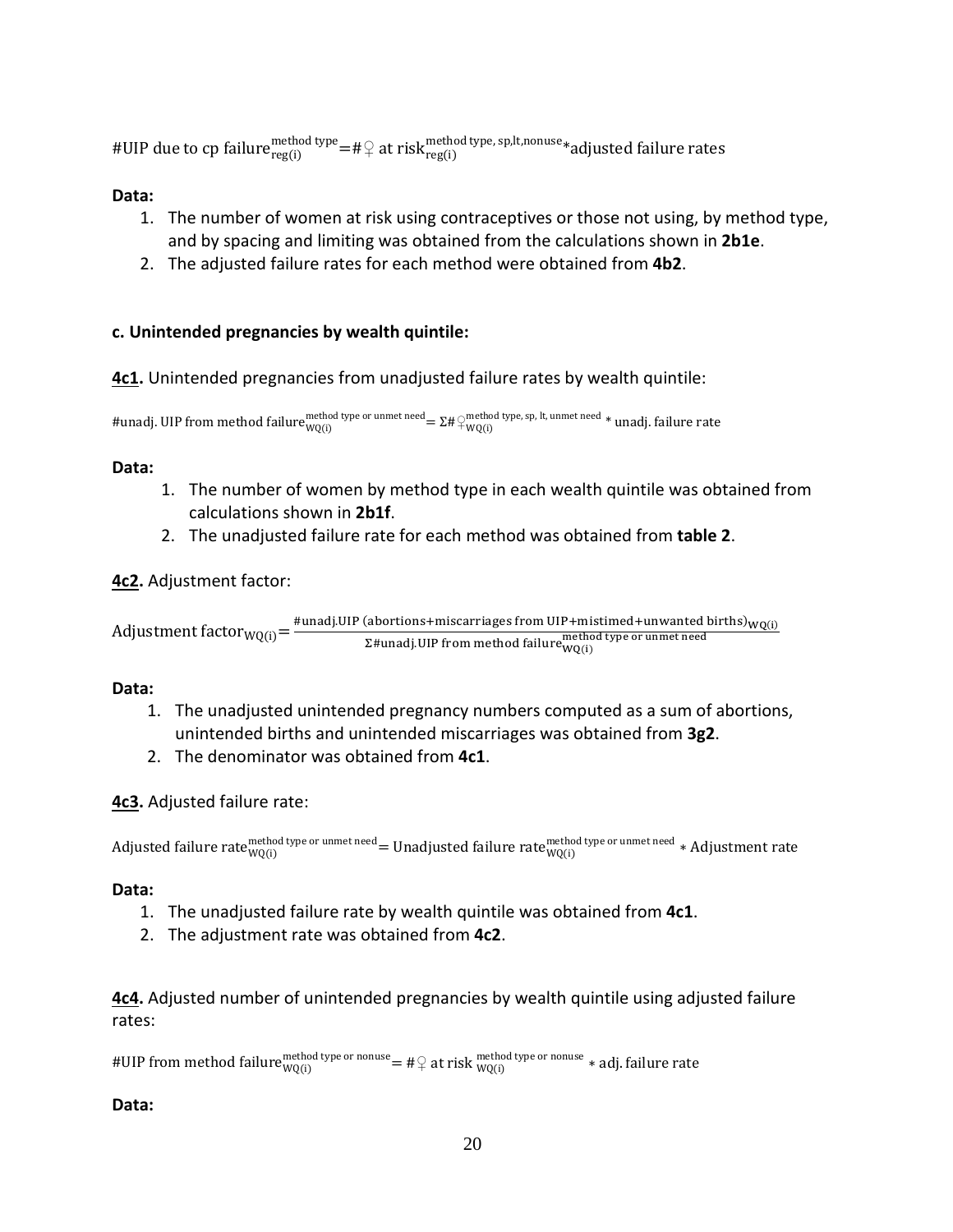- 1. The number of women at risk using contraceptives or those not using, by method type, and by spacing and limiting was obtained from the calculations shown in **2b1f**.
- 2. The adjusted failure rates for each method were obtained from **4c3**.

### **d. Pregnancy outcomes by type of method use**

### **1. Scenario 2: Current contraceptive use**

**4d1a.** Unintended pregnancies:

```
# UIP<sup>nonuse/method use by type</sup> = \#\varphi_{\text{reg}(i),\text{ seen 2}}^{\text{nonuse/meth users by type}} adjusted cp failure rate_{\text{reg}(i)}^{\text{nonuse/method type}}
```
#### **Data:**

- 1. The number of women modern/traditional method users by type and nonusers was obtained from calculations shown in **2b1c** and **2b1d**.
- 2. The adjusted contraceptive failure rate was obtained from calculations shown in **4b2**.

### **2. Scenario 1. Zero contraceptive use**

**4d2a.** For scenario 1, all users of modern methods in scenario 2 and those with unmet need in scenario 2 are considered as having an unmet need.

#  $\varphi$ <sup>unmet need</sup> = #  $\varphi$ <sup>unmet need</sup> + # $\varphi$ <sup>modern method users</sup><br>#  $\varphi$ <sub>region(i)</sub>, scen 2

#### **Data:**

1. The data for numbers of women with unmet need by region was obtained from the calculations shown in **2b1b1**.

**4d2.** Number of unintended pregnancies in scenario 1:

# UIP<sup>nonuse of mod cp</sup> =  $\# \bigcirc_{\text{region}(i),\text{seen 1}}^{\text{number need}}$  \*adjusted contraceptive failure for  $\bigcirc$  with unmet need

#### **Data:**

- 1. The number of women with unmet need by region in scenario was obtained from **4d1**.
- 2. The adjusted contraceptive failure rate for women with unmet need was obtained from **4b2**.

**4d3.** Number of induced abortions in scenario 1:

# induced abortions $\frac{\text{nonuse of mod cp}}{\text{region (i), seen1}} =$  #  $\text{UIP}_{\text{region (i), seen1}}^{\text{non use of mod cp}} * \frac{\text{\# induced abortions}_{\text{reg (i)}}^{\text{seen 2}}}{\text{\# IIIP}^{\text{seen 2}}}$ #  $UIP<sub>reg(i)</sub>$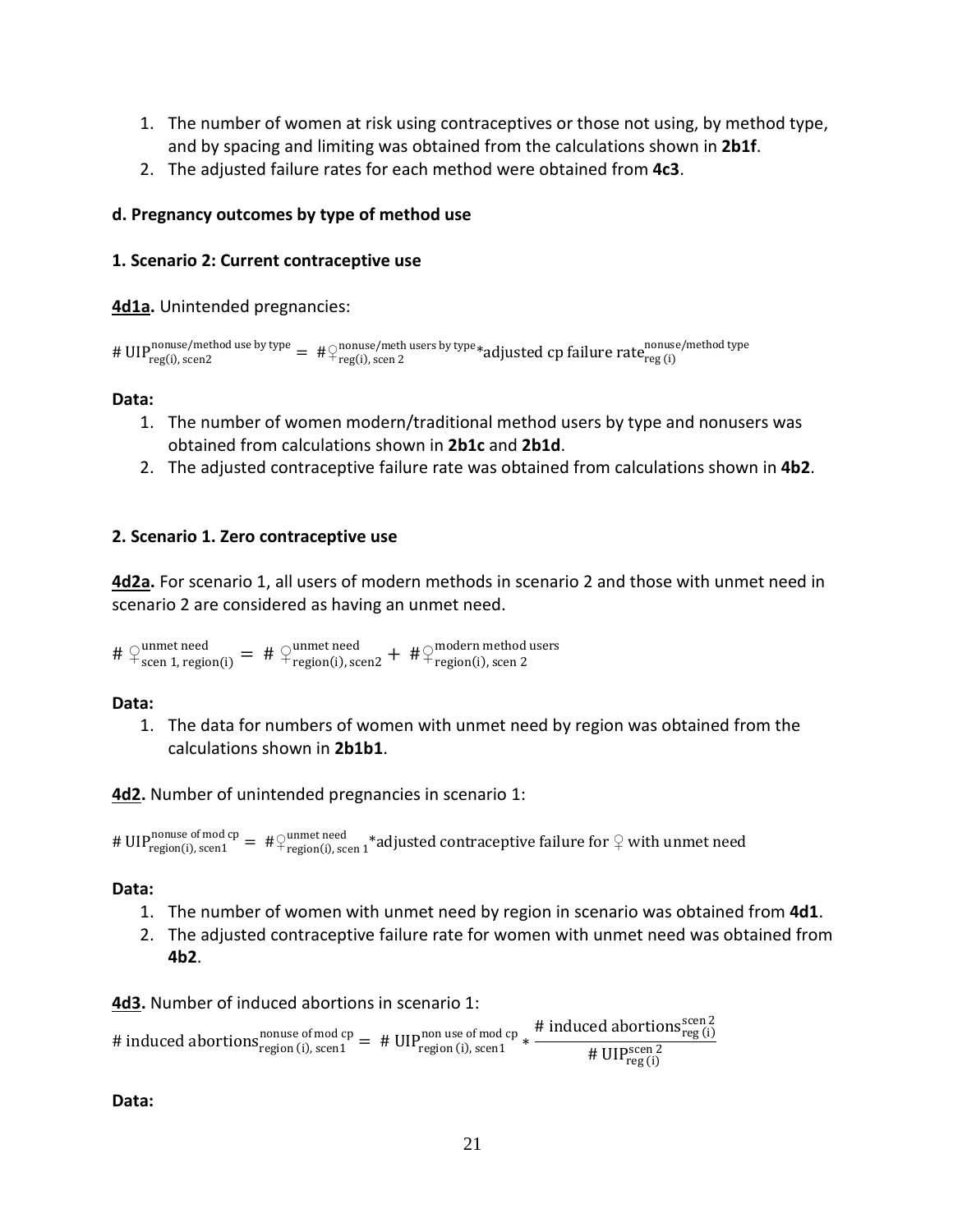- 1. The numbers of unintended pregnancies for nonuse of contraception by region for scenario 1 was obtained from **4d2**.
- 2. The number of induced abortions and unintended pregnancies in scenario 2 was obtained from **3d1** and **3g1**.

**4d4.** Number of unplanned births in scenario 1:

```
# unplanned births<sup>nonuse of mod cp</sup> =
# UIP<sup>nonuse of mod cp</sup>- # induced abortions<sup>nonuse of cp</sup> \frac{1 + \text{ratio of microarrages to induced abortions}}{1 + \text{ratio of microcarrages to births}}
```
# **Data:**

- 1. The number of unintended pregnancies for nonuse of contraception by region in scenario 1 was obtained from **4d2**.
- 2. The number of induced abortions by region in scenario 1 was obtained from **4d3**.
- 3. The ratio of miscarriages to induced abortions is a model-based estimate, computed to be 0.1, while the ratio of miscarriages to births is also a model-based estimate, computed to be  $0.2<sup>27</sup>$

# **Scenario 3. Full unmet need for modern contraception is met**

**4d4.** Number of women who are modern method users in scenario 3:

```
#\varphiall modern method users<sub>scen3, reg(i)</sub> =
# \varphi with unmet need<sub>scen 2, reg(i)</sub> + # \varphi modern method users<sub>scen 2, reg(i)</sub>
```
# **Data:**

1. The components on the right-hand side of the equation were obtained from calculations shown in **2b1e**.

**4d5.** Number of women users by modern method type in scenario 3:

```
#\varphi mod meth users\frac{\text{method type, sp or it.}}{\text{seen 3, reg(i)}} = \#\varphiall users of mod meth\frac{\text{seen 2, reg(i)}}{\sqrt{6} + \pi} \frac{\text{even 2, reg(i)}}{\sqrt{6} + \pi}%\frac{1}{2}users\frac{1}{2}scen 2, reg(i)
```
# **Data:**

- 1. The total number of women who used modern methods in scenario 3 by region was obtained from **4d4**.
- 2. The percentage of women who used each method in scenario 2 and the total percentage of all modern method users in scenario 2 was obtained from the 2017– 2018 PDHS. 8

**4d6.** Number of unintended pregnancies in scenario 3:

```
\#\mathrm{UIP}^\mathrm{modern \ use \ failure}_{\mathrm{reg}(i)\normalsize} = \#\}mod meth users\frac{\mathrm{method \ type}}{\mathrm{seen \ 3, reg \ (i)}} \ast contraceptive failure\frac{\mathrm{method \ type}}{\mathrm{reg}(i)}
```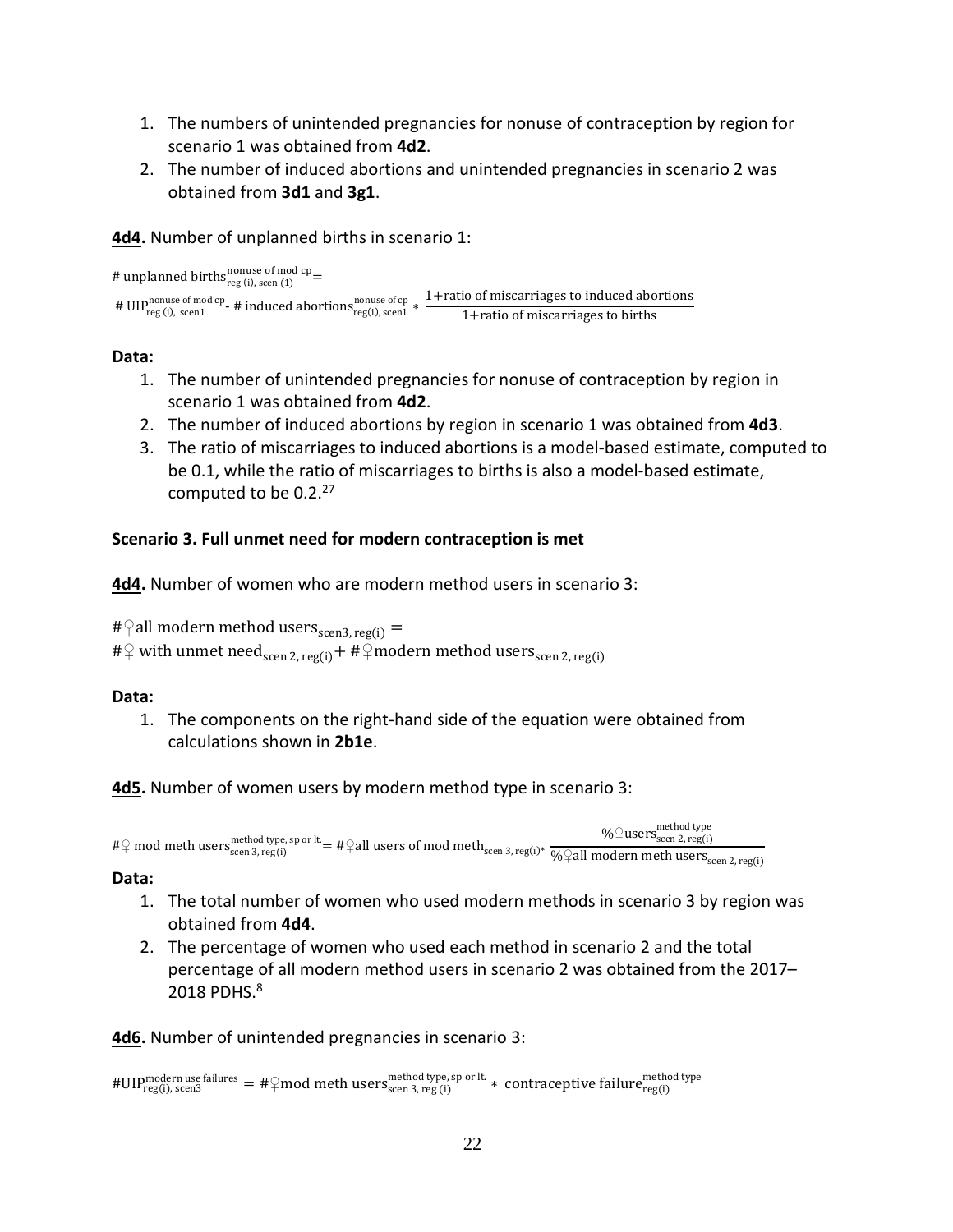**Data:**

- 1. The number of women who were modern method users by method type and region was obtained from **4d5**.
- 2. The contraceptive failure rate by method type was obtained from **4b2**.

**4d7.** Number of induced abortions in scenario 3:

#induced abortions modern use failures = #UIP modern use failures \*  $\frac{\text{Hinduced~abortions}_{\text{seen 2, reg(i)}}}{\text{HIIP}_{\text{seen 3, reg(i)}}}$ #UIPscen 2, reg(i)

**Data**:

- 1. The number of unintended pregnancies in scenario 3 for each region was obtained from **4d6**.
- 2. The numbers of induced abortions and the numbers of unintended pregnancies by region were obtained from **3d1** and **3g1**.

**4d8**. Number of unplanned births in scenario 3:

# unint. births $_{reg}^{modern}$  use failures  $=$ 

# UIPreg (i), scen3 modern use failures- # induced abortionsreg(i), scen3 modern use failures <sup>∗</sup> 1+ratio of miscarriages to induced abortions 1+ratio of miscarriages to births

### **5. Pregnancy-related mortality and morbidity**

### **a. Pregnancy-related deaths among women, by outcome**

The number of pregnancy-related deaths was projected to 2017 using the region-level estimates of maternal deaths in the 2006–2007 PDHS, sociodemographic and maternal and newborn health indicators from the 2017–2018 PDHS and the maternal mortality regression model used to estimate maternal mortality by the World Health Organization, UNICEF and UNFPA.8,16,17,31 For regions included in this report with no MMR or abortion estimates, we used the national estimates. Because we did not have information to estimate MMR by wealth status, each wealth quintile was assumed to have the national MMR estimate, a limitation in the methodology.

The calculations were set up as follows:

### **Scenario 2 by region**

**5a1.** Number of maternal deaths among wanted births:

#Maternal deaths<sup>wanted births</sup> =  $\frac{\text{Material mortality ratio}_{\text{DHS}} * \text{# wanted births}_{\text{region (i)}}}{100,000}$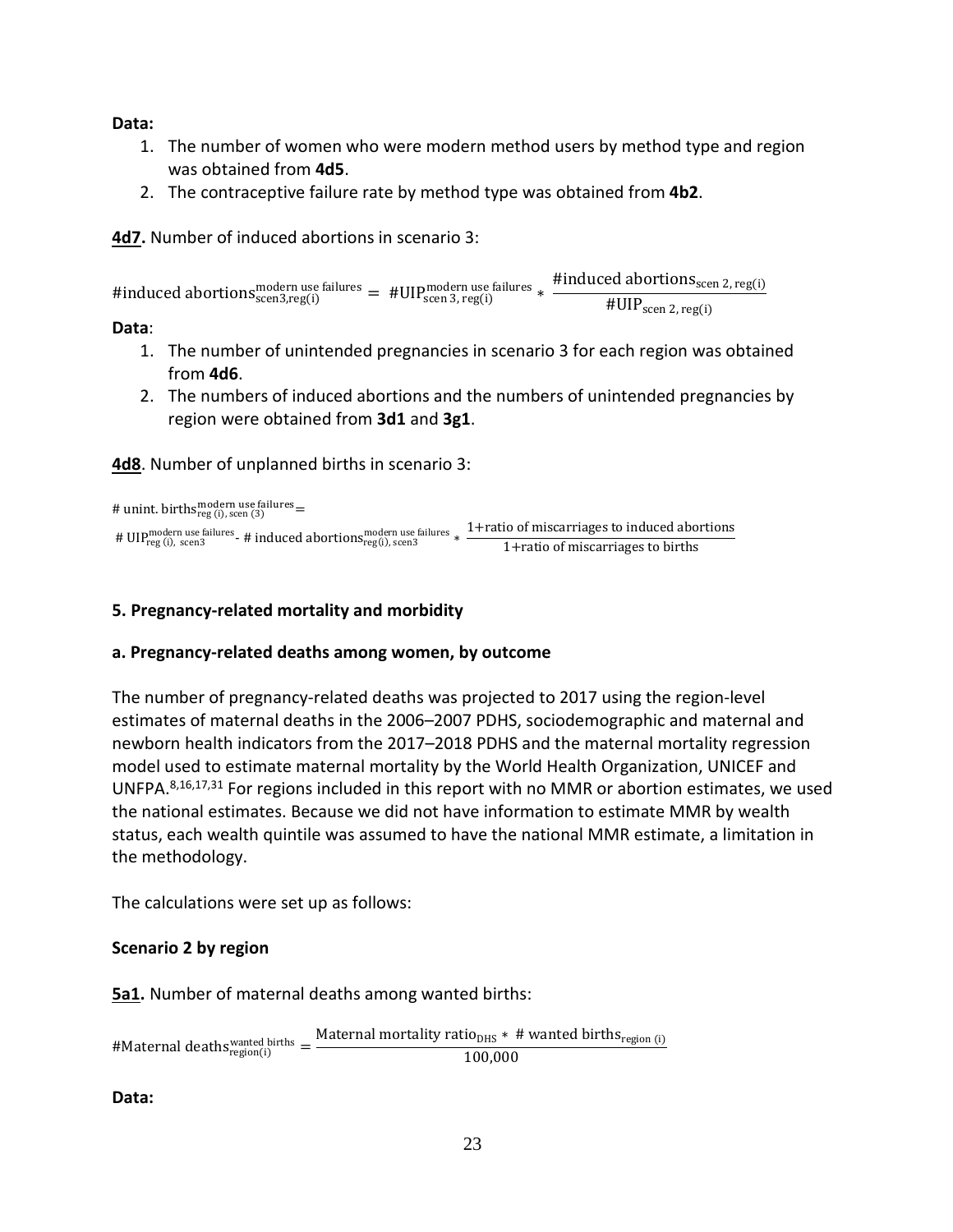- 1. The maternal mortality ratio was projected using information from the 2006–2007 PHDS, 2017-2018 PDHS and WHO, UNICEF and UNFPA.<sup>8,16,31</sup>
- 2. The number of unwanted births was obtained from calculations shown in **3c1**.

**5a2**. Number of maternal deaths among unwanted births:

#Maternal deaths<sup>unwanted births</sup> =  $\frac{\text{Material mortality ratio}_{\text{DIS}} * \#$  unwanted births<sub>region (i)</sub><br>100,000

# **Data:**

- 1. The maternal mortality ratio was projected using information from the 2006–2007 PHDS, 2017–2018 PDHS and WHO, UNICEF and UNFPA.
- 2. The number of unwanted births was obtained from calculations shown in **3c1**.

**5a3.** Total number of maternal deaths among all births:

#Maternal deaths<sup>all births</sup> = #Maternal deaths<sup>wanted births</sup> + #Maternal deaths<sup>unwanted births</sup>

# **Data:**

1. The right-hand side of the equation is obtained from **5a1** and **5a2**.

**5a4**. Total number of maternal deaths across all regions:

# Maternal deaths  $_{\text{Plaistan}}^{\text{all births}} = \sum \# \text{material}$  deaths $_{\text{region(i)}}^{\text{all births}}$ 

# **5a5. Maternal deaths by alternate use scenarios:**

We made similar calculations for alternative scenarios of modern contraceptive use. The calculations for wanted and unwanted births by scenario are shown above in section **3c1**.

# **b. Disability-adjusted life years (DALYs) incurred by pregnant women, 2017**

We obtained the number of DALYs related to maternal conditions from the Institute for Health Metrics and Evaluation Global Burden of Disease Tool, 2017.<sup>18</sup> We assumed that rates of maternal DALYs for Pakistan as a whole applied across all regions of the country and wealth quintiles. Again, this is a weak assumption because rates of DALYs most likely vary by ruralurban residence and by income group, but it is unavoidable, since the DALYs by subgroups are not available.

**5b1.** The DALYs for all scenarios were computed as follows: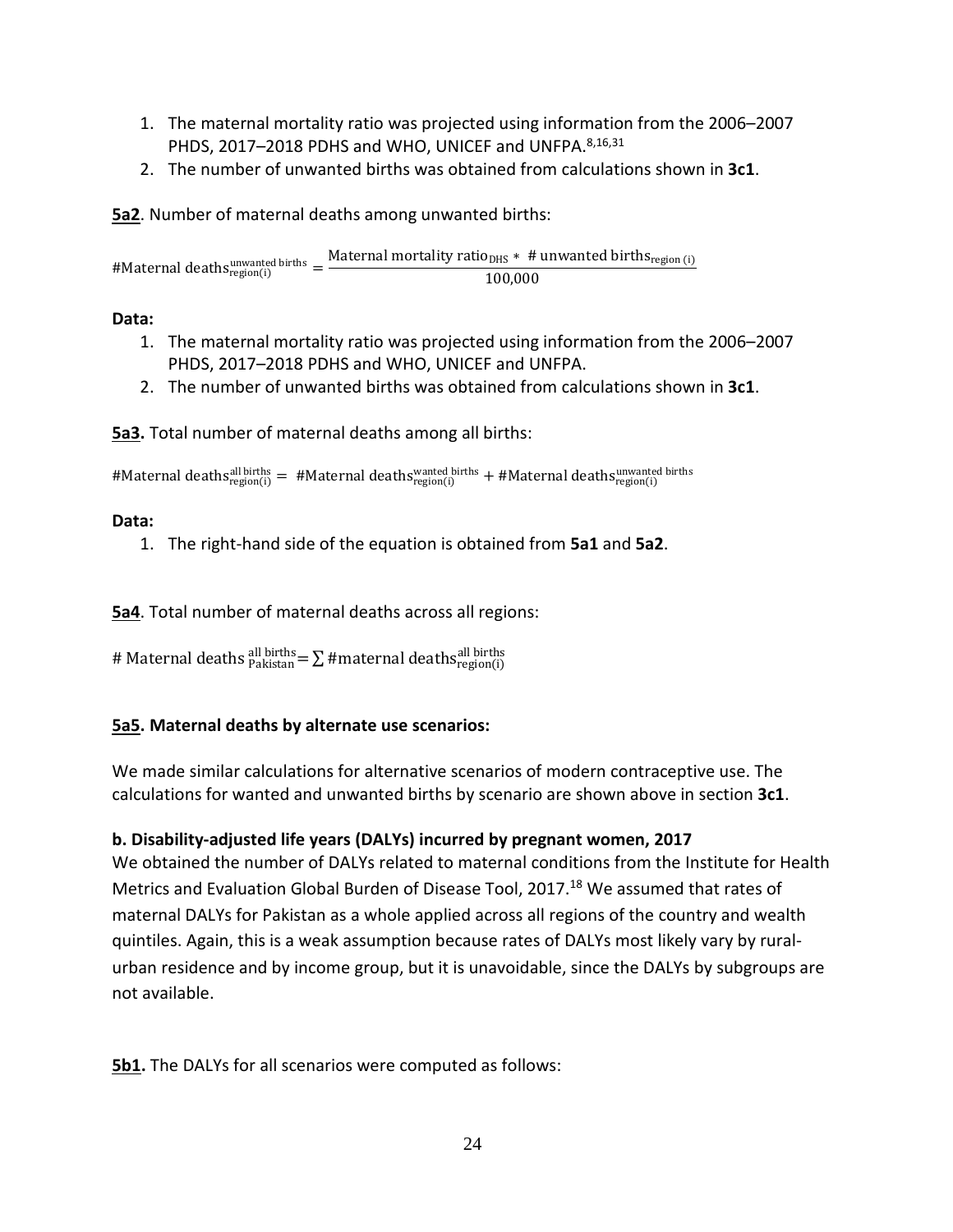$\text{DALYS}_{\text{region (i)}}^{\text{scenario (j)}}$ #Pregnancies<sup>intention</sup> status, scenario (j)  $\# \text{ All pregnancies}_{\text{region (i)}}^{\text{scenario (j)}}$ -\* Total DALYS from maternal conditions

**Data:** 

1. The total numbers of pregnancies and pregnancies by intention status and scenario were obtained from calculations shown in sections **3f1** and **3g1**.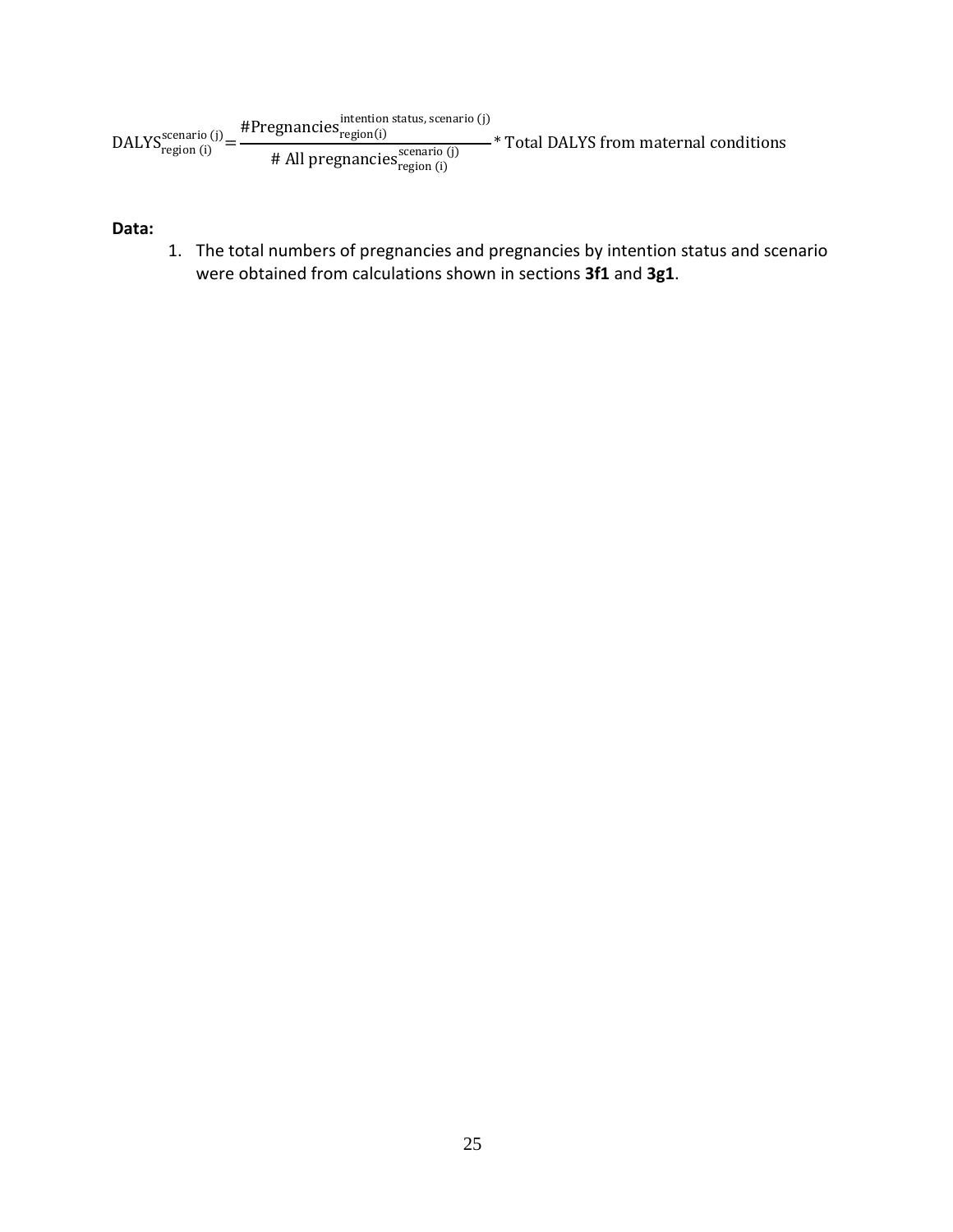# **6. Maternal and newborn health care interventions**

We obtained the list of interventions, the percentage of women in need of the interventions and the percentage of women currently covered by each intervention from Darroch (2018), with the exception of the interventions listed below.<sup>29</sup> Not all pregnant women need each intervention. For those interventions not required by all pregnant women, the value for the percentage covered was divided by the percentage of women who require such care, in order to estimate the percentage covered only among those who need the care.

The percentage in need of post-abortion care (PAC) by region was obtained from the Sathar et.al. study on abortion and PAC in Pakistan.<sup>15</sup> We used national proportions in need of PAC for Gilgit-Baltistan, Islamabad Capital Territory, Federally Administrated Tribal Areas, and Azad Jammu and Kashmir because information was not available for these regions. Because this study did not include information on the PAC need for specific interventions, we used proxy values calculated from a recent abortion and PAC study in Bangladesh to estimate these specific interventions.<sup>32</sup>

- a. PAC: Incomplete abortion/hemorrhage
- b. PAC: Shock
- c. PAC: Uterine perforation/cervical laceration
- d. PAC: Sepsis

We used the 2017–2018 PHDS to obtain the coverage of the following interventions:

- a. Basic antenatal care (4+ visits)
- b. Tetanus toxoid
- c. Hookworm treatment
- d. Daily iron supplementation
- e. Essential care for all women with routine vaginal delivery: delivery by a skilled birth attendant
- f. Essential care for all newborns: delivery by a skilled birth attendant
- g. Cesarean section
- h. Preventive postpartum care

For the interventions listed above, the 2017–2018 PDHS also provides coverage percentages by each region of Pakistan. For the interventions not covered by the PDHS, we used national coverage proportions estimated in *Adding It Up: Investing in Contraception and Maternal and Newborn Health, 2017—Estimation Methodology.* <sup>29</sup> To obtain region-level coverage percentages, we used the distribution proportions of other key inventions such as "Basic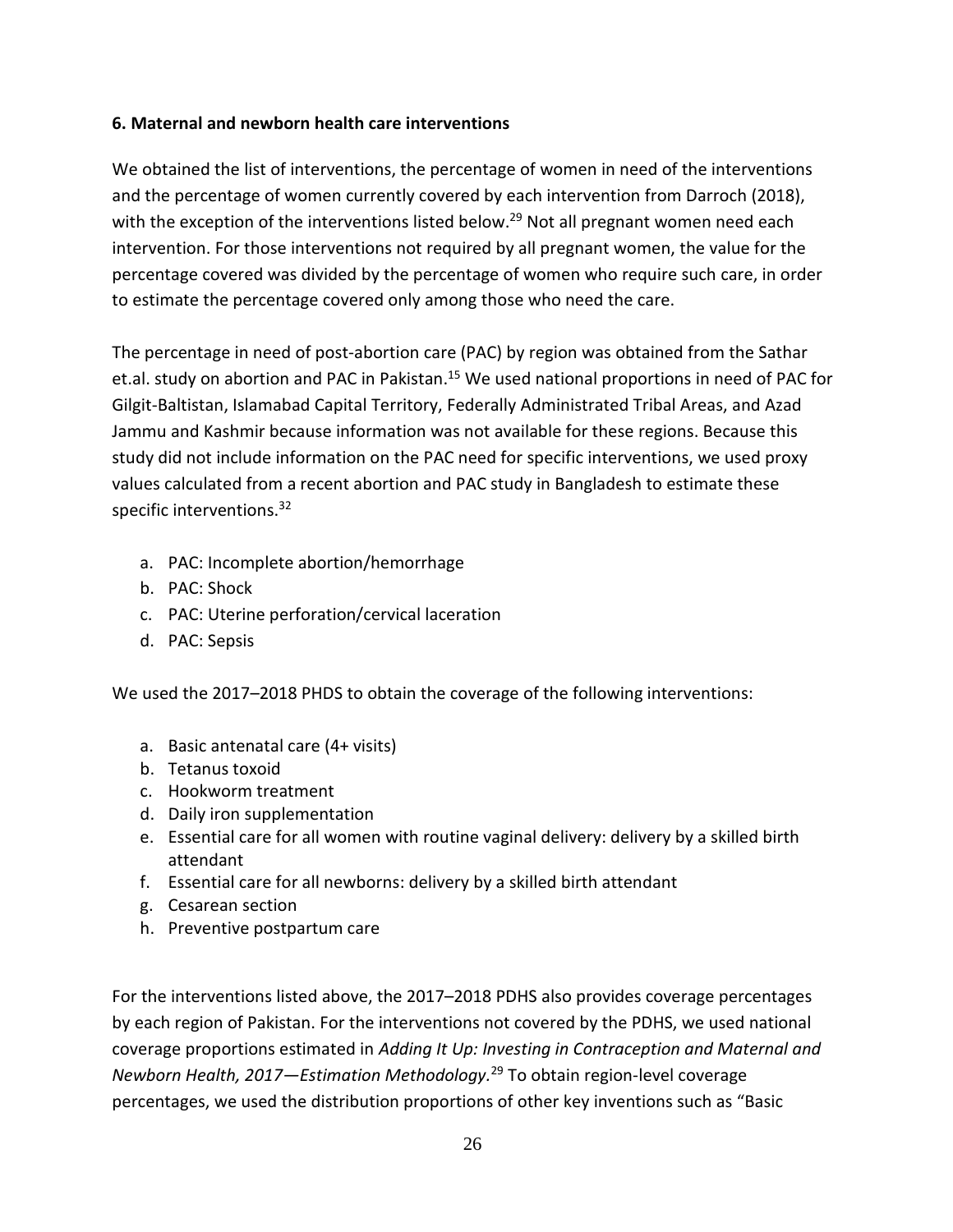antenatal care," "Emergency obstetric Care (EmOC)" and "Delivery in a health facility" that are linked to the interventions not covered by the DHS to adjust the national coverage proportions across regions. For example, to get coverage percentages at the subnational level for hypertensive disease care management, we used the estimated national proportion of coverage estimated in Darroch 2018 (23%) and adjusted the regional proportions of women receiving basic antenatal care to estimate coverage across regions (10–36%). For interventions such as pre-eclampsia case management, antenatal hemorrhage management and prolonged labor, we used the regional proportions of EmOC (50% of women who receive cesarean sections) to adjust and estimate subnational estimates. For interventions such as active management of third-stage labor, pre-referral management of labor complications and induction of labor, we used the regional values for delivery in a health facility as a proxy to adjust and estimate subnational coverage proportions (for a full list of interventions, see **table 3**).

**6a**. The percentage of women in each region covered by each intervention not included in the 2017–2018 PDHS was estimated as follows:

%&covered<sup>scen 2, intervention type</sup> =%&covered for intervention<sup>scenario 2,</sup> intervention type <sub>\*</sub> %&covered for intervention<sup>scenario</sup> 2, intervention type<br><sub>region</sub> (i), PDHS %&covered for intervention<sup>scenario 2, intervention type</sup><br>Pakistan, Darroch

### **Data:**

- 1. The percentage of women at the country level who were covered for an intervention not included in the DHS was obtained from Darroch (2018).<sup>29</sup>
- 2. The percentage of women covered at the region level, for an intervention included in the PDHS, was obtained from the 2017–2018 PDHS. $^8$

**6b.** The number of women and newborns requiring MNH care by intervention type and scenario and by region was calculated as follows:

# 9 and newborns requiring MNH care $_{\rm region(i),\rm intervention\, type}^{\rm scen(j)}$ (# births $^{\rm intention \, status}_{\rm region (i),\, seen\ (j)}+50\%$ (# abortions $_{\rm region (i),\, seen\ (j)}$ )) $r\%$ requiring intervention $_{\rm intervention\, type}$ 

- 3. Number of births by region, intention status and scenario was computed using the calculations shown in **3c1**.
- 4. Number of abortions by scenario and region was computed using calculations shown in **3c3**.
- 5. Percentage requiring the intervention was obtained from calculations shown in **6a**.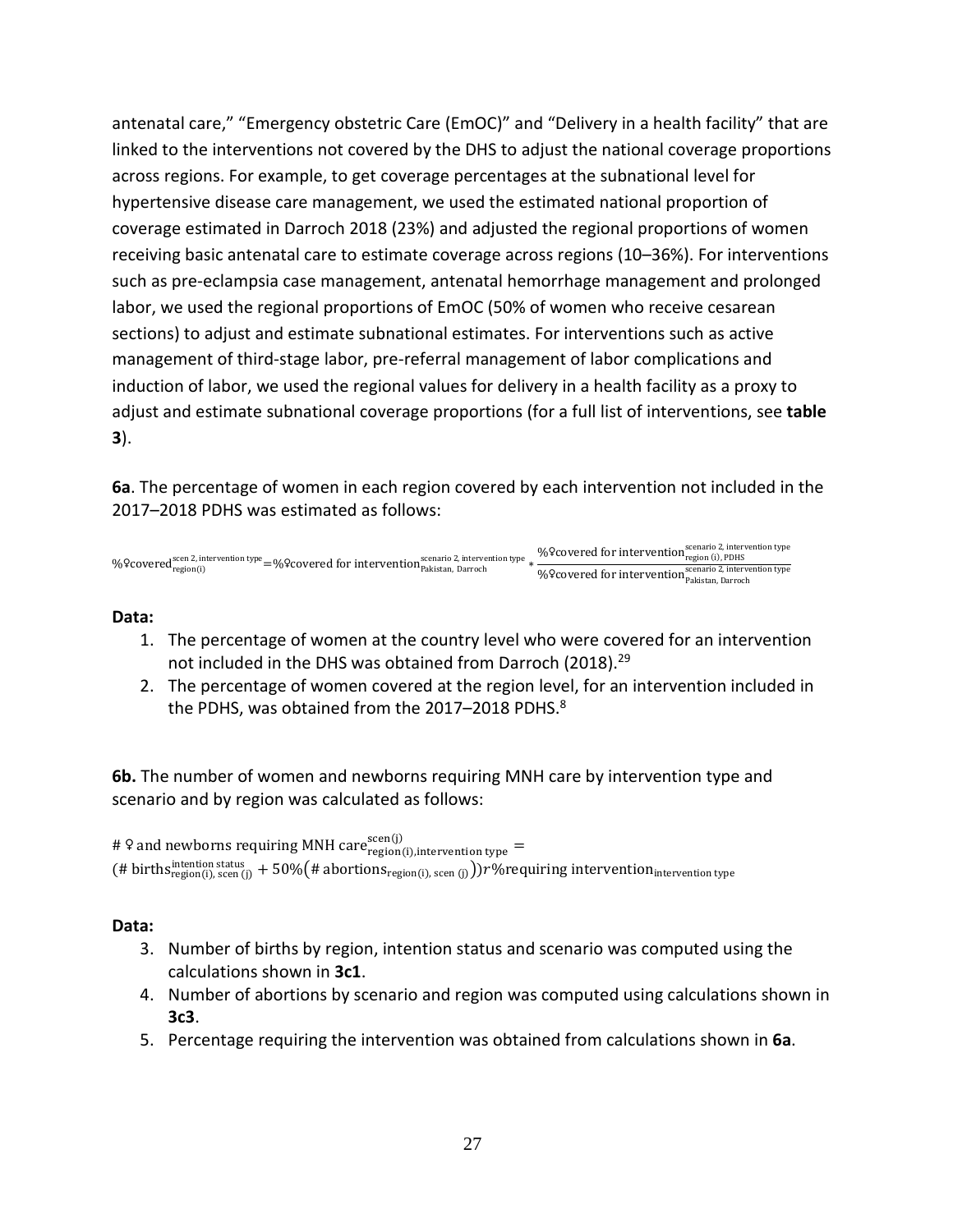**6c.** The number of women and newborns requiring MNH care by intervention type, scenario and wealth status was calculated as follows:

# ♀ and newborns requiring MNH care $_{\rm WQ(i),intervention}^{\rm scen\,(j)}$ 

```
= (# birthsWQ (i), scen (j)intention status
```
 $+50\%$ # abortionsWQ(i), scen (j) )Q%requiring interventionintervention type

# **Data:**

- 1. Number of births by region, intention status and scenario was computed using the calculations shown in **3c1**.
- 2. Number of abortions by scenario and region was computed using calculations shown in **3c3**.
- 3. Percentage requiring the intervention was obtained from calculations shown in **6a**.

# **7. Cost of providing contraceptive care and maternal and newborn health care**

For this analysis, we estimated costs separately for each contraceptive commodity and for each maternal and newborn health intervention. For each, we estimated total direct costs as well as indirect costs. Direct costs include the cost of contraceptive commodities, drugs and supplies, and labor (see **tables 4 and 5** for full list of ingredients that were included in direct costs); indirect costs include management, infrastructure, transport and other overheads. Both categories were computed using the methods outlined in Darroch (2018).29 All costs were estimated in 2017 U.S. dollars.

The costs of the various ingredients needed to compute regional and national costs were obtained from two main sources in Pakistan (see **table 5** for the ingredients):

- We obtained average unit costs for contraceptives, as well as all drugs and supplies needed for contraceptive care and maternal and newborn health care, from the UNICEF Supply Catalogue.<sup>21</sup>
- The 2017 average salary data for medical personnel were obtained from the Ministry of Finance. 23

**7a.** The total cost of a contraceptive commodity by each scenario and by region was estimated as follows:

 $\text{\$ cost for all users}^{\text{method type}}_{\text{scenario (j)},\text{region (i)}}=\#\frac{\mathbb{Q}}{\text{method uses}^{\text{method type}}_{\text{scenario (j)},\text{region (i)}}}$   $\text{\# total unit $\$ cost}^{\text{method type}}_{\text{scenario (j)},\text{region (i)}}$ 

# **Data:**

1. The number of women using each method by scenario and region was obtained from calculations shown in **2b1e**.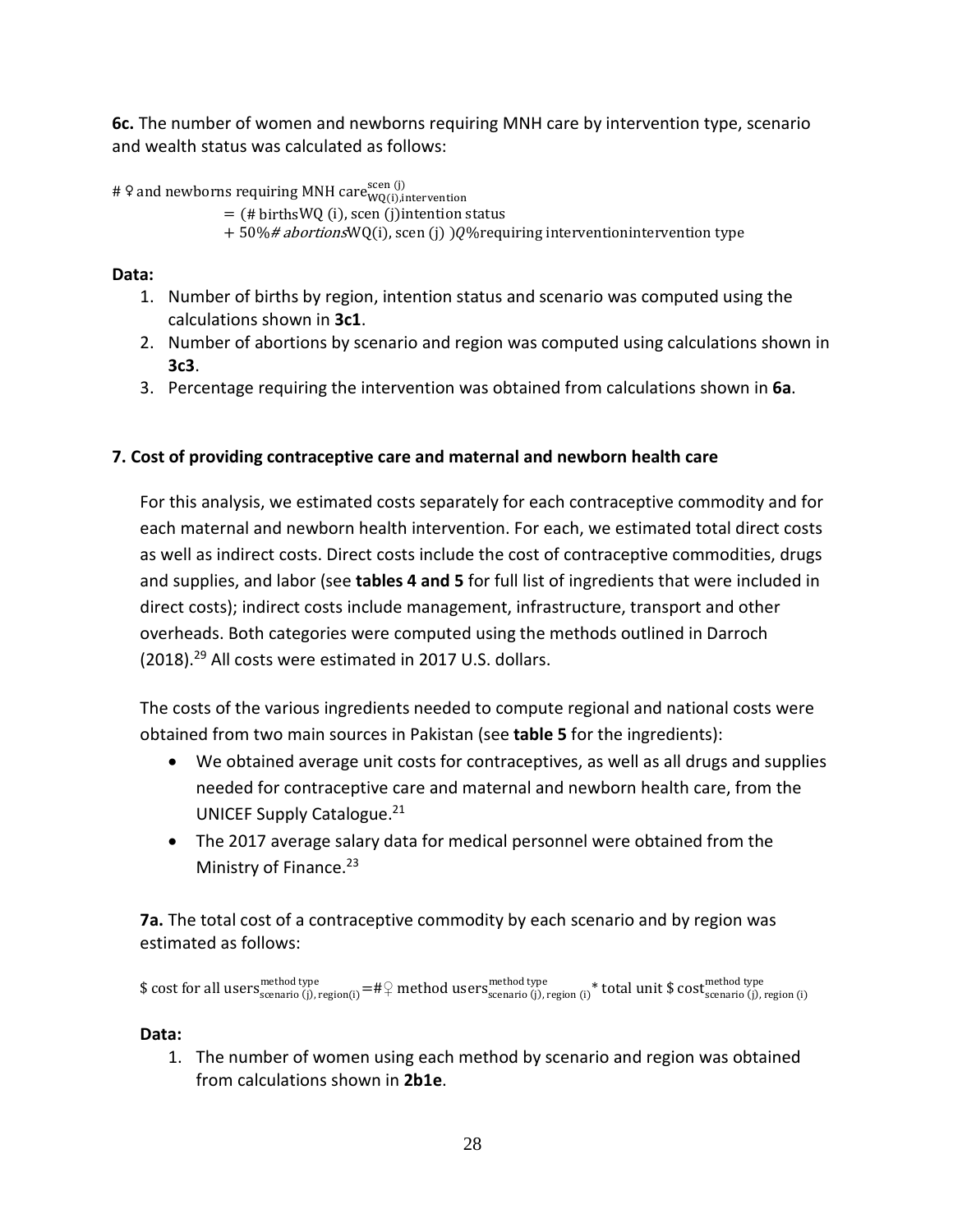2. The total unit cost per contraceptive commodity was obtained using methods shown in Darroch (2018).<sup>29</sup>

**7b.** The total cost of an MNH intervention by each scenario and by region was estimated as follows:

 $\$$  cost for all users $_{\rm scenario~(i),~region(i)}^{\rm intervention~type}=$  # $\heartsuit$  and newborns requiring care $_{\rm scenario~(i),~region(i)}^{\rm intervention~type}$  total unit  $\$$  cost $_{\rm scenario~(i),~region(i)}^{\rm intervention~type}$ 

#### **Data:**

- 1. The number of women requiring each intervention by scenario and region was obtained from calculations shown in **6b**.
- 2. The total unit cost per MNH intervention was obtained using methods shown in Darroch (2018).29

**Table 3.** List of MNH interventions and the DHS interventions used as proxies for estimating distribution of women covered by region

| <b>MNH</b> Intervention                                                        | DHS/other source intervention |
|--------------------------------------------------------------------------------|-------------------------------|
| <b>Antenatal care</b>                                                          |                               |
| 1. Basic antenatal care                                                        | from DHS data                 |
| 2. Tetanus toxoid                                                              | from DHS data                 |
| 3. Syphilis screening                                                          | Basic antenatal care          |
| 4. Syphilis treatment for seropositive women                                   | Basic antenatal care          |
| 5. Hypertensive disease care management                                        | Basic antenatal care          |
| 6. Pre-Eclampsia case management - Mild cases <<br>37 weeks                    | EmOC (50% of C-section)       |
| 7. Pre-Eclampsia case management - Mild cases ><br>37 weeks                    | EmOC (50% of C-section)       |
| 8. Pre-Eclampsia case management - Severe Cases                                | EmOC (50% of C-section)       |
| 9. Hookworm treatment                                                          | from DHS data                 |
| 10. Malaria prevention-Insecticide-treated bed<br>nets                         | Basic antenatal care          |
| 11. Malaria prevention-Intermittant preventive<br>treatment in pregnancy (IPT) | Basic antenatal care          |
| 12. Malaria screening and treatment                                            | Basic antenatal care          |
| 13. Anemia Screening                                                           | Basic antenatal care          |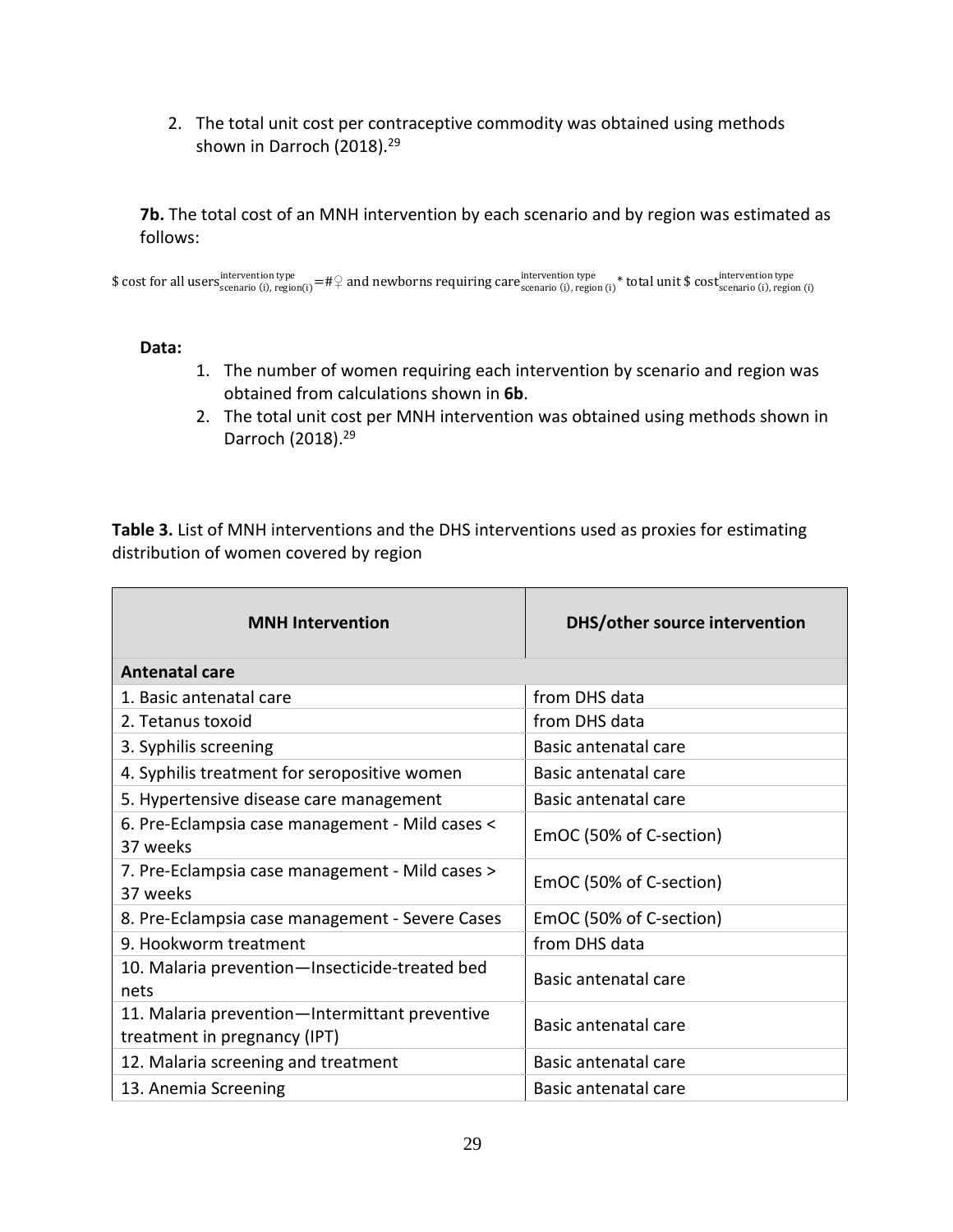| 14. Daily Iron and Folic Acid Supplementation<br>(anemic pregnant women) | from DHS data           |
|--------------------------------------------------------------------------|-------------------------|
| 15. Intermittent Iron and Folic Acid                                     |                         |
| Supplementation (Nonanemic pregnant women - 1                            | Basic antenatal care    |
| month care)                                                              |                         |
| 16. Urinary Tract Infection                                              | Basic antenatal care    |
| 17. Ectopic pregnancy case management                                    | EmOC (50% of C-section) |
| Labor, delivery and postpartum care                                      |                         |
| 18. Antenatal Corticosteroids for Preterm Labor                          | Institutional delivery  |
| 19. Antibiotics for Premature Rupture of<br>Membranes (pPROM)            | Institutional delivery  |
| 20. Induction of Labor (>41 weeks)                                       | Institutional delivery  |
| 21. Essential care for all women with routine<br>vaginal delivery        | from DHS data           |
| 22. Essential care for all newborns                                      | from DHS data           |
| 23. Active Management of Third Stage of Labor                            | Institutional delivery  |
| 24. Prereferral Management of Labor Complications                        | Institutional delivery  |
| 25. Antepartum Hemorrhage Management                                     | EmOC (50% of C-section) |
| 26. Prolonged Labor                                                      | EmOC (50% of C-section) |
| 27. Cesarean section                                                     | from DHS data           |
| 28. Assisted Vaginal Delivery                                            | EmOC (50% of C-section) |
| 29. Management of Eclampsia                                              | EmOC (50% of C-section) |
| 30. Maternal Sepsis case management                                      | EmOC (50% of C-section) |
| 31. Postpartum Hemorrhage                                                | EmOC (50% of C-section) |
| 32. Preventive postnatal care                                            | from DHS data           |
| 33. Mastitis Care                                                        | EmOC (50% of C-section) |
| 34. Obstetric Fistula                                                    | EmOC (50% of C-section) |
| 35. Counseling and Support for Breast-Feeding                            | Institutional delivery  |
| <b>Newborn care</b>                                                      |                         |
| 36. Newborn Resuscitation (Institutional Deliveries)                     | Institutional delivery  |
| 37. Newborn Local Infections                                             | Institutional delivery  |
| 38. Management of Newborn Syphilis                                       | Institutional delivery  |
| 39. Kangaroo Mother Care                                                 | Institutional delivery  |
| 40. Treatment of Low Birth Weight                                        | Institutional delivery  |
| 41. Management of Severe Infection for                                   |                         |
| Neonates-Injectable Antibiotics                                          | Institutional delivery  |
| 42. Management of Severe Infection for<br>Neonates-Full Supportive Care  | Institutional delivery  |
| 43. Newborn Vaccines-BCG Vaccine                                         | Institutional delivery  |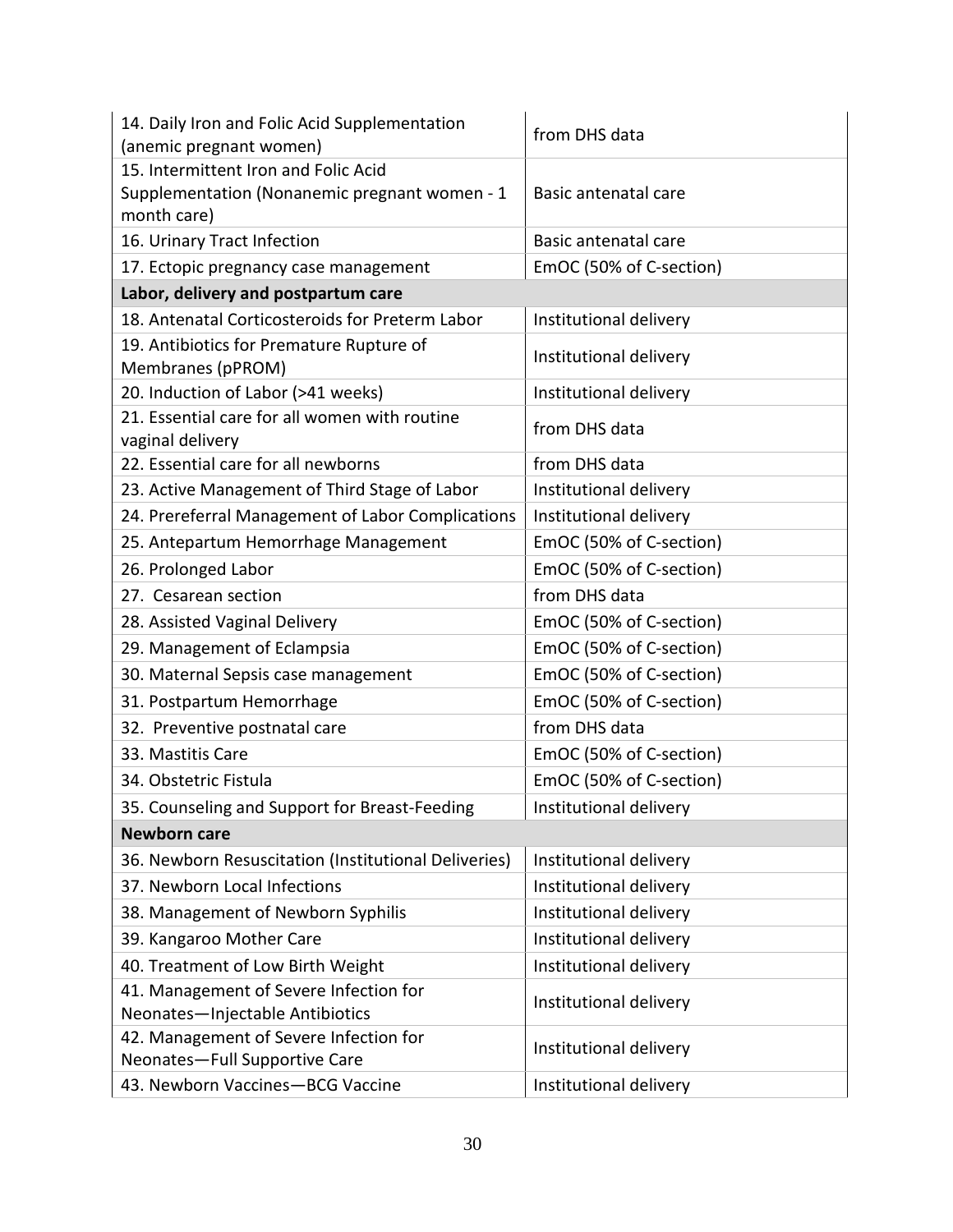| 44. Newborn Vaccines-Hepatitis B Vaccine          | Institutional delivery |
|---------------------------------------------------|------------------------|
| 45. Newborn Vaccines-Polio Vaccine                | Institutional delivery |
| <b>Postabortion care (PAC)</b>                    |                        |
| 46. PAC - Incomplete abortion                     | Sathar et al. (2014)   |
| 47. PAC - Shock                                   | Sathar et al. (2014)   |
| 48. PAC - Uterine perforation/cervical laceration | Sathar et al. (2014)   |
| 49. PAC – Sepsis                                  | Sathar et al. (2014)   |

**Table 4**. List of personnel used for calculating direct costs

| Personnel                         | <b>Source</b>                            |
|-----------------------------------|------------------------------------------|
| Obstetrician                      | <b>Technical Resource Facility (TRF)</b> |
| General physician/Medical officer | <b>Technical Resource Facility (TRF)</b> |
| Nurse/Midwife                     | <b>Technical Resource Facility (TRF)</b> |
| Lady Health Visitor (LHV)         | <b>Technical Resource Facility (TRF)</b> |
| Lady Health Worker (LHW)          | <b>Technical Resource Facility (TRF)</b> |

Source: References 24-26

| Table 5. List of drugs and supplies included in cost estimates |  |
|----------------------------------------------------------------|--|
|----------------------------------------------------------------|--|

| <b>Drug /Supply Name</b>              | Source                         |
|---------------------------------------|--------------------------------|
| Acetylsalicylic acid, tab, 75mg       | <b>UNICEF Supply Catalogue</b> |
| Albendazole, tablet, 400mg            | <b>UNICEF Supply Catalogue</b> |
| Amoxicillin, caplet, 250 mg           | <b>UNICEF Supply Catalogue</b> |
| Amoxicillin, powder/oral suspension,  | <b>UNICEF Supply Catalogue</b> |
| 125mg/5ml                             |                                |
| Ampicillin, powder for injection,     | <b>UNICEF Supply Catalogue</b> |
| 500mg, vial                           |                                |
| Antenatal care record                 | <b>UNICEF Supply Catalogue</b> |
| Artemether + Lumefantrine, tablets,   | <b>UNICEF Supply Catalogue</b> |
| 20+120mg, 6x1 blister                 |                                |
| Artesunate + Amodiaquine, tablets,    | <b>UNICEF Supply Catalogue</b> |
| 50mg+135mg, 3+3 blister               |                                |
| Artesunate + SP, tablets,             | <b>UNICEF Supply Catalogue</b> |
| 50mg+500mg+25mg, 3+1 blister          |                                |
| Artesunate, vial, 60mg                | <b>UNICEF Supply Catalogue</b> |
| Atropine sulphate, injection, 1 mg in | <b>UNICEF Supply Catalogue</b> |
| 1-ml ampoule                          |                                |
| AZT solution 10mg/ml                  | <b>UNICEF Supply Catalogue</b> |
| Bag, urine, collecting, 2000ml        | <b>UNICEF Supply Catalogue</b> |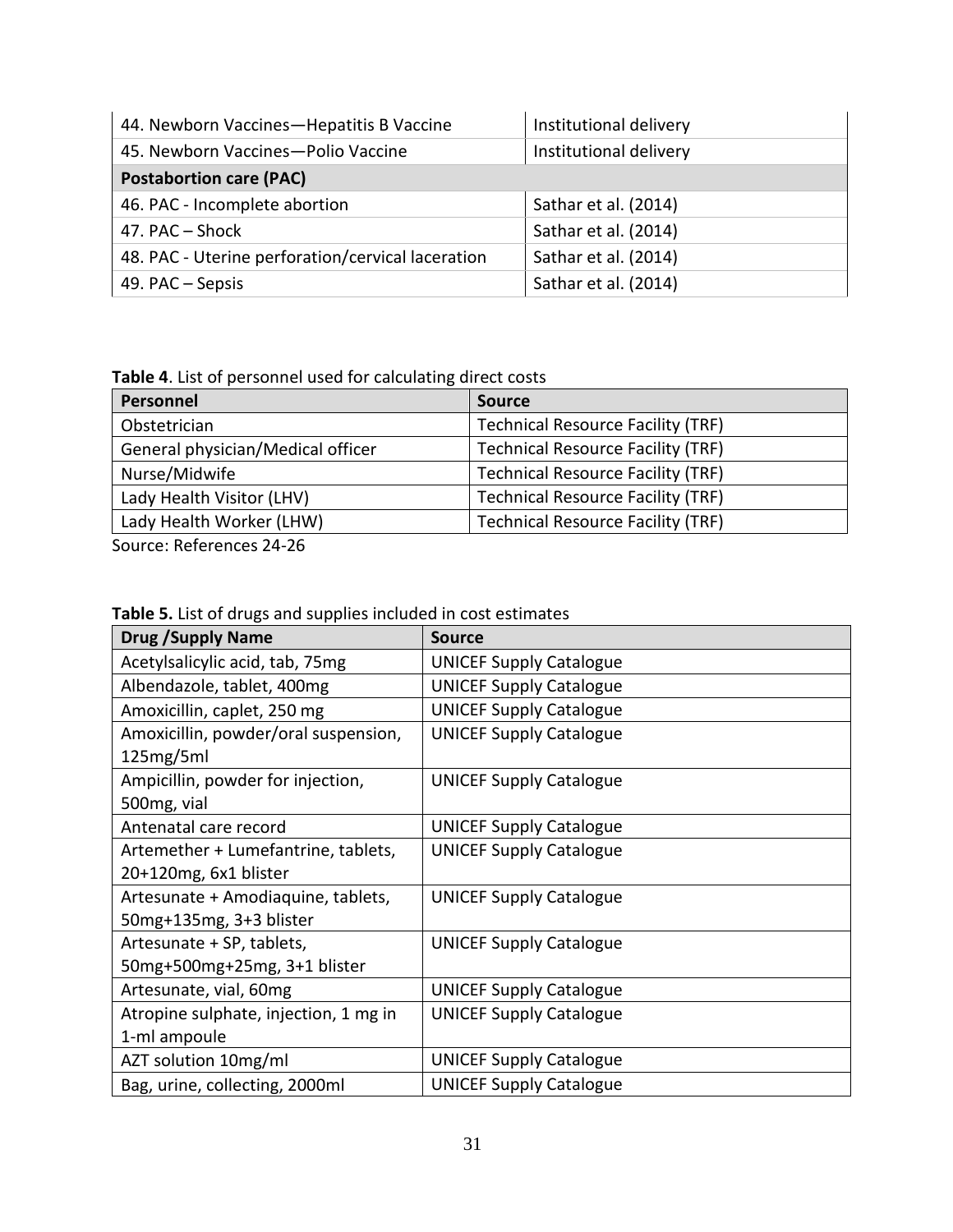| <b>BCG</b> vaccine                     | <b>UNICEF Supply Catalogue</b> |
|----------------------------------------|--------------------------------|
| Benzathine benzylpenicillin, powder    | <b>UNICEF Supply Catalogue</b> |
| for injection, 2.4 million IU          |                                |
| Betamethasone, 12mg injection          | <b>UNICEF Supply Catalogue</b> |
| Blade, surgical, no. 22, sterile,      | <b>UNICEF Supply Catalogue</b> |
| disposable                             |                                |
| Blood collecting tube, 5ml             | <b>UNICEF Supply Catalogue</b> |
| <b>Blood culture</b>                   | <b>UNICEF Supply Catalogue</b> |
| Blood type and cross-match             | <b>UNICEF Supply Catalogue</b> |
| Calcium carbonate, tablet, 600mg       | <b>UNICEF Supply Catalogue</b> |
| Cannula, IV, 18G, sterile, disposable  | <b>UNICEF Supply Catalogue</b> |
| Cefazolin, ampoule, 500 mg             | <b>UNICEF Supply Catalogue</b> |
| Ceftriaxone, powder for injection, 250 | <b>UNICEF Supply Catalogue</b> |
| mg vial                                |                                |
| Chest X-ray                            | <b>UNICEF Supply Catalogue</b> |
| Chlorhexidine surgical scrub, 5ml      | <b>UNICEF Supply Catalogue</b> |
| Ciprofloxacin, tablet, 250mg           | <b>UNICEF Supply Catalogue</b> |
| Clean delivery kit                     | <b>UNICEF Supply Catalogue</b> |
| Clindamycin, tab, 300mg                | <b>UNICEF Supply Catalogue</b> |
| Complete blood count                   | <b>UNICEF Supply Catalogue</b> |
| Condom, male                           | <b>UNICEF Supply Catalogue</b> |
| Cotton swab                            | <b>UNICEF Supply Catalogue</b> |
| Delivery record                        | <b>UNICEF Supply Catalogue</b> |
| Diazepam, injection, 5mg/ml in 2-ml    | <b>UNICEF Supply Catalogue</b> |
| ampoule                                |                                |
| Doxycycline, tablet, 100mg             | <b>UNICEF Supply Catalogue</b> |
| Drawsheet, plastic, 90x180cm           | <b>UNICEF Supply Catalogue</b> |
| Epinephrine, ampoule, 1mg/ml           | <b>UNICEF Supply Catalogue</b> |
| Erythromycin, tablet, 250 mg           | <b>UNICEF Supply Catalogue</b> |
| Erythromycin estolate 125 mg base/5    | <b>UNICEF Supply Catalogue</b> |
| ml oral suspension, 100 ml             |                                |
| Ferrous Salt + Folic Acid, tablet,     | <b>UNICEF Supply Catalogue</b> |
| 200+0.4mg (60mg iron)                  |                                |
| Foley catheter                         | <b>UNICEF Supply Catalogue</b> |
| Folic acid, tablet, 5mg                | <b>UNICEF Supply Catalogue</b> |
| Gauze pad, 10 x 10cm, sterile          | <b>UNICEF Supply Catalogue</b> |
| Gentamicin, injection, 40 mg/ml in     | <b>UNICEF Supply Catalogue</b> |
| 2ml vial                               |                                |
| Gentian violet, powder 25mg            | <b>UNICEF Supply Catalogue</b> |
| Gloves, exam, latex, disposable, pair  | <b>UNICEF Supply Catalogue</b> |
| Gloves, surgeon's, latex, disposable,  | <b>UNICEF Supply Catalogue</b> |
| sterile, pair                          |                                |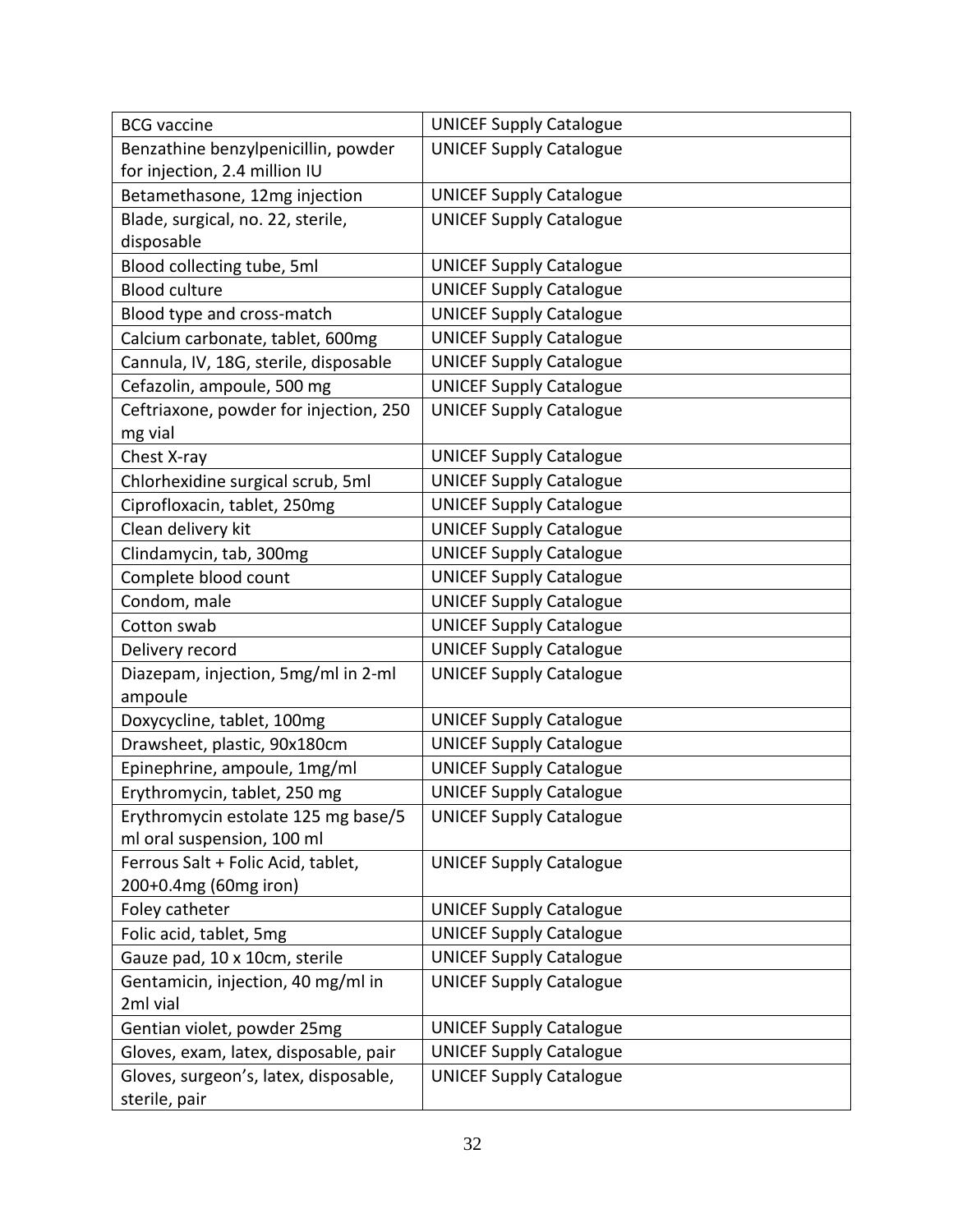| Glucose injection 5%, 500ml with       | <b>UNICEF Supply Catalogue</b> |
|----------------------------------------|--------------------------------|
| giving set                             |                                |
| Hemoglobin test strip                  | <b>UNICEF Supply Catalogue</b> |
| Hep B vaccine                          | <b>UNICEF Supply Catalogue</b> |
| Hib vaccine                            | <b>UNICEF Supply Catalogue</b> |
| HIV EID (Early Infant Diagnosis Test)  | <b>UNICEF Supply Catalogue</b> |
| <b>Assay Renewables</b>                |                                |
| HIV EID Dry Blood Spot (DBS)           | <b>UNICEF Supply Catalogue</b> |
| <b>Collection kit</b>                  |                                |
| HIV Rapid Detection Test (STAT-PAK     | <b>UNICEF Supply Catalogue</b> |
| HIV1/2, dipstick)                      |                                |
| HIV Confirmatory test (MP Biomedical   | <b>UNICEF Supply Catalogue</b> |
| HIV BLOT 2.2)                          |                                |
| <b>HPV</b> vaccine                     | <b>UNICEF Supply Catalogue</b> |
| Hydralazine, powder for injection,     | <b>UNICEF Supply Catalogue</b> |
| 20mg ampoule                           |                                |
| <b>Insecticide-Treated Net</b>         | <b>UNICEF Supply Catalogue</b> |
| IV giving/infusion set, with needle    | <b>UNICEF Supply Catalogue</b> |
| Ketamine, 10ml vial, 50mg/ml           | <b>UNICEF Supply Catalogue</b> |
| Lancet, blood, disposable              | <b>UNICEF Supply Catalogue</b> |
| Lidocaine HCl (in dextrose 7.5%),      | <b>UNICEF Supply Catalogue</b> |
| ampoule 2ml                            |                                |
| Lidocaine, injection, 1% in 20 ml vial | <b>UNICEF Supply Catalogue</b> |
| Magnesium sulfate, injection, 500      | <b>UNICEF Supply Catalogue</b> |
| mg/ml in 10-ml ampoule                 |                                |
| Malaria test kit (RDT)                 | <b>UNICEF Supply Catalogue</b> |
| Mebendazole, chewable tablet, 500      | <b>UNICEF Supply Catalogue</b> |
| mg                                     |                                |
| Metronidazole, injection, 500 mg in    | <b>UNICEF Supply Catalogue</b> |
| 100 ml vial                            |                                |
| Metronidazole, tablet, 500mg           | <b>UNICEF Supply Catalogue</b> |
| Mifepristine, tablet, 200mg            | <b>UNICEF Supply Catalogue</b> |
| Misoprostol, tablet, 200mcg            | <b>UNICEF Supply Catalogue</b> |
| Nevirapine, oral solution, 10mg/ml     | <b>UNICEF Supply Catalogue</b> |
| Nifedipine, tab-cap, 10mg              | <b>UNICEF Supply Catalogue</b> |
| Oxygen, 1000 liters, primarily with    | <b>UNICEF Supply Catalogue</b> |
| oxygen cylinders                       |                                |
| Oxytocin, injection, 10 IU in 1 ml     | <b>UNICEF Supply Catalogue</b> |
| ampoule                                |                                |
| Paracetamol, tablet, 500 mg            | <b>UNICEF Supply Catalogue</b> |
| Partograph                             | <b>UNICEF Supply Catalogue</b> |
| Pethidine, 50 mg/ml, 2ml ampoule       | <b>UNICEF Supply Catalogue</b> |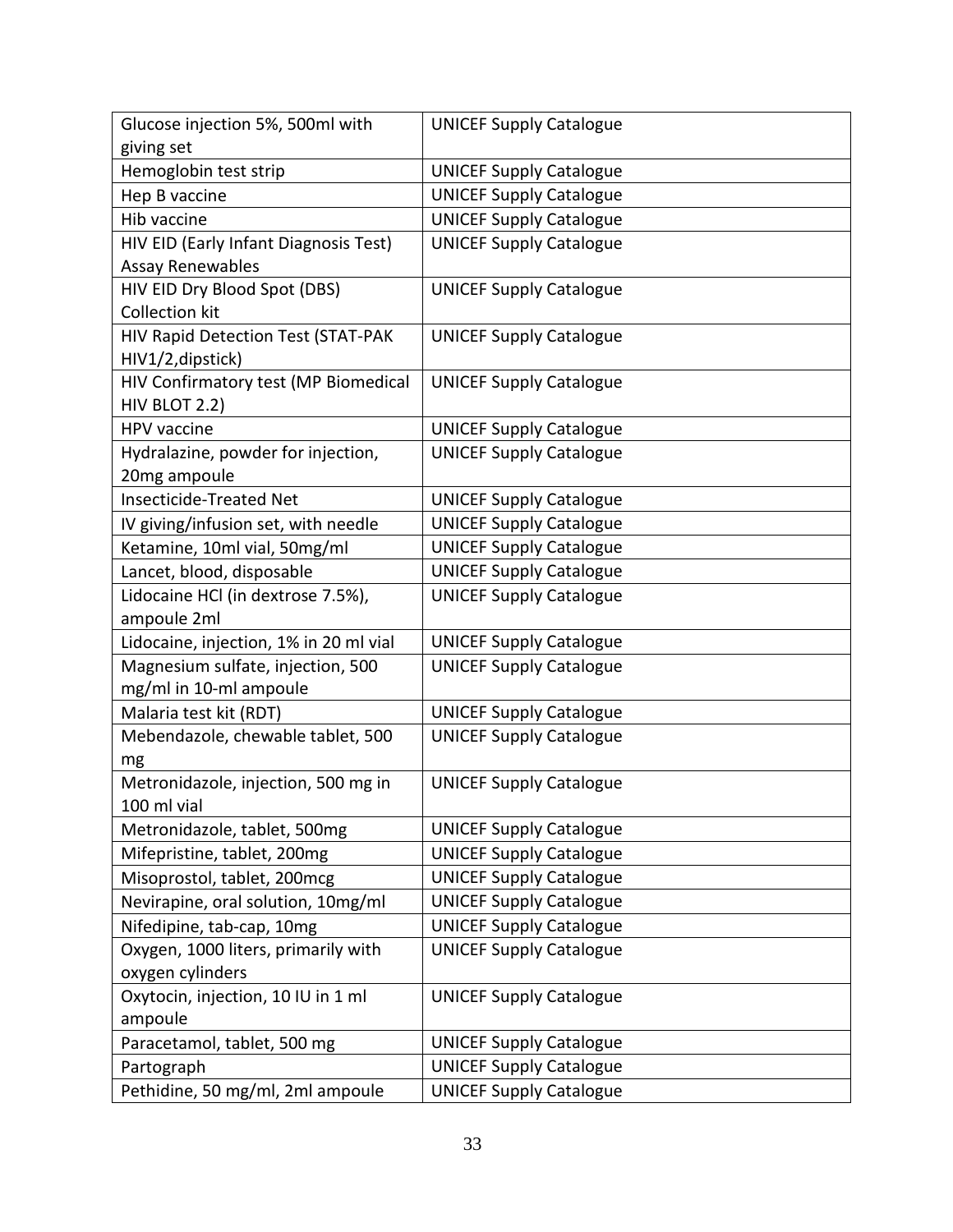| Polio vaccine                             | <b>UNICEF Supply Catalogue</b> |
|-------------------------------------------|--------------------------------|
| Pregnancy test                            | <b>UNICEF Supply Catalogue</b> |
| Procaine benzylpenicillin, powder for     | <b>UNICEF Supply Catalogue</b> |
| injection, $1 g (= 1$ million IU) in vial |                                |
| Quinine, injection, 300mg/ml, 2ml         | <b>UNICEF Supply Catalogue</b> |
| ampoule                                   |                                |
| Quinine sulphate, tab, 300 mg             | <b>UNICEF Supply Catalogue</b> |
| Razor blade, stainless steel              | <b>UNICEF Supply Catalogue</b> |
| Resuscitator, hand-                       | <b>UNICEF Supply Catalogue</b> |
| operated, infant/child, set               |                                |
| Safety box for used syringes/needles,     | <b>UNICEF Supply Catalogue</b> |
| 5 liter                                   |                                |
| Sodium chloride, injectable solution,     | <b>UNICEF Supply Catalogue</b> |
| 0,9%, 500ml                               |                                |
| Sodium lactate injection (Ringer's),      | <b>UNICEF Supply Catalogue</b> |
| 500ml, with giving set                    |                                |
| Sulfadoxine + pyrimethamine, tablet       | <b>UNICEF Supply Catalogue</b> |
| 500mg + 25mg                              |                                |
| Suture, absorbable, synthetic, 2/0,       | <b>UNICEF Supply Catalogue</b> |
| curved needle                             |                                |
| Suture, catgut, chromic, 0, needle        | <b>UNICEF Supply Catalogue</b> |
| Suture, non-absorbable, synthetic,        | <b>UNICEF Supply Catalogue</b> |
| 2/0, needle                               |                                |
| Suture, non-absorbable, synthetic,        | <b>UNICEF Supply Catalogue</b> |
| 3/0, curved needle                        |                                |
| Syringe, auto-disable, 0.5ml, with        | <b>UNICEF Supply Catalogue</b> |
| needle                                    |                                |
| Syringe, auto-disable, BCG, 0.1ml,        | <b>UNICEF Supply Catalogue</b> |
| with needle                               |                                |
| Syringe, needle+ swab                     | <b>UNICEF Supply Catalogue</b> |
| TDF + 3TC + EFV                           | <b>UNICEF Supply Catalogue</b> |
| TDF + FTC + EFV                           | <b>UNICEF Supply Catalogue</b> |
| Test strips, urine analysis               | <b>UNICEF Supply Catalogue</b> |
| Test, blood glucose                       | <b>UNICEF Supply Catalogue</b> |
| Test, blood group, anti $A + B$ , 10 ml   | <b>UNICEF Supply Catalogue</b> |
| Test, hemoglobin                          | <b>UNICEF Supply Catalogue</b> |
| Test, Rapid plasma reagin (RPR)           | <b>UNICEF Supply Catalogue</b> |
| Tetanus toxoid, injection                 | <b>UNICEF Supply Catalogue</b> |
| Tetracycline eye ointment, 1%, tube       | <b>UNICEF Supply Catalogue</b> |
| 5 <sub>mg</sub>                           |                                |
| Tetracycline, tablet, 250mg               | <b>UNICEF Supply Catalogue</b> |
| Umbilical cord clamp, sterile             | <b>UNICEF Supply Catalogue</b> |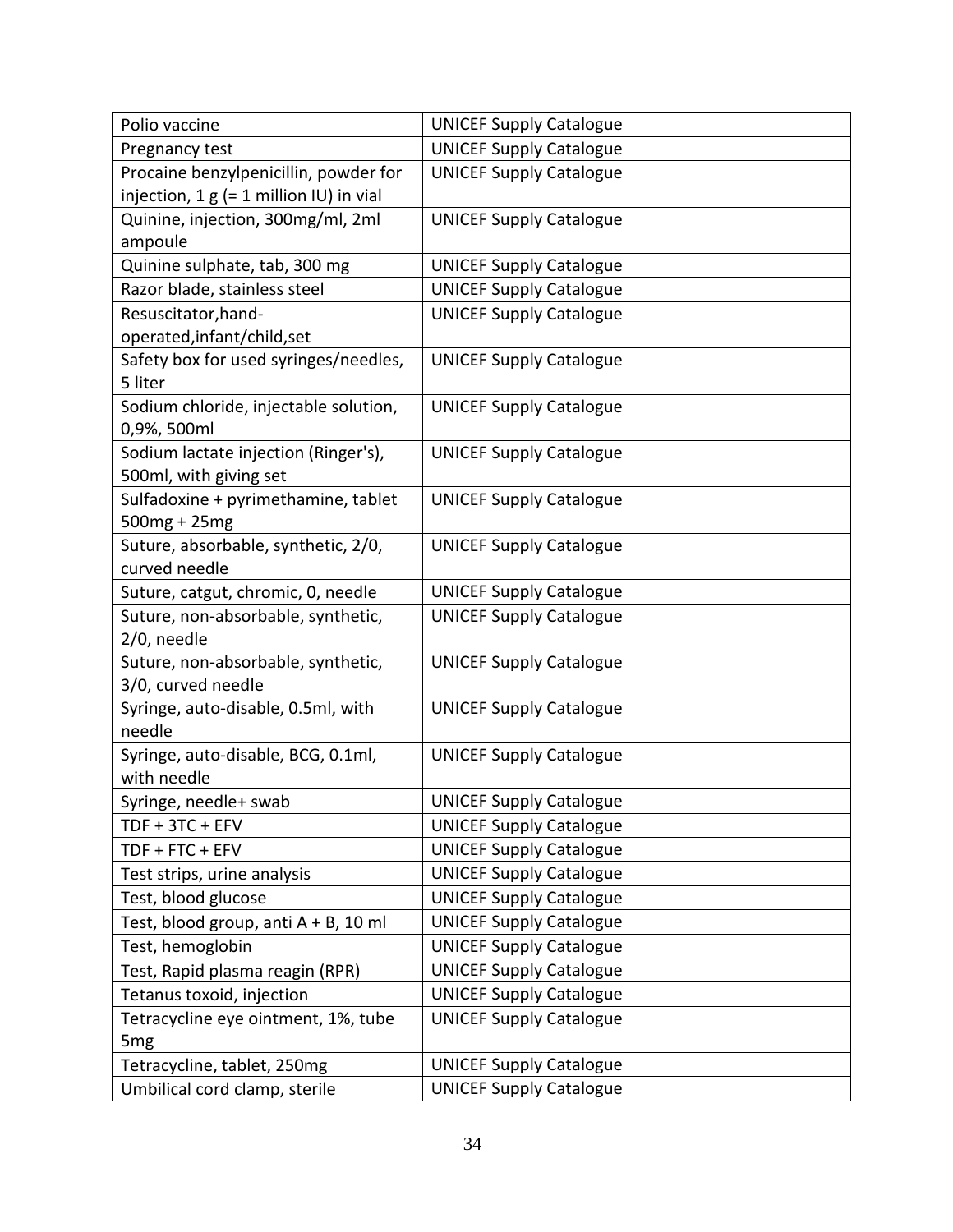| Water for injection, 10 ml ampoule | <b>UNICEF Supply Catalogue</b> |
|------------------------------------|--------------------------------|
| Water for injection, 5 ml ampoule  | <b>UNICEF Supply Catalogue</b> |
| <b>Contraceptives</b>              | <b>Source</b>                  |
| Condom, Male                       | <b>UNICEF Supply Catalogue</b> |
| Implant - Jadelle                  | <b>UNICEF Supply Catalogue</b> |
| Injectable, 3-monthly              | <b>UNICEF Supply Catalogue</b> |
| IUD-Copper                         | <b>UNICEF Supply Catalogue</b> |
| Pill - Combined                    | <b>UNICEF Supply Catalogue</b> |
|                                    |                                |

Source: Reference 21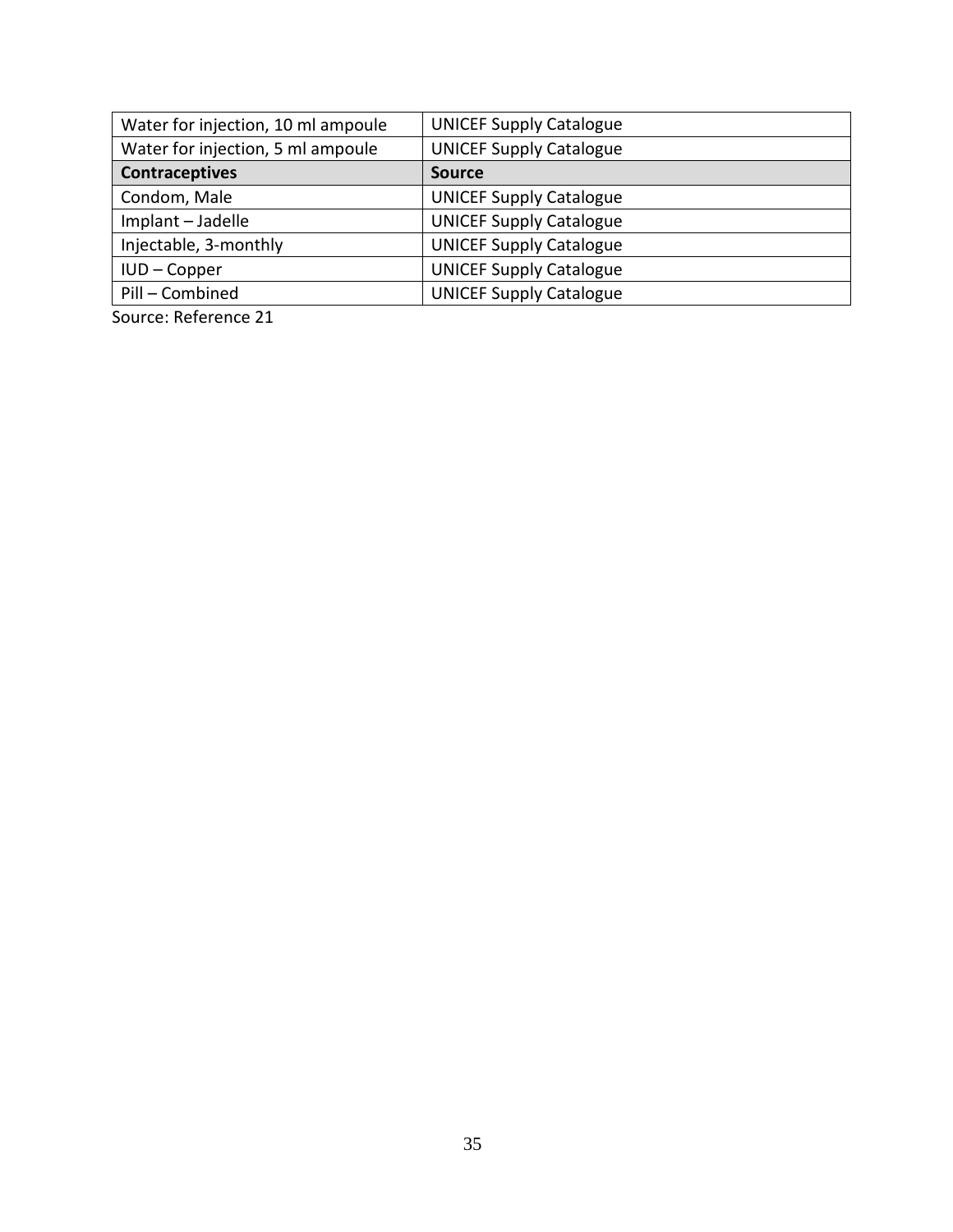### **References**

1. Sundaram A et al., *Adding It Up: Costs and Benefits of Meeting the Contraceptive and Maternal and Newborn Health Needs of Women in Nepal,* New York: Guttmacher Institute, 2019, [https://www.guttmacher.org/report/adding-it-up-meeting-contraceptive-mnh-needs-nepal.](https://www.guttmacher.org/report/adding-it-up-meeting-contraceptive-mnh-needs-nepal)

2. Bankole A et al., Benefits of meeting women's contraceptive needs in Burkina Faso, *In Brief,* New York: Guttmacher Institute, 2011, No. 1, https://www.guttmacher.org/report/benefits-meetingwomens-contraceptive-needs-burkina-faso.

3. Darroch JE et al., Meeting women's contraceptive needs in the Philippines, *In Brief,* New York: Guttmacher Institute, 2009, No. 1, [https://www.guttmacher.org/report/meeting-womens](https://www.guttmacher.org/report/meeting-womens-contraceptive-needs-philippines)[contraceptive-needs-philippines.](https://www.guttmacher.org/report/meeting-womens-contraceptive-needs-philippines)

4. Jerman J et al., *Benefits of Meeting the Contraceptive Needs of Cameroonian Women,* New York: Guttmacher Institute, 2014, https://www.guttmacher.org/report/benefits-meeting-contraceptiveneeds-cameroonian-women.

5. Sundaram A et al., Benefits of meeting the contraceptive needs of Ethiopian women, *In Brief,* New York: Guttmacher Institute, 2010, No. 1, https://www.guttmacher.org/report/benefits-meetingcontraceptive-needs-ethiopian-women.

6. Vlassoff M, Sundaram A and Bankole A, Benefits of meeting the contraceptive needs of Ugandan women, *In Brief,* New York: Guttmacher Institute, 2009, No. 4, https://www.guttmacher.org/report/benefits-meeting-contraceptive-needs-ugandan-women.

7. Vlassoff M and Tsoka M, Benefits of meeting the contraceptive needs of Malawian women, *In Brief,* New York: Guttmacher Institute, 2014, No. 2, https://www.guttmacher.org/report/benefits-meetingcontraceptive-needs-malawian-women.

8. National Institute of Population Studies (NIPS) and ICF, *Pakistan Demographic and Health Survey 2017–18*, Islamabad, Pakistan and Rockville, MD, USA: NIPS and ICF, 2019, https://dhsprogram.com/pubs/pdf/FR354/FR354.pdf.

9. Pakistan Bureau of Statistics, *Pakistan Population Census 2017*, 2018.

10. Darroch J, Singh S and Weissman E, *Adding It Up: The Costs and Benefits of Investing in Sexual and Reproductive Health 2014—Estimation Methodology*, New York: Guttmacher Institute, 2016, https://www.guttmacher.org/report/adding-it-costs-and-benefits-investing-sexual-and-reproductivehealth-2014-methodology.

11. Bradley S et al., Global contraceptive failure rates: Who is most at risk?, paper presented at the annual meeting of the Population Association of America, Chicago, IL, USA, Apr. 27–29, 2017.

12. Trussell J et al., Efficacy, safety, and personal considerations, in: Hatcher RA et al., eds., *Contraceptive Technology,* 21st ed., New York: Ayer Company Publishers, 2018, pp. 95–128.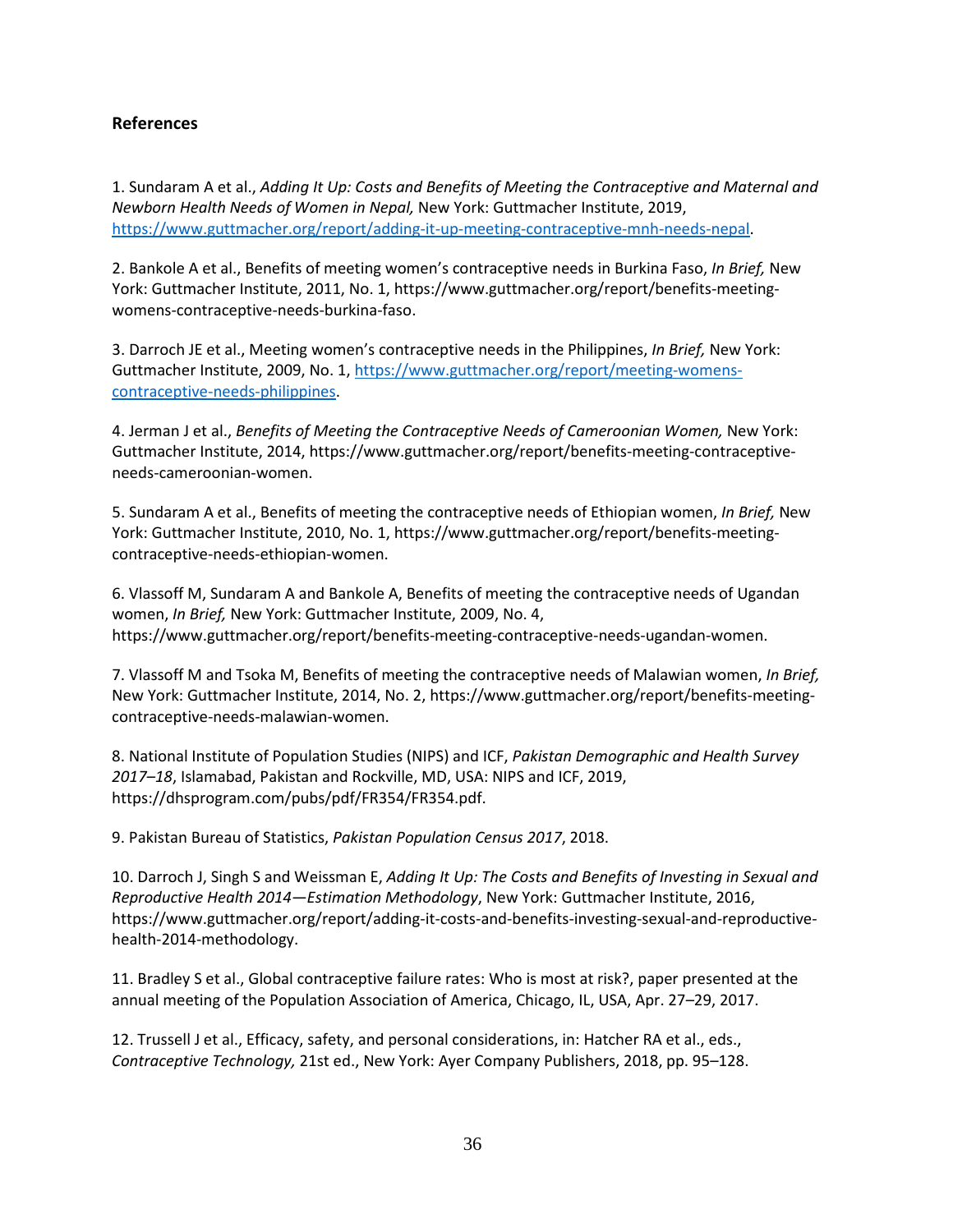13. Van der Wijden C and Manion C, Lactational amenorrhoea method for family planning, *Cochrane Database of Systematic Reviews,* 2015, doi:10.1002/14651858.CD001329.pub2.

14. Arévalo M, Jennings V and Sinai I, Efficacy of a new method of family planning: the Standard Days Method, *Contraception*, 2002, 65(5):333–338, doi:10.1016/S0010-7824(02)00288-3.

15. Sather Z et al., Induced abortions and unintended pregnancies in Pakistan, *Studies in Family Planning*, 2014, 45(4):471–491, doi:10.1111/j.1728-4465.2014.00004.x.

16. NIPS and ICF, *Pakistan Demographic and Health Survey 2006–07*, Islamabad, Pakistan and Calverton, MD, USA: NIPS and ICF, 2008, http://dhsprogram.com/publications/publication-fr200-dhsfinal-reports.cfm.

17. Maternal Mortality Measurement Resource, Regression models, http://www.maternal-mortalitymeasurement.org.uk/MMMResource\_Tool\_RegressionModels.html.

18. Institute for Health Metrics and Evaluation, Global Health Data Exchange, GBD results tool, deaths and DALYs (disability-adjusted life years), Pakistan, 2018, http://ghdx.healthdata.org/gbd-results-tool.

19. UNFPA Technical Division, *Revised Cost Estimates for the Implementation of the Programme of Action for the International Conference on Population and Development: A Methodological Report*, New York: UNFPA, 2009, https://www.unfpa.org/sites/default/files/resource-pdf/Revised\_Costing\_ICPD.pdf.

20. UNFPA Procurement Services, Reproductive Health Interchange, https://www.unfpaprocurement.org/rhi-home.

21. UNICEF Supply Catalogue[, https://supply.unicef.org/.](https://supply.unicef.org/)

22. Sathar Z, Population Council, Islamabad, Pakistan, personal communications, 2018.

23. Ministry of Finance, *Revision of Basic Pay Scales & Allowances of Civil Servants of the Federal Government (2017)*, Islamabad, Pakistan: Government of Pakistan, 2017.

24. Technical Resource Facility (TRF), *A Report on Costing Essential Package of Health Services Primary Health Care Facilities in Sindh*, Pakistan: TRF, 2014.

25. TRF, *A Report on Costing Essential Package of Health Services Primary Health Care Facilities in Punjab*, Pakistan: TRF, 2012.

26. TRF, *A Report on Costing Essential Package of Health Services Primary Health Care Facilities in Khyber Pakhtunkhwa*, Pakistan: TRF, 2012.

27. Leridon H, *Human Fertility: The Basic Components,* Chicago: University of Chicago Press, 1977.

28. Special tabulations of data from Guttmacher Institute, Adding it up: the costs and benefits of investing in sexual and reproductive health, *Fact Sheet,* 2017, https://www.guttmacher.org/factsheet/adding-it-up-contraception-mnh-2017.